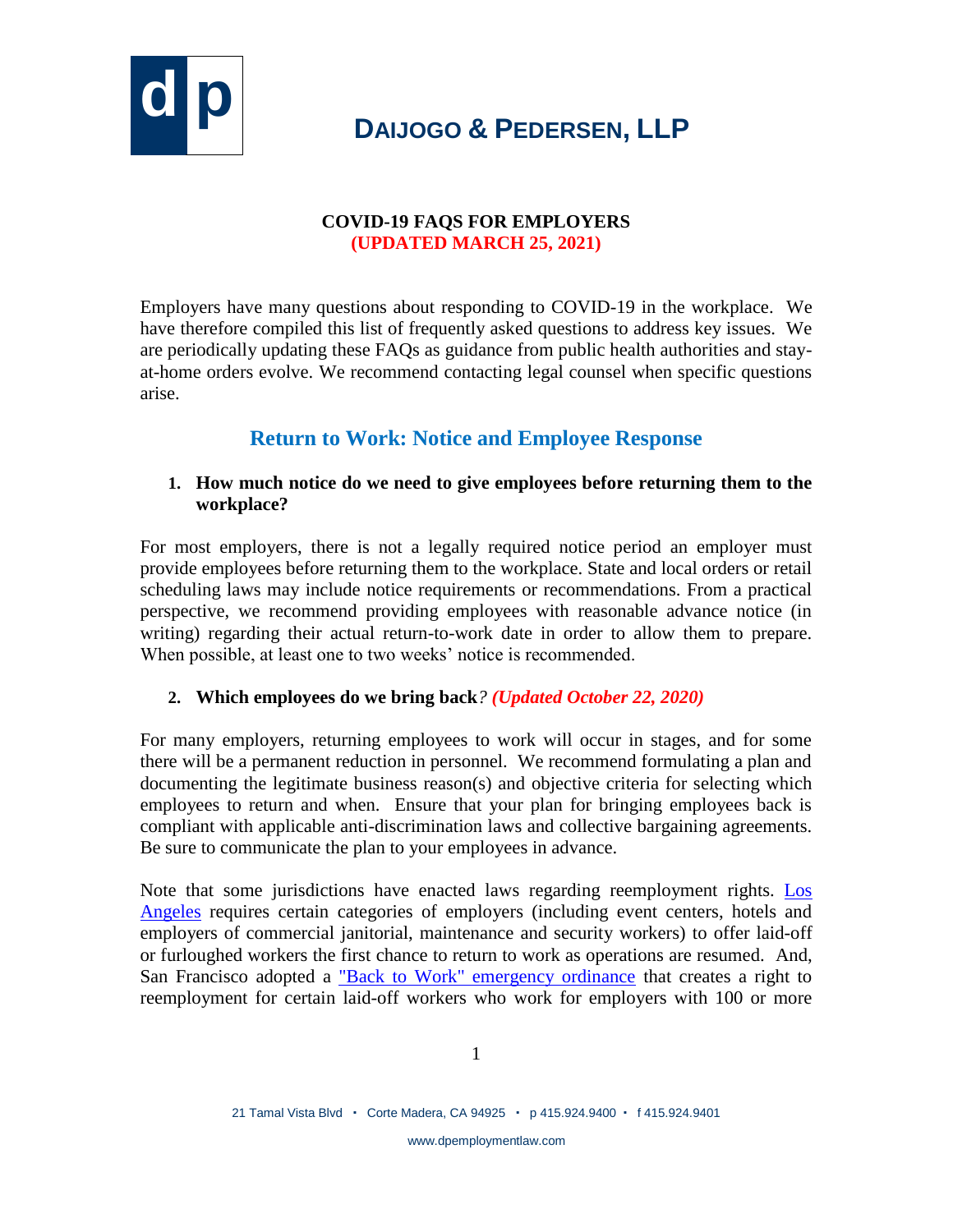

 $\overline{a}$ 

# **d p <sup>D</sup>AIJOGO & <sup>P</sup>EDERSEN, LLP**

employees. Other cities that have adopted reemployments rights laws include [Oakland](https://oakland.legistar.com/LegislationDetail.aspx?ID=4579935&GUID=19C49E87-982D-4B24-A4D0-5EFB633A3A9B) and [San Diego](https://docs.sandiego.gov/municode/MuniCodeChapter03/Ch03Art11Division02.pdf) .

### **3. Should employees who are vulnerable to COVID-19 be required to return to the workplace**? *(Updated January 5, 2021)*

Not if they do not wish to return upon reopening. As employers bring employees back to the workplace, they may find some workers reluctant to return. This may include employees who have been identified by the CDC and/or state and local authorities as being at a higher risk for developing more severe effects from COVID-19. According to the CDC, people at increased risk for severe illness from COVID-19 are older adults<sup>1</sup> and people of any age with cancer, chronic kidney disease, COPD (chronic obstructive pulmonary disease), immunocompromised state from solid organ transplant, obesity (BMI of 30 or higher), heart conditions, such as heart failure, coronary artery disease, or cardiomyopathies, pregnancy, sickle cell disease, smoking, and type 2 diabetes mellitus. Individuals with other underlying medical conditions might also be at an increased risk for severe illness from COVID-19, including: moderate-to-severe asthma; cerebrovascular disease; hypertension or high blood pressure; cystic fibrosis; immunocompromised state from blood or bone marrow transplant, immune deficiencies, HIV, use of corticosteroids, or use of other immune weakening medicines; neurologic conditions such as dementia; liver disease; overweight (BMI greater than 25, but less than 30); pulmonary fibrosis; thalassemia blood disorder, type 1 diabetes mellitus.

If a vulnerable employee who has requested to remain home is required to return to the workplace, you may be inviting a failure to accommodate/disability discrimination claim under the Americans with Disabilities Act and applicable state law. In addition, requiring such employees to return to work may conflict with a state or local order recommending that such individuals remain at home. Instead, you should engage in a good faith interactive process to determine if the employee is entitled to a reasonable accommodation, which could include continued telework or a leave of absence. Businesses that transitioned to telework during the pandemic will likely be required to offer continued telework as a reasonable accommodation because of an employee's particular vulnerability to COVID-19. Be aware that the California DFEH has advised

 $1$  The CDC has removed the specific age threshold from the older adult classification. The CDC now warns that among adults, risk increases steadily as you age, and it's not just those over the age of 65 who are at increased risk for severe illness. The CDC still considers age an independent risk factor for severe illness, but risk in older adults is also in part related to the increased likelihood that older adults have underlying medical conditions.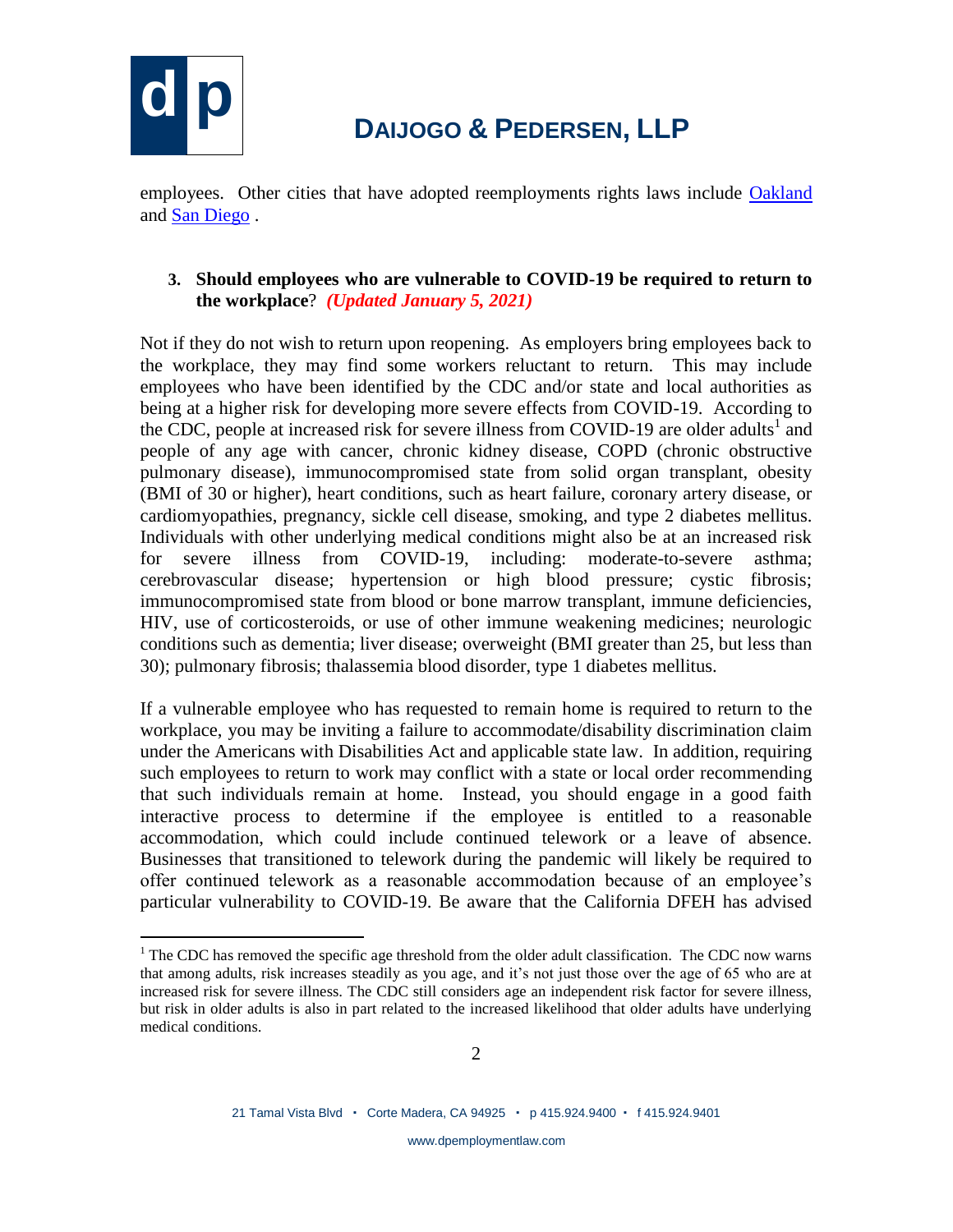

employers that they may need to waive any requirement for medical documentation of a COVID-19-related disability to support an employee's request for reasonable accommodation during the pandemic.

You should also pay attention to your state and local return-to-work orders to see if vulnerable individuals are advised to continue isolating.

### **4. Can we ask employees if they will need a reasonable accommodation to return to the workplace?** *(Added June 22, 2020)*

Yes, according to the EEOC, you may send a general notice to *all* employees who are designated for returning to the workplace, noting that you will consider requests for reasonable accommodation. Be sure to include information about how an employee can make a request, including who to contact. You may also want to include a list of conditions recognized by the CDC and/or applicable state and local authorities that put an individual at a higher risk for developing more severe effects from COVID-19. Upon receiving any request, engage in a good faith interactive process to determine if the employee is entitled to a reasonable accommodation.

### **5. Can we prevent an employee who is vulnerable to COVID-19 from returning to the workplace?** *(Updated June 22, 2020)*

Not necessarily. According to published [guidance](https://www.eeoc.gov/wysk/what-you-should-know-about-covid-19-and-ada-rehabilitation-act-and-other-eeo-laws) from the EEOC, the Age Discrimination in Employment Act prohibits an employer from involuntarily excluding an employee from the workplace based on the fact the employee is 65 or older. Likewise, if an employer is concerned about an employee's health being jeopardized upon returning to the workplace, the ADA does not allow the employer to exclude the employee – or take any other adverse action – *solely* because the employee has a disability that the CDC identifies as potentially placing him at "higher risk for severe illness" if he gets COVID-19. Under the ADA, such action is not allowed unless the employee's disability poses a "direct threat" to his health that cannot be eliminated or reduced by reasonable accommodation. A direct threat assessment requires an individualized assessment based on a reasonable medical judgment about this employee's disability – not the disability in general – using the most current medical knowledge and/or on the best available objective evidence, taking into consideration the duration of the risk, the nature and severity of the potential harm, the likelihood that the potential harm will occur, and the imminence of the potential harm. Analysis of these factors will likely include considerations based on the severity of the pandemic in a particular area and the employee's own health (for example, whether the disability is well-controlled), and the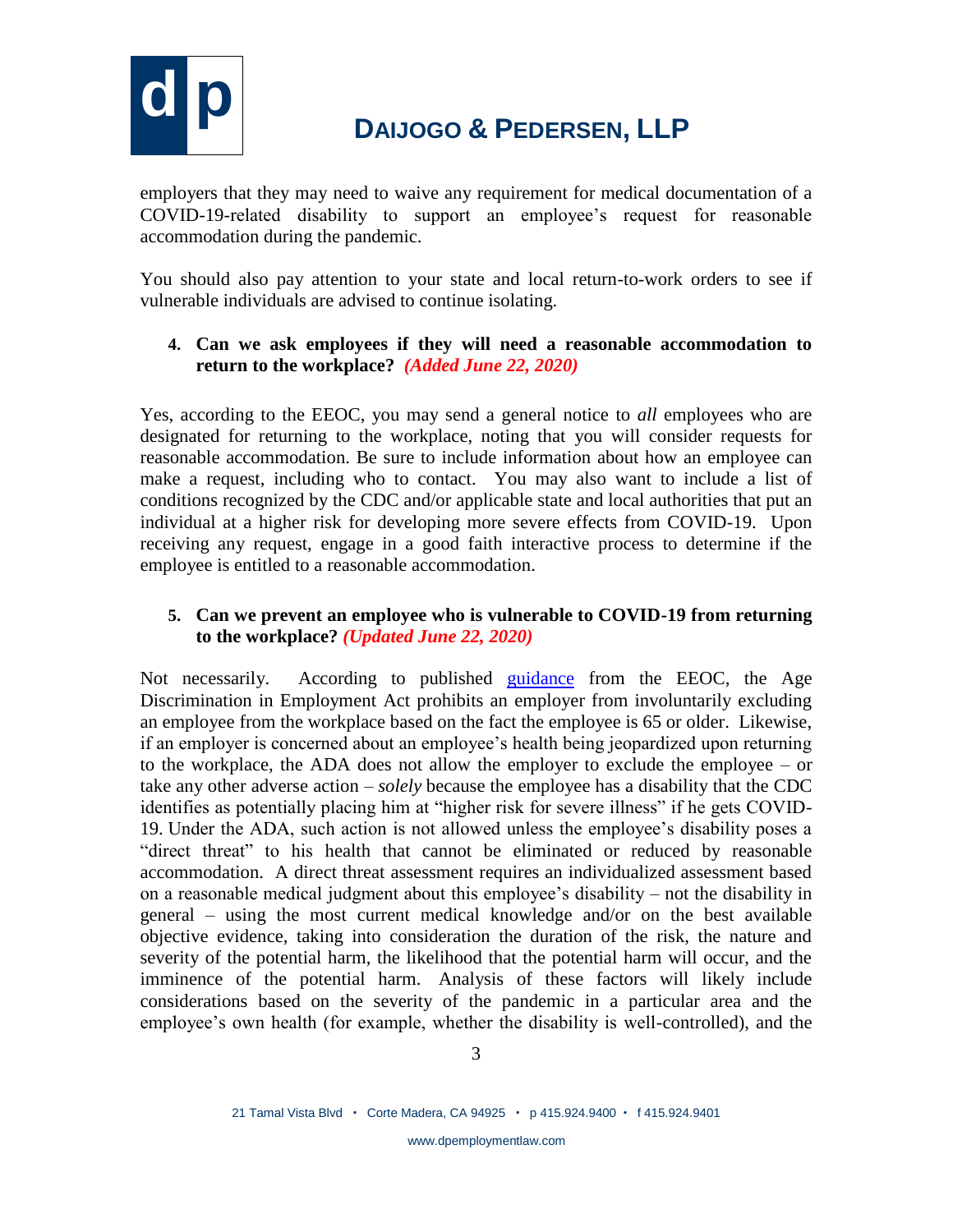

employee's particular job duties. A determination of direct threat also would include the likelihood that an individual will be exposed to the virus at the worksite. Measures that an employer may be taking in general to protect all workers, such as mandatory social distancing, also would be relevant.

The EEOC guidance further provides that even if an employer determines that an employee's disability poses a direct threat to the employee's own health, the employer still cannot exclude the employee from the workplace – or take any other adverse action – unless there is no way to provide a reasonable accommodation (absent undue hardship). The ADA regulations require an employer to consider whether there are reasonable accommodations that would eliminate or reduce the risk so that it would be safe for the employee to return to the workplace while still permitting performance of essential functions. This will involve engaging in an interactive process with the employee.

Reasonable accommodations may include (without limitation) providing additional or enhanced protective gowns, masks, gloves, or other gear beyond what the employer may generally provide to employees returning to its workplace; erecting barriers that provide separation between an employee with a disability and coworkers/the public; increasing the space between an employee with a disability and others; eliminating or substituting particular "marginal" functions (less critical or incidental job duties as distinguished from the "essential" functions of a particular position); and temporarily modifying work schedules (if that decreases contact with coworkers and/or the public when on duty or commuting); or moving the location where the employee works (for example, moving the employee's workspace to an area that provides more social distancing).

If there are no accommodations that would sufficiently eliminate or reduce the risk to the employee, then an employer must consider accommodations such as telework, leave, or reassignment (perhaps to a different job in a place where it may be safer for the employee to work or that permits telework). An employer may only bar an employee from the workplace if, after going through all these steps, the facts support the conclusion that the employee poses a significant risk of substantial harm to himself that cannot be reduced or eliminated by reasonable accommodation.

### **6. What if an employee is pregnant?** *(Added June 22, 2020)*

You may not exclude an employee from the workplace because they are pregnant. The EEOC has stated that this would constitute sex discrimination, even if the decision is motivated by concern for the employee. On the other hand, you may be required to allow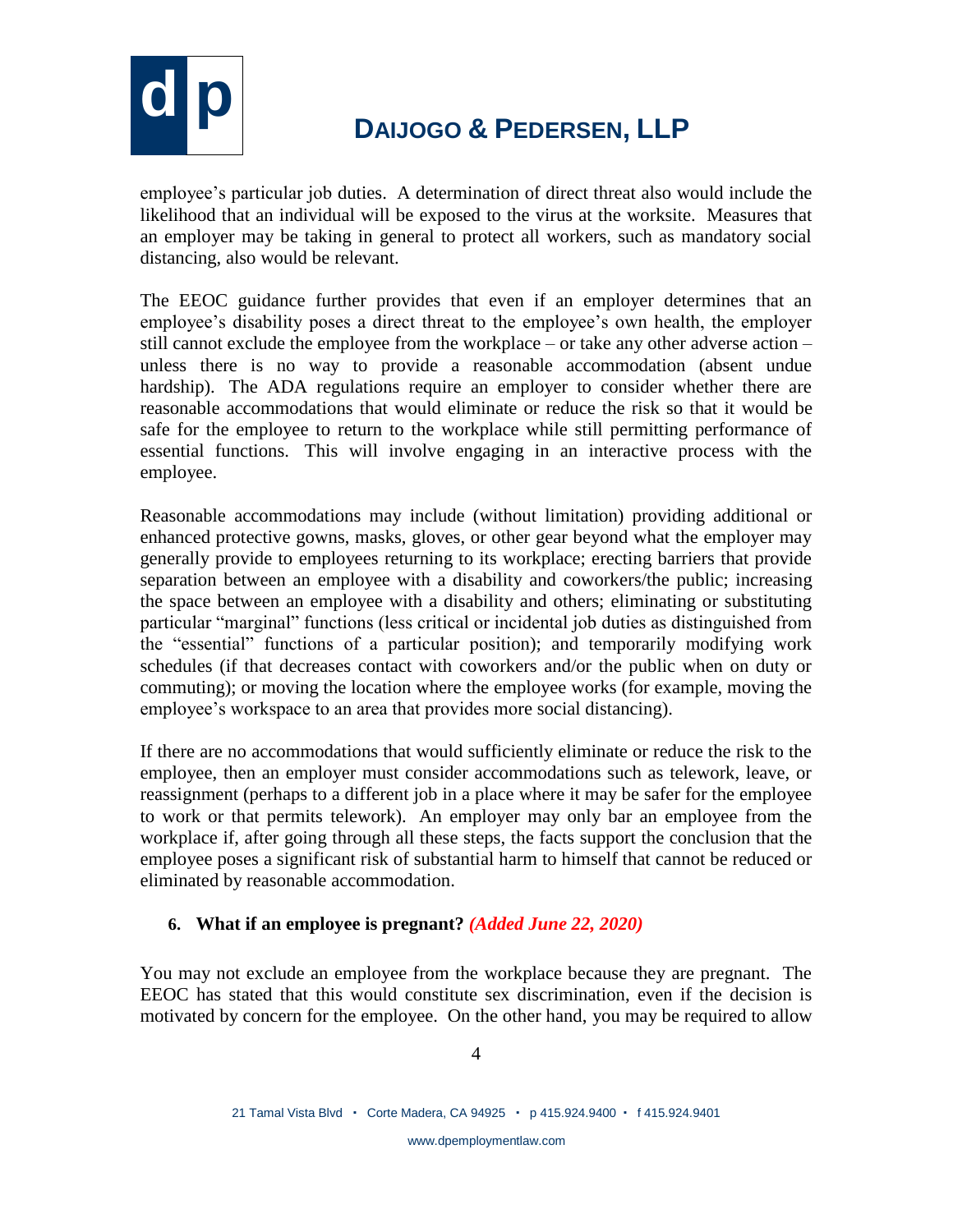

a pregnant employee to take leave or telework if requested by the employee. You should respond to such a request as you would to any other request for reasonable accommodation under the ADA and/or as otherwise required by applicable state law. In California, for example, an employee may be eligible for up to 4 months of leave due to a pregnancy-related disability, and may request a reasonable accommodation or transfer due to a pregnancy-related condition.

### **7. What if our employee is not vulnerable, but is living with a household member who is vulnerable to COVID-19?** *(Updated June 22, 2020)*

Some jurisdictions may require that employers provide flexibility or remote scheduling for employees who live with a person who is vulnerable to COVID-19. Absent such an order, an employer can require an employee who is not vulnerable, but who is living with a household member who is vulnerable to COVID-19, to return to the workplace. Employers are not required under the ADA to provide a reasonable accommodation to an employee who is not disabled. According to the EEOC, although the ADA prohibits discrimination based on association with an individual with a disability, that protection is limited to disparate treatment or harassment. The ADA does not require that an employer accommodate an employee without a disability based on the disability-related needs of a family member or other person with whom the employee is associated. Notwithstanding, to the extent feasible, we recommend you consider offering employees the option to continue teleworking as businesses begin to reopen. Indeed, [CDC guidance](https://www.cdc.gov/coronavirus/2019-ncov/community/guidance-business-response.html) recommends physically separating employees from each other when possible, including through utilizing telework strategies.

### **8. What if our employee is anxious about returning to work, but is not in a vulnerable population?**

Some employees may be reluctant to return because they are anxious about the spread of COVID-19. In those cases, you should engage in the interactive process with the employee to determine if they have a disability that prevents them from returning to work, and whether a reasonable accommodation is available. Keep in mind that some mental health conditions may be exacerbated by returning to work, and could constitute a disability under federal or state law. Be aware that the California Department of Fair Employment and Housing has [advised](https://www.dfeh.ca.gov/wp-content/uploads/sites/32/2020/03/DFEH-Employment-Information-on-COVID-19-FAQ_ENG.pdf) employers that they may need to waive any requirement for medical documentation of a COVID-19-related disability to support an employee's request for reasonable accommodation during the pandemic. Even if you determine that the employee is not disabled, you may want to offer employees the option to continue teleworking (if possible) or take time off as businesses begin to reopen.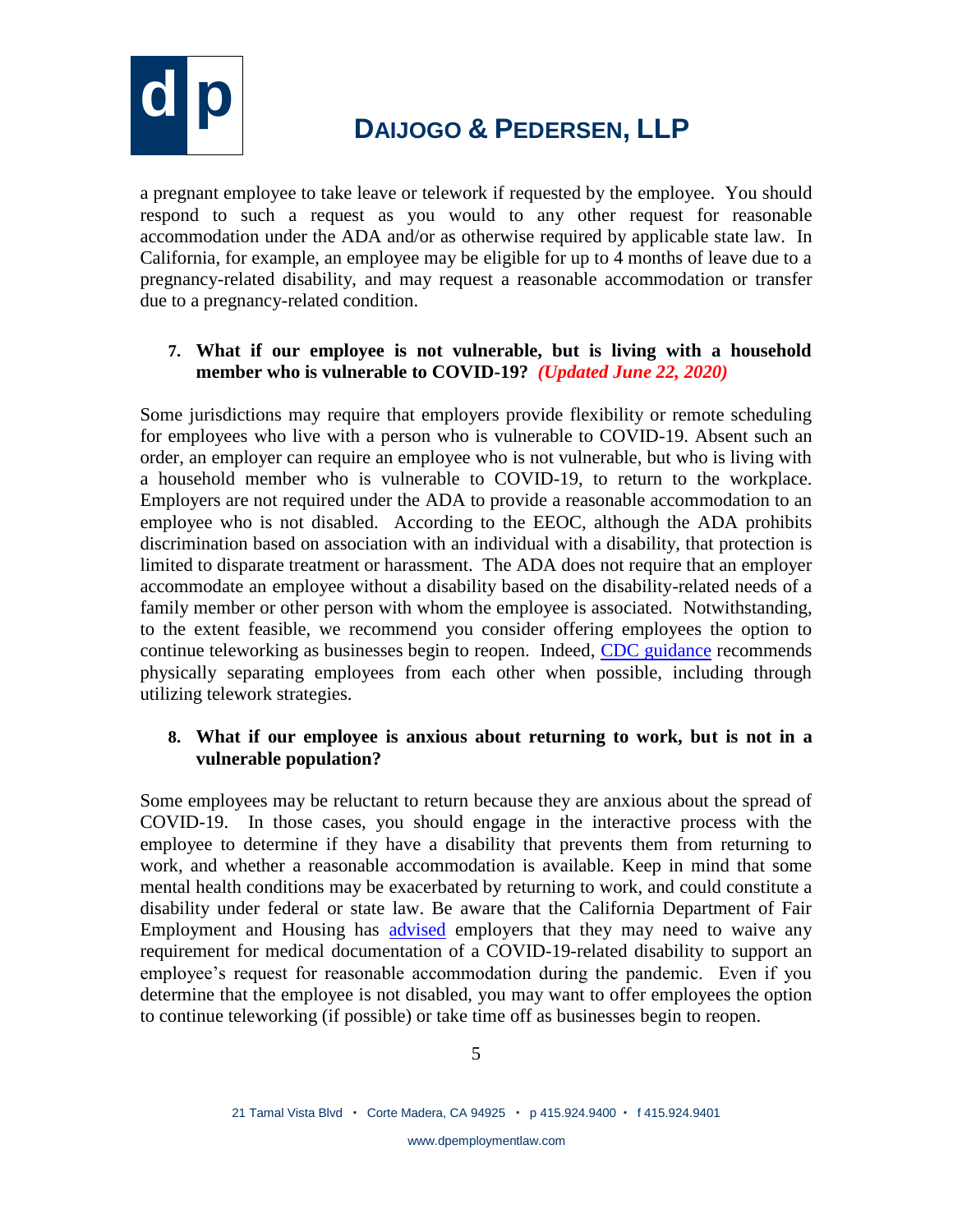

 $\overline{a}$ 

#### **9. What if our employees can't return to work because they do not have childcare available due to COVID-19?** *(Updated March 25, 2021)*

If an employee cannot work because childcare is not available due to COVID-19 and no other suitable person is available to provide such care, the employee may be eligible for emergency paid sick leave ("PSL") and/or emergency family and medical leave ("FMLA") under the Families First Coronavirus Response Act ("FFCRA"), but only if you are a covered employer under the FFCRA (i.e., fewer than 500 employees) and you have chosen to continue providing such leave. The FFCRA expired on December 31, 2020, and employers are no longer *required* to provide FFCRA leave in 2021. Under the Consolidated Appropriations Act, enacted on December 27, 2020, and the American Rescue Plan Act ("ARPA"), enacted March 11, 2021, however, employers may continue to voluntarily provide FFCRA leave and claim the FFCRA tax credit through September 30, 2021. The ARPA also expands the qualified reasons for taking leave to include an employee who is: obtaining a COVID-19 immunization; recovering from an injury, disability, illness or condition related to COVID-19 immunization; or seeking or awaiting the results of a COVID-19 test or diagnosis because either the employee has been exposed to COVID or the employer requested the test or diagnosis.<sup>2</sup>

Covered employers should decide whether they plan to voluntarily continue to provide FFCRA leave from January 1, 2021 through March 31 under the Consolidated Appropriations Act, and/or from April 1, 2021 to September 30, 2021 under the ARPA. We recommend that employers who have been voluntarily providing FFCRA leave in 2021 under the Consolidated Appropriations Act and/or plan to voluntarily provide emergency PSL and emergency FMLA under the ARPA communicate their decision to all employees.

Please note that if you are a covered employer (fewer than 500 employees) and have chosen to continue providing FFCRA leave beyond 2020, tax credits for each employee are limited to up to 10 weeks of emergency FMLA and up to 2 weeks of emergency PSL leave for the period April 1, 2020 through March 31, 2021. For example, if an employee exhausted their emergency FMLA and emergency PSL leave in 2020, you are not be entitled to any additional tax credit if you allow the employee to take additional paid emergency FMLA or PSL leave up through March 31, 2021.

<sup>&</sup>lt;sup>2</sup> Under the APRA, as of April 1, 2021, emergency FMLA can be taken (and a tax credit can be claimed) for the same reasons that emergency PSL can be taken, including the expanded reasons provided in the ARPA.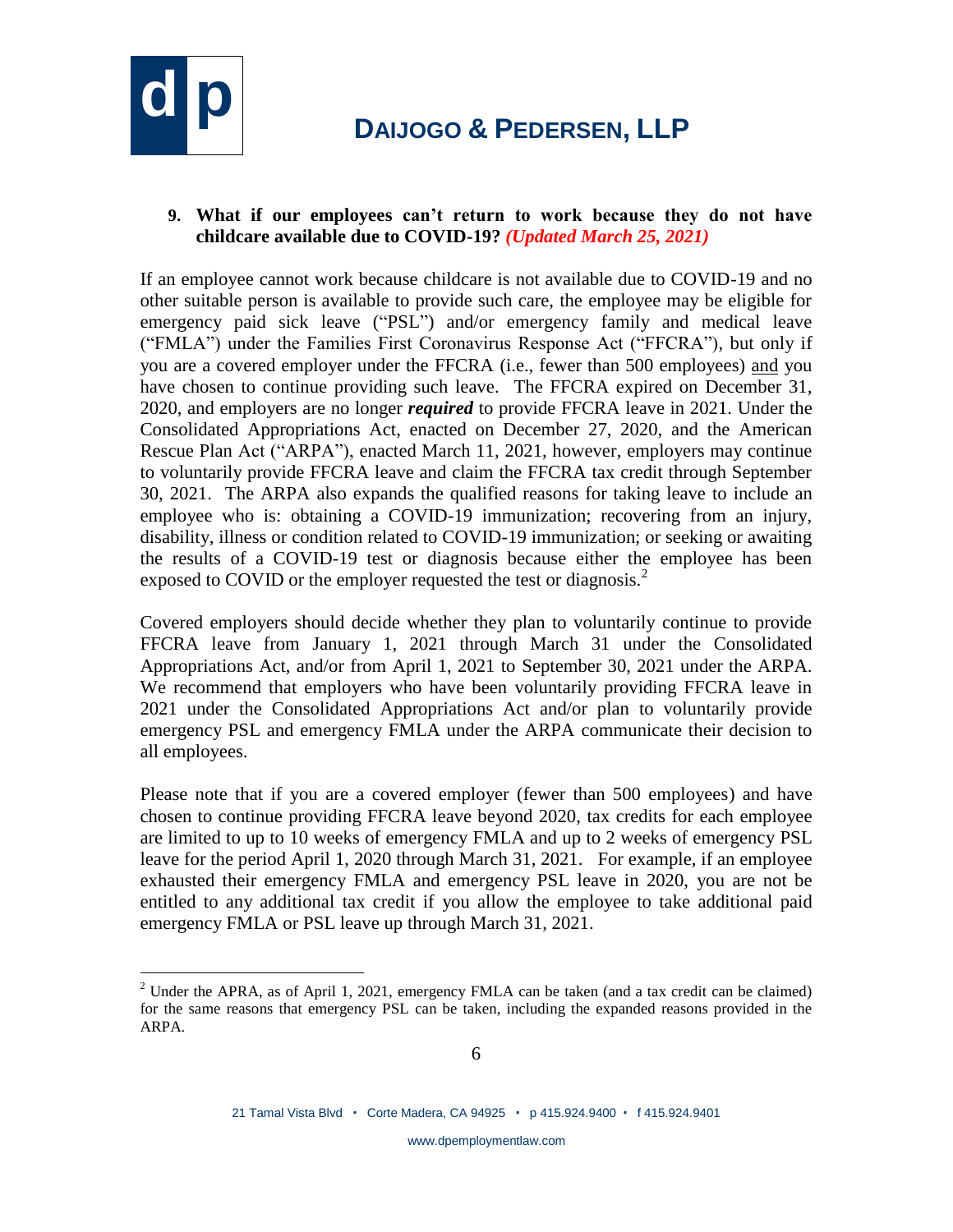

 $\overline{a}$ 

## **d p <sup>D</sup>AIJOGO & <sup>P</sup>EDERSEN, LLP**

However, the ARPA "refreshes" the emergency PSL tax credit, and appears to refresh the emergency FMLA tax credit available, as of April 1, 2021, through September 30, 2021.<sup>3</sup> Moreover, the ARPA increases the cap on the emergency FMLA tax credit to \$12,000 (up from \$10,000), meaning employers can claim a tax credit on up to 12 weeks of emergency FMLA pay (up from 10 weeks of pay prior to April 1, 2021) for each employee.

As mentioned in footnote 2 above, another change is the expansion of qualifying reasons to use emergency FMLA. Currently, employees can only use emergency FMLA if they need time off to care for a child whose school or daycare is closed due to COVID-19 related reasons. Under the ARPA, however, as of April 1, 2021, emergency FMLA can be used for any of the qualifying reasons found under emergency PSL.<sup>4</sup> This means that if an employee qualifies for emergency PSL and needs leave beyond the 10-day entitlement for emergency PSL, the employee could take up to an additional 12 weeks of emergency FMLA (assuming they have not previously used any emergency FMLA, or time off under the FMLA). In practical terms, after April 1, 2021, an employee could potentially take up to a total of 14 weeks of paid emergency PSL/FMLA leave.

Even if you choose not to continue providing FFCRA leave, employees may still be entitled to leave under state paid sick leave laws, many of which provide paid leave if an employee cannot work or telework because they need to care for a child whose school or child care provider is unavailable. For example, California recently enacted a new COVID-19 supplemental paid sick leave law (COVID-19 SPSL), Senate Bill 95. This is in addition to any paid sick leave already required by the California Healthy Workplace Healthy Family Act. However, COVID-19 SPSL counts towards maintaining the earnings of employees excluded under Cal/OSHA's [emergency temporary standards.](https://www.dir.ca.gov/dosh/coronavirus/ETS.html)

 $3$  The statutory language is not clear, but it appears that Congress intended to refresh the emergency FMLA tax credit as of April 1, 2021. The DOL will hopefully clarify this in upcoming rules or FAQs.

 $4$  Other qualifying emergency PSL purposes include when an employee cannot work or telework because: (1) the employee is subject to, or caring for a person who is subject to, a Federal, State, or local quarantine or isolation order related to COVID-19, (2) the employee has been advised by a health care provider to selfquarantine due to concerns related to COVID-19, or is caring for an individual who has been advised by a health care provider to self-quarantine, (3) the employee is experiencing symptoms of COVID-19 and seeking a medical diagnosis, (4) the employee is seeking or awaiting the results of a diagnostic test for, or medical diagnosis of, COVID-19 and the employee has been exposed to COVID-19 or the employee's employer has requested such test or diagnosis, or (5) the employee is obtaining a COVID-19 vaccine or is recovering from any injury, disability, illness, or condition related to receiving a COVID-19 vaccine.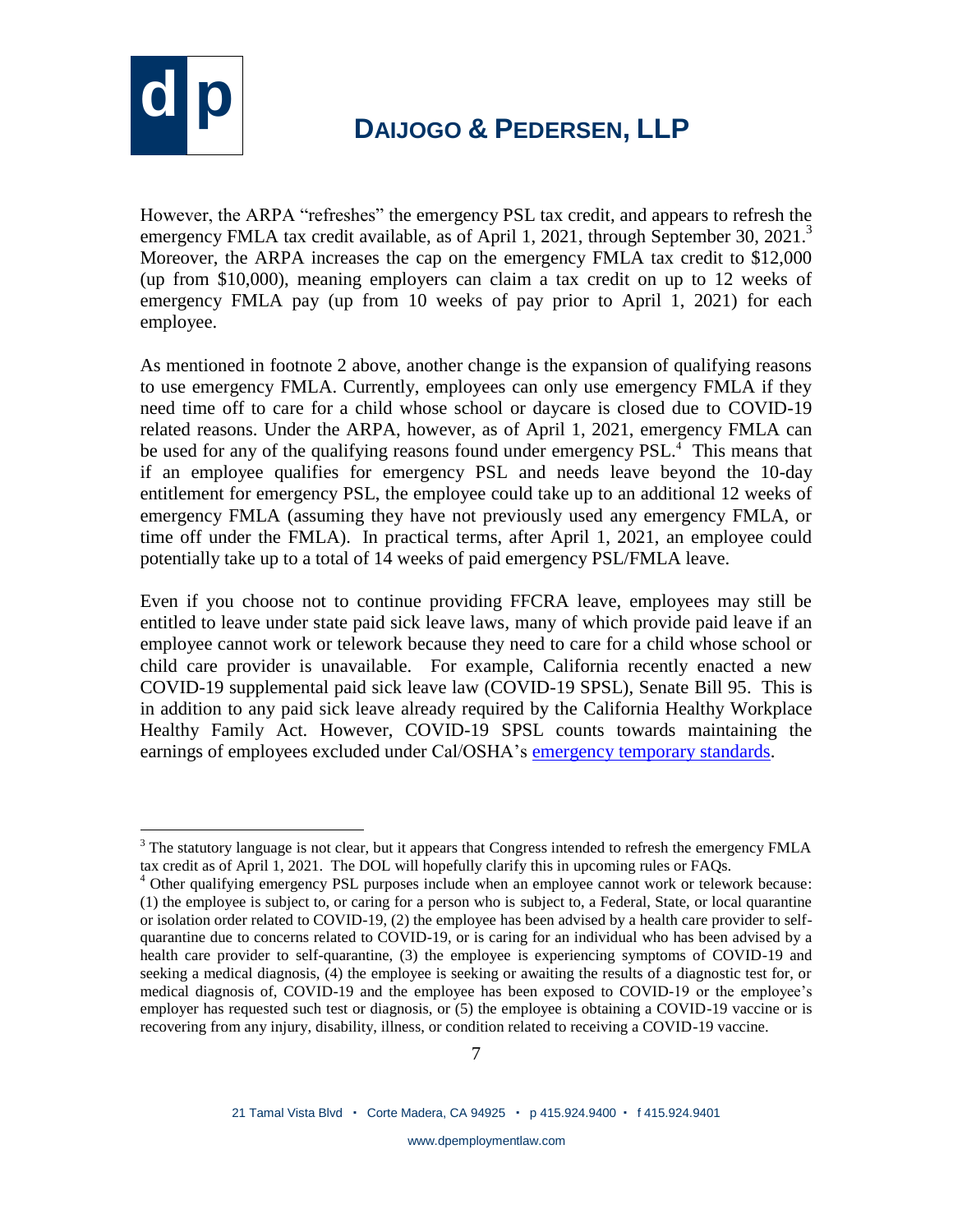

[SB 95](https://leginfo.legislature.ca.gov/faces/billTextClient.xhtml?bill_id=202120220SB95) goes into effect on March 29, 2021, and is retroactive to January 1, 2021. The law is in effect through September 30, 2021. SB 95 requires employers with at least 25 employees to pay employees up to two weeks of COVID-19 SPSL (at their regular pay, up to a maximum of \$511 per day) for any of the following reasons: (1) the employee is subject to, or is caring for a family member who is subject to, a quarantine or isolation period related to COVID-19; (2) the employee has been advised by, or is caring for a family member who has been advised by, a health care provider to self-quarantine due to concerns related to COVID-19 ; (3) the employee is attending an appointment to receive a vaccine for protection against contracting COVID-19; (4) the employee is experiencing symptoms related to a COVID-19 vaccine that prevent the employee from being able to work or telework; (5) the employee is experiencing symptoms of COVID-19 and seeking a medical diagnosis; or (6) the employee is caring for a child whose school or place of care is closed or otherwise unavailable for reasons related to COVID-19 on the premises.

The fact that SB 95 is retroactive to January 1, 2021 means an employee can receive COVID-19 SPSL for any absence since January 1, 2021, taken for a covered reason. For example, if an employee took unpaid leave in January 2021 to care for a quarantined family member, the employee can ask for, and the employer must pay, COVID-19 SPSL for those unpaid absences. Similarly, if an employee used accrued vacation in February 2021 to care for a child because school was closed, then the employee could ask the Company to apply COVID-19 SPSL for those days and the Company would have to replenish the employee's vacation bank.

California employers with fewer than 500 employees may be entitled to take a FFCRA tax credit for COVID-19 SPSL; however, employers with 500 or more employees are not covered by the FFCRA, and therefore are not entitled to claim the FFCRA tax credit.

You should also be mindful that many local jurisdictions have also enacted COVID-19 paid sick leave laws. For example, [Los Angeles,](https://www.lamayor.org/sites/g/files/wph446/f/page/file/20210210%20Mayor%20Public%20Order%20re%20COVID-19%20SUPPLEMENTAL%20PAID%20SICK%20LEAVE%20Updated_0.pdf) [San Francisco](https://sfgov.org/olse/sites/default/files/Leg%20Ver2.pdf) and [San Jose](https://www.sanjoseca.gov/home/showpublisheddocument?id=68359) have enacted paid sick leave laws requiring certain employers to provide paid leave for COVID-19 reasons (including for school and child care closures), and [New York City](https://www1.nyc.gov/assets/dca/downloads/pdf/workers/Complying-with-NYC-Workplace-Laws-During-COVID-19.pdf) issued guidance regarding employee use of existing paid sick leave for COVID-19 reasons, including school and child care closures.

Employees may also be able to use available vacation time or paid time off for COVID-19 related absences in accordance with the terms of an employer's vacation or paid time off policy.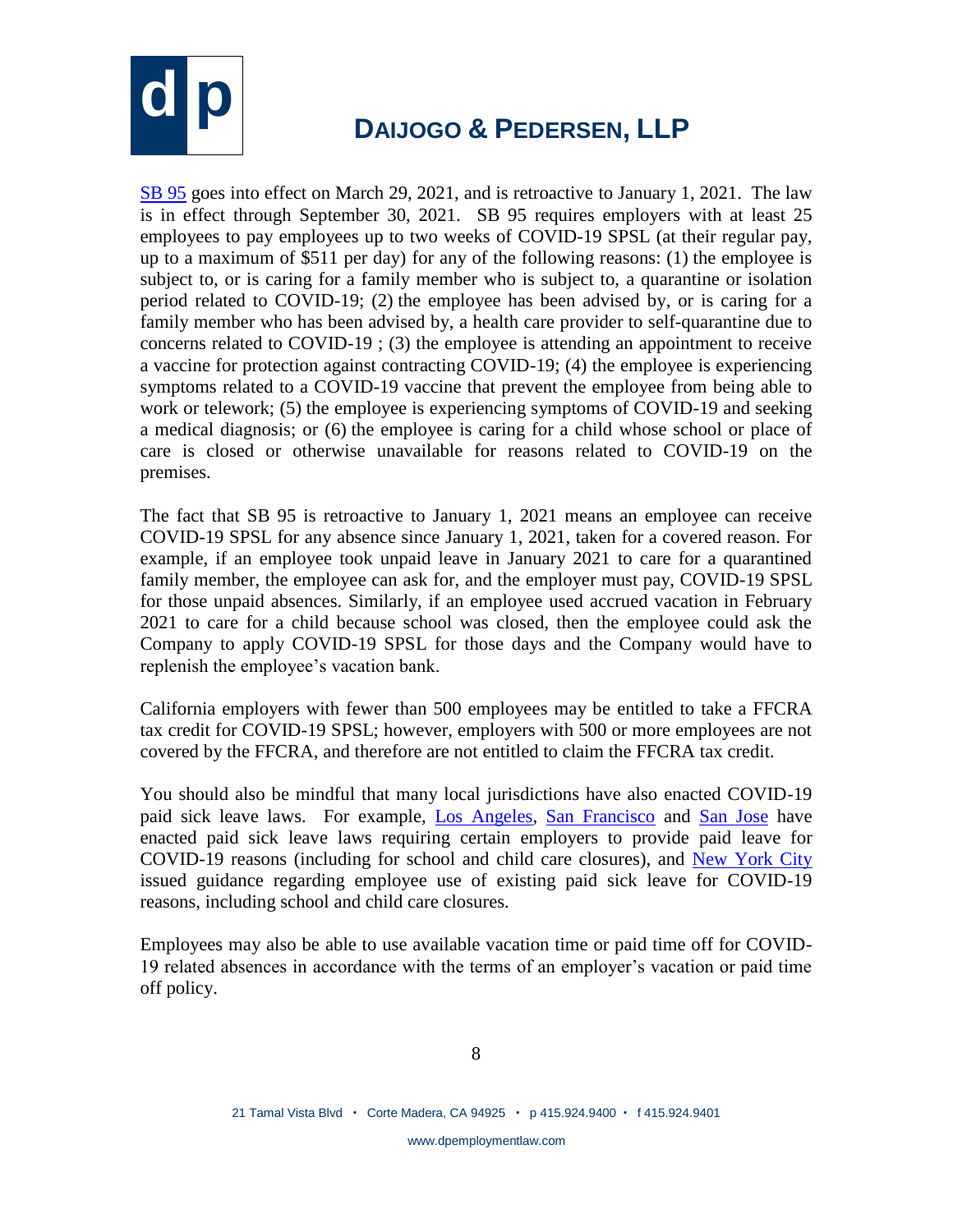

Leave may also be available under existing "school activities" leave laws. For example, California employers who employ at least 25 employees are required to allow employees to take up to 40 hours of leave for school closures. Although this leave is unpaid, employees are eligible to substitute any available sick, vacation or other paid time off.

**10. What if our employee would prefer not to return to work because the supplemental benefits under the CARES Act or the American Rescue Plan Act have increased their weekly unemployment benefits to an amount that is higher than their weekly wages?** 

Some employees may resist returning to work because they are receiving more in unemployment benefits than they would if they return. However, workers who decline to return to work without a legitimate COVID-19 reason (e.g., the employee is vulnerable to COVID-19) could potentially forfeit unemployment benefits. Unemployment officials in Vermont, for example, announced that unemployment claimants who have been placed on temporary layoff or furlough related to COVID-19 must return to work if called back by their employer, stating: "Refusal to return to work, when being offered the normal rate of pay and number of hours per week, may result in the termination of unemployment benefits and the need to repay certain benefits." Other states (including Iowa, Ohio and Texas) are encouraging employers to report employees who refuse to return to work when work is available. The U.S. Labor Department has published [guidance](https://www.dol.gov/coronavirus/unemployment-insurance) regarding CARES Act stating: "Barring unusual circumstances, a request that a furloughed employee return to his or her job very likely constitutes an offer of suitable employment that the employee must accept." The California Unemployment Insurance Code, Section 1257(b), provides an individual is disqualified for unemployment benefits if they, without good cause, refuse to accept suitable employment when offered; however, the Employment Development Division has not stated what constitutes "good cause" during the on-going pandemic. According to recent news reports, the EDD is planning to publish guidance on this issue.

If an employee refuses to return to work, you should first determine if the employee has a legitimate reason for refusing to return. If there is no legitimate reason, we recommend explaining to the employee that refusing to return to work without a legitimate reason could cause the employee to become ineligible for continued unemployment benefits, and that you may be required to report this refusal to your state unemployment agency.

#### **11. What if our employee has a sick family member at home?** *(Updated March 25, 2021)*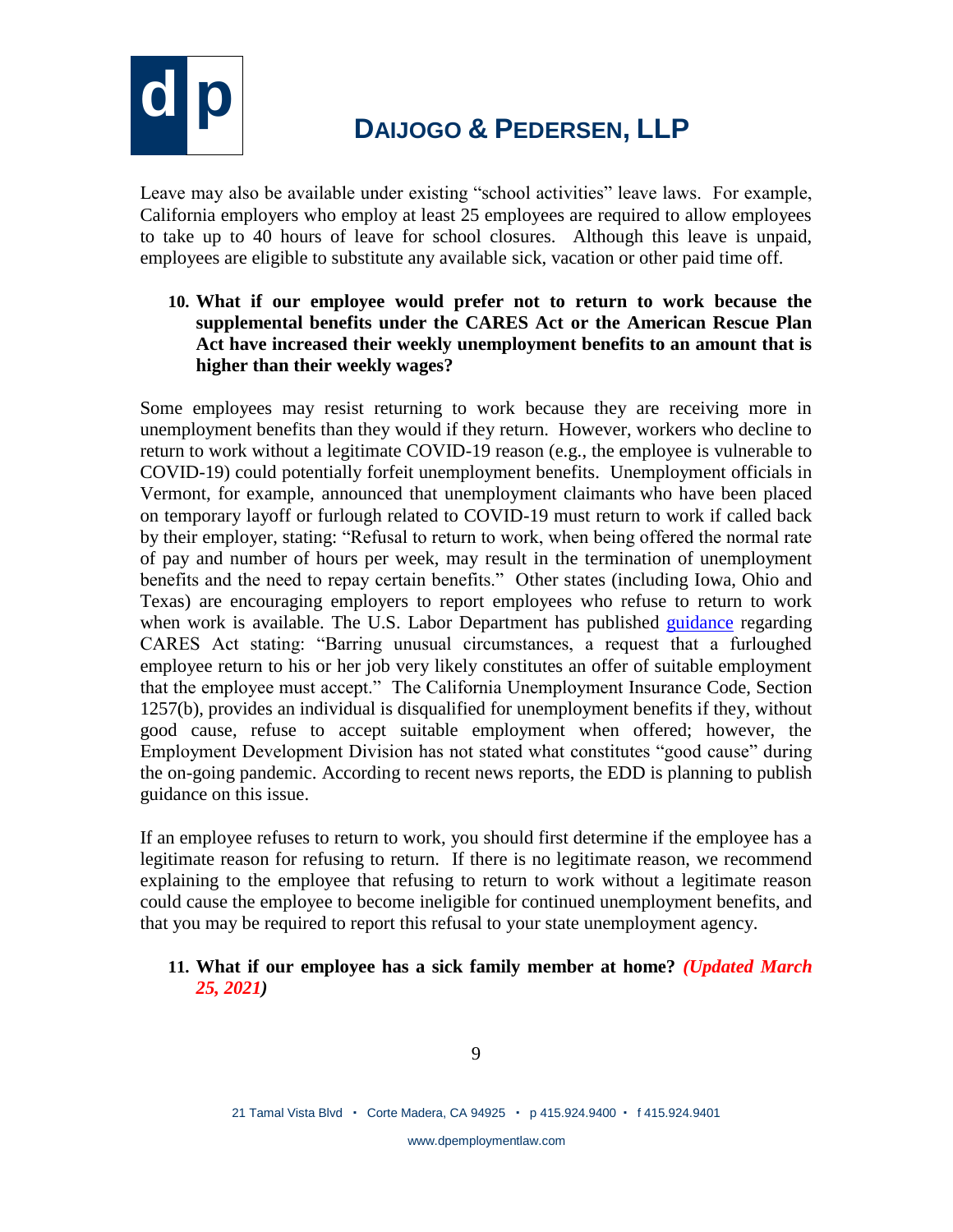

 $\overline{a}$ 

### **d p <sup>D</sup>AIJOGO & <sup>P</sup>EDERSEN, LLP**

If an employee cannot work because they have to care for an individual who has been diagnosed with COVID-19 or is seeking a medical diagnosis due to COVID-19 symptoms, the employee may be eligible for emergency paid sick leave under the FFCRA, but only if you are a covered employer under the FFCRA and you have chosen to continue providing such leave. The FFCRA expired on December 31, 2020, and employers are no longer *required* to provide FFCRA leave in 2021. Under the Consolidated Appropriations Act, enacted on December 27, 2020, and the American Rescue Plan Act ("ARPA"), enacted on March 11, 2021, however, employers may continue to voluntarily provide FFCRA leave and claim the FFCRA tax credit through September 30, 2021. The ARPA also expands the qualified reasons for taking leave to include an employee who is: obtaining a COVID-19 immunization; recovering from an injury, disability, illness or condition related to COVID-19 immunization; or seeking or awaiting the results of a COVID-19 test or diagnosis because either the employee has been exposed to COVID or the employer requested the test or diagnosis.<sup>5</sup>

Covered employers should decide whether they plan to voluntarily continue to provide FFCRA leave from January 1, 2021 through March 31 under the Consolidated Appropriations Act, and/or from April 1, 2021 to September 30, 2021 under the ARPA. We recommend that employers who have been voluntarily providing FFCRA leave in 2021 under the Consolidated Appropriations Act and/or plan to voluntarily provide emergency PSL and emergency FMLA under the ARPA communicate their decision to all employees.

Please note that if you are a covered employer (fewer than 500 employees) and have chosen to continue providing FFCRA leave beyond 2020, tax credits for each employee are limited to up to 10 weeks of emergency FMLA and up to 2 weeks of emergency PSL leave for the period April 1, 2020 through March 31, 2021. For example, if an employee exhausted their emergency FMLA and emergency PSL leave in 2020, you are not be entitled to any additional tax credit if you allow the employee to take additional paid emergency FMLA or PSL leave up through March 31, 2021.

However, the ARPA "refreshes" the emergency PSL tax credit, and appears to refresh the emergency FMLA tax credit available, as of April 1, 2021, through September 30, 2021.<sup>6</sup> Moreover, the ARPA increases the cap on the emergency FMLA tax credit to \$12,000

<sup>&</sup>lt;sup>5</sup> Under the APRA, as of April 1, 2021, emergency FMLA can be taken (and a tax credit can be claimed) for the same reasons that emergency PSL can be taken, including the expanded reasons provided in the ARPA.

<sup>&</sup>lt;sup>6</sup> The statutory language is not clear, but it appears that Congress intended to refresh the emergency FMLA tax credit as of April 1, 2021. The DOL will hopefully clarify this in upcoming rules or FAQs.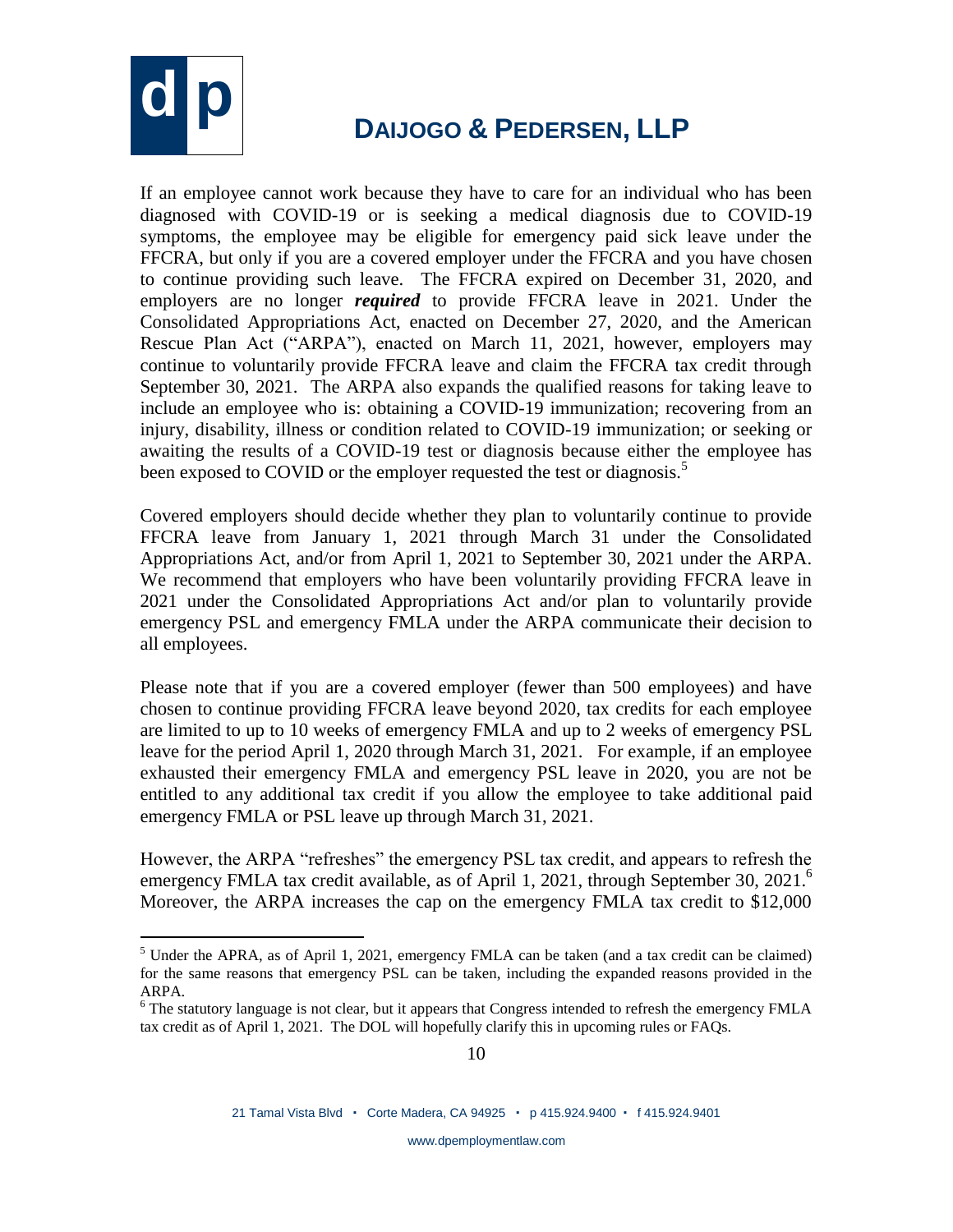

(up from \$10,000), meaning employers can claim a tax credit on up to 12 weeks of emergency FMLA pay (up from 10 weeks of pay prior to April 1, 2021) for each employee.

As mentioned in footnote 5 above, another change is the expansion of qualifying reasons to use emergency FMLA. Currently, employees can only use emergency FMLA if they need time off to care for a child whose school or daycare is closed due to COVID-19 related reasons. Under the ARPA, however, as of April 1, 2021, emergency FMLA can be used for any of the qualifying reasons found under emergency PSL, including when an employee needs to care for a family member who has been diagnosed with COVID-19 or is seeking a medical diagnosis due to COVID-19 symptoms.<sup>7</sup> This means that if an employee qualifies for emergency PSL and needs leave beyond the 10-day entitlement for emergency PSL, the employee could take up to an additional 12 weeks of emergency FMLA (assuming they have not previously used any emergency FMLA, or time off under the FMLA). In practical terms, after April 1, 2021, an employee could potentially take up to a total of 14 weeks of paid emergency PSL/FMLA leave.

Even if you choose not to continue providing FFCRA leave, employees may still be entitled to leave under state paid sick leave laws, many of which provide paid leave if an employee cannot work or telework because they need to care for a sick family member with COVID-19. For example, California recently enacted a new COVID-19 supplemental paid sick leave law (COVID-19 SPSL), Senate Bill 95. This is in addition to any paid sick leave already required by the California Healthy Workplace Healthy Family Act. However, COVID-19 SPSL counts towards maintaining the earnings of employees excluded under Cal/OSHA's [emergency temporary standards.](https://www.dir.ca.gov/dosh/coronavirus/ETS.html)

[SB 95](https://leginfo.legislature.ca.gov/faces/billTextClient.xhtml?bill_id=202120220SB95) goes into effect on March 29, 2021, and is retroactive to January 1, 2021. The law is in effect through September 30, 2021. SB 95 requires employers with at least 25 employees to pay employees up to two weeks of COVID-19 SPSL (at their regular pay,

 $\overline{a}$  $7$  Qualifying emergency PSL purposes include when the employee cannot work or telework because: (1) the employee is subject to, or caring for a person who is subject to, a Federal, State, or local quarantine or isolation order related to COVID-19, (2) the employee has been advised by a health care provider to selfquarantine due to concerns related to COVID-19, or is caring for an individual who has been advised by a health care provider to self-quarantine, (3) the employee is experiencing symptoms of COVID-19 and seeking a medical diagnosis, (4) the employee needs to care for a child whose school or daycare is closed due to COVID-19 related reasons; (5) the employee is seeking or awaiting the results of a diagnostic test for, or medical diagnosis of, COVID-19 and the employee has been exposed to COVID-19 or the employee's employer has requested such test or diagnosis, or (6) the employee is obtaining a COVID-19 vaccine or is recovering from any injury, disability, illness, or condition related to receiving a COVID-19 vaccine.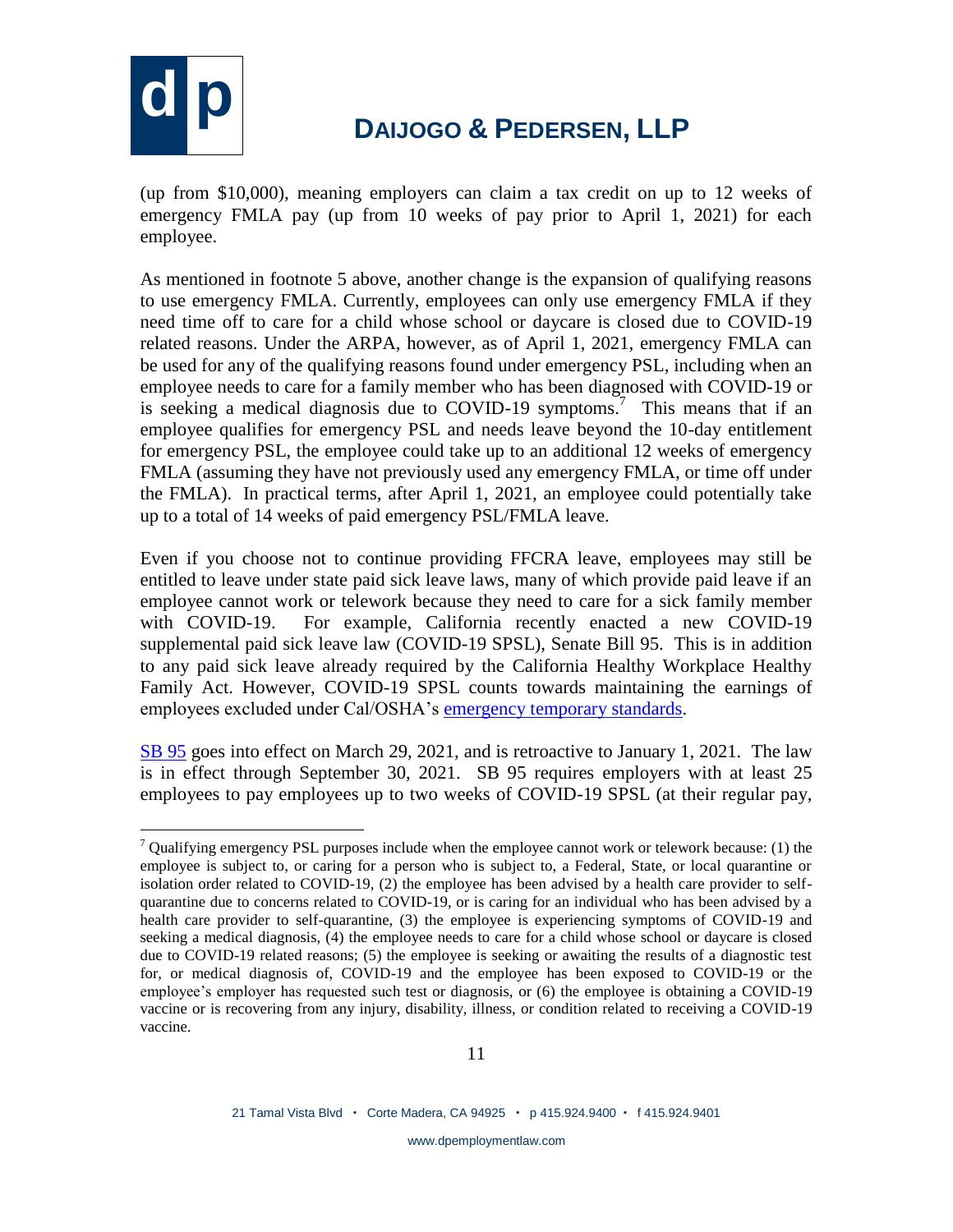

up to a maximum of \$511 per day) for any of the following reasons: (1) the employee is subject to, or is caring for a family member who is subject to, a quarantine or isolation period related to COVID-19; (2) the employee has been advised by, or is caring for a family member who has been advised by, a health care provider to self-quarantine due to concerns related to COVID-19 ; (3) the employee is attending an appointment to receive a vaccine for protection against contracting COVID-19; (4) the employee is experiencing symptoms related to a COVID-19 vaccine that prevent the employee from being able to work or telework; (5) the employee is experiencing symptoms of COVID-19 and seeking a medical diagnosis; or (6) the employee is caring for a child whose school or place of care is closed or otherwise unavailable for reasons related to COVID-19 on the premises.

The fact that SB 95 is retroactive to January 1, 2021 means an employee can receive COVID-19 SPSL for any absence since January 1, 2021, taken for a covered reason. For example, if an employee took unpaid leave in January 2021 to care for a quarantined family member, the employee can ask for, and the employer must pay, COVID-19 SPSL for those unpaid absences. Similarly, if an employee used accrued vacation in February 2021 to care for a child because school was closed, then the employee could ask the Company to apply COVID-19 SPSL for those days and the Company would have to replenish the employee's vacation bank.

California employers with fewer than 500 employees may be entitled to take a FFCRA tax credit for COVID-19 SPSL; however, employers with 500 or more employees are not covered by the FFCRA, and therefore are not entitled to claim the FFCRA tax credit.

You should also be mindful that many local jurisdictions have also enacted COVID-19 paid sick leave laws. For example, [Los Angeles,](https://www.lamayor.org/sites/g/files/wph446/f/page/file/SUPPLEMENTALPAIDSICKLEAVE.pdf) [San Francisco](https://sfgov.org/olse/sites/default/files/Public%20Health%20Emergency%20Leave%20-%20FINAL_0.pdf) and [San Jose](https://www.sanjoseca.gov/home/showdocument?id=56816) have enacted paid sick leaves requiring certain employers to provide paid sick leave for COVID-19 reasons, including to care for a family member who is experiencing COVID-19 symptoms, and [New York City](https://www1.nyc.gov/assets/dca/downloads/pdf/workers/Complying-with-NYC-Workplace-Laws-During-COVID-19.pdf) issued guidance regarding employee use of existing paid sick leave for COVID-19 such reasons. In addition, many state and local sick leave laws that were enacted before the pandemic provide that sick leave may be used to care for certain family members who are sick or seeking medical care.

Employees may also be able to use vacation time/paid time off (depending on the terms of the employer's time off policy) for COVID-19 related absences. And, employees who work at a site with 50 or more company employee within 75 miles may be able to use available FMLA leave.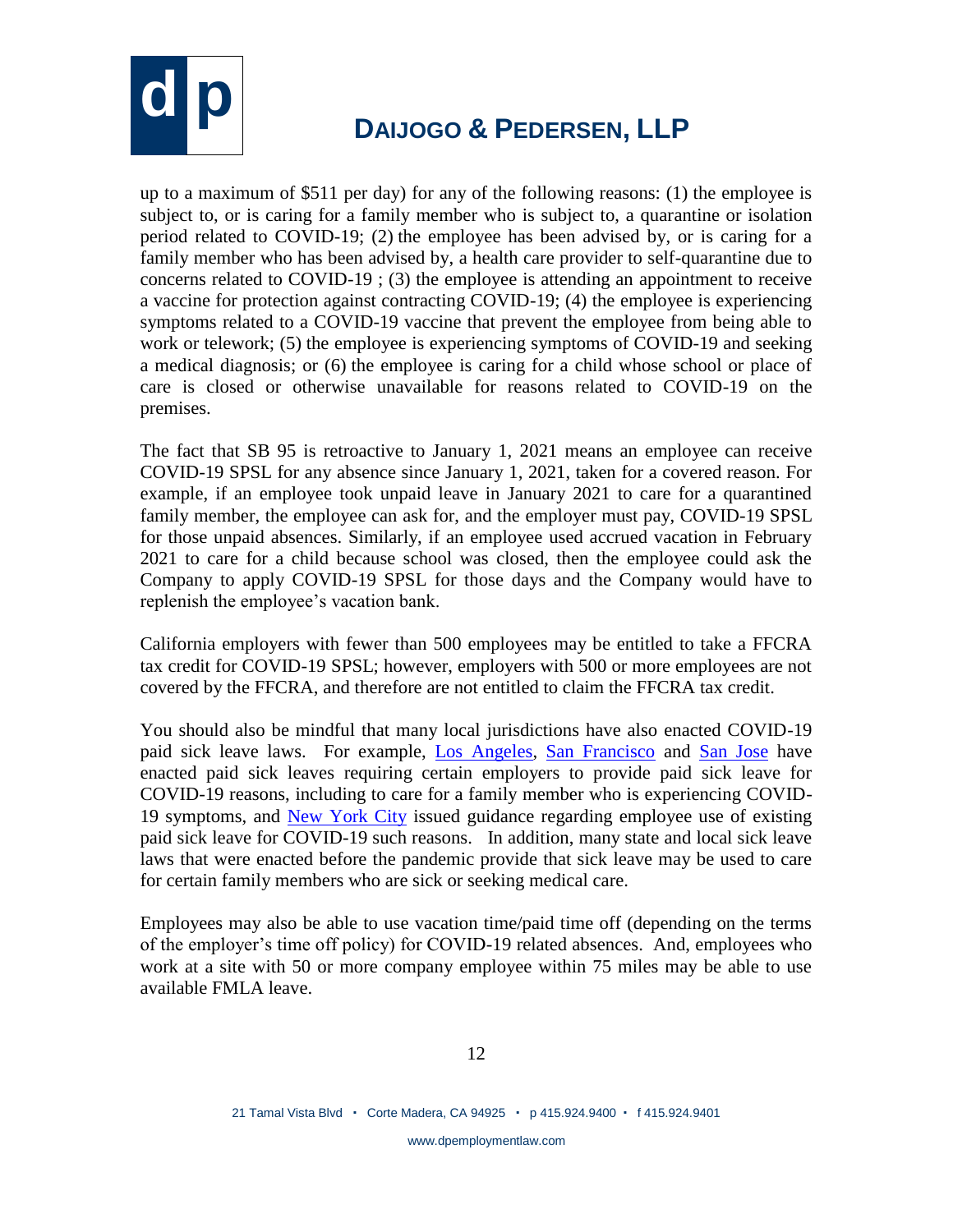

### **12. What if our employee can only get to work using public transportation, but public transportation is not available or the employee is worried about taking public transportation?**

The CDC recommends that businesses consider offering their employees incentives to use forms of transportation that minimize close contact with others, such as reimbursement for parking for commuting to work alone or single-occupancy rides, or allowing them to work during off peak times to minimize potential exposure to COVID-19 during their commute. If neither of these options is feasible, consider offering employees the option to continue teleworking or taking time off.

For employees who continue to commute on public transportation, remind them to comply with all applicable safety requirements. Many transit agencies require face coverings for all riders, including while waiting for and riding transit, and have instituted other safety measures such as mandatory social distancing and backdoor boarding for all passengers except those in wheelchairs. Employees should wash their hands immediately upon arriving at work.

### **Testing, Screening and Vaccination**

### **13. Are all employers required to test their employees and visitors for COVID-19 each day before they enter the workplace?** *(Updated January 5, 2021)*

No. All employers are not currently required to test employees and visitors for COVID-19, and, indeed, testing capacity may not allow for wider testing of individuals without symptoms in some areas. The California Department of Public Health currently gives equal testing priority to the following groups: hospitalized patients with COVID-19 symptoms and those identified through an outbreak or contact tracing investigation; all other individuals with COVID-19 symptoms; close contacts of confirmed COVID-19 cases; people without symptoms, but who are residents in congregate care facilities, healthcare workers who have frequent interactions with the public or with people who may have COVID-19 or been exposed to the virus, workers in congregate care facilities, individuals who provide care to elderly persons or persons with a disability in the home, workers in the emergency service sector who have frequent interactions with the public or people who may have COVID-19 or been exposed to the virus, workers in correctional facilities, patients requiring pre-operative/pre-hospital admission screening, and patients being discharged from hospitals to lower care; certain essential workers and education workers without symptoms; and other individuals not specified above, including those

www.dpemploymentlaw.com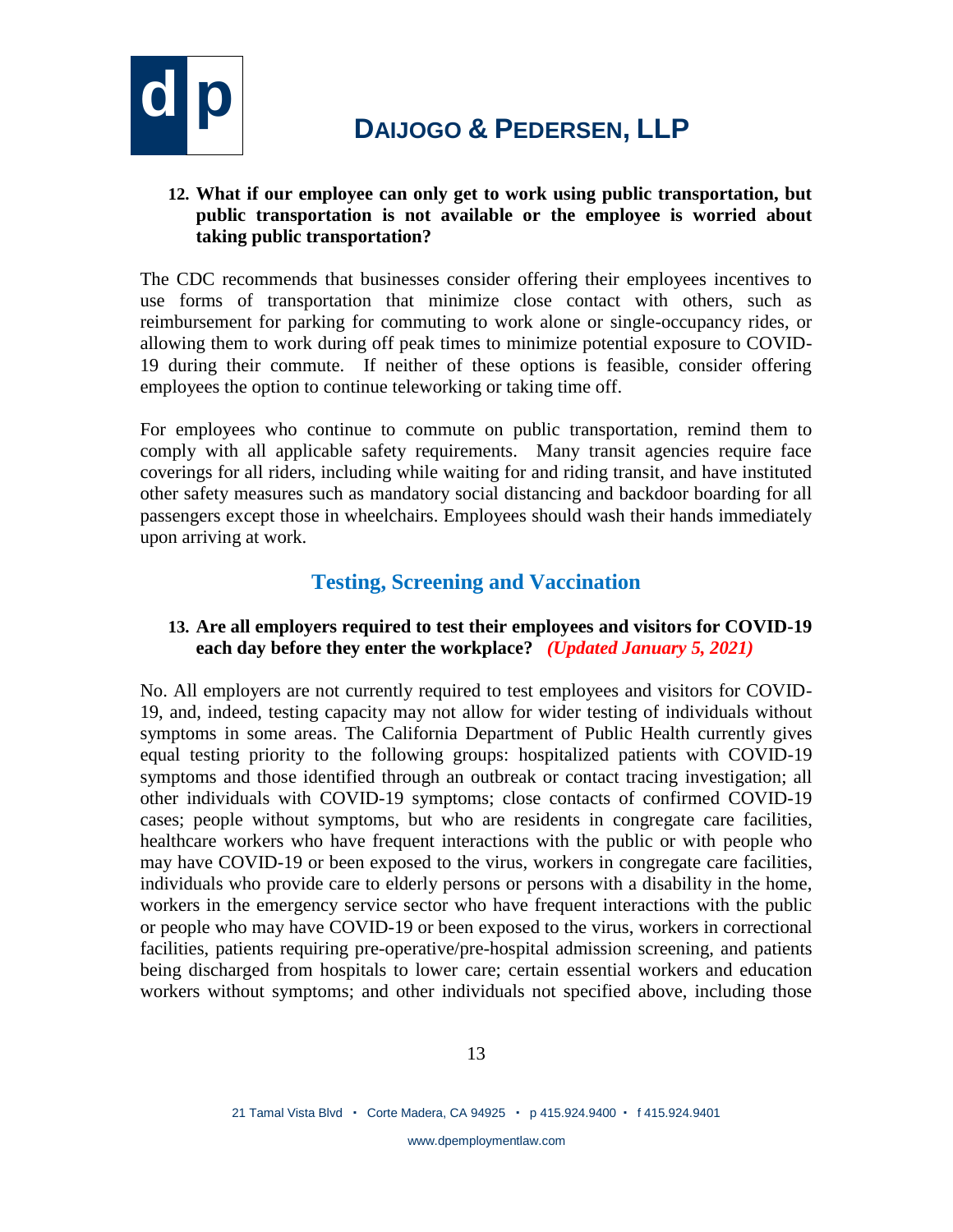

who are asymptomatic but believe they have a risk for being actively infected, as well as routine testing by employers.

### **14. Are we permitted to test our employees to determine if they have COVID-19 before they enter the workplace?** *(Updated January 5, 2021)*

Yes. According to [EEOC guidance,](https://www.eeoc.gov/wysk/what-you-should-know-about-covid-19-and-ada-rehabilitation-act-and-other-eeo-laws) employers may take steps choose to administer COVID-19 testing to employees before initially permitting them to enter the workplace and/or periodically to determine if their presence in the workplace poses a direct threat to others. The ADA does not interfere with employers who are following [recommendations](https://www.cdc.gov/coronavirus/2019-ncov/community/organizations/testing-non-healthcare-workplaces.html)  [by the CDC](https://www.cdc.gov/coronavirus/2019-ncov/community/organizations/testing-non-healthcare-workplaces.html) or other public health authorities regarding whether, when, and for whom testing or other screening is appropriate. Testing administered by employers consistent with current CDC guidance will meet the ADA's "business necessity" standard.

Employers who are considering testing their employees for COVID-19 should be mindful of whether sufficient testing is available, whether those who are providing the test are certified to perform the test, whether the tests are accurate and reliable (following guidance from the FDA, the CDC and other public health authorities), and how employees may react to being tested since many of the tests involve a deep nasal cavity swab.

### **15. What steps do we need to take if we decide to test our employees to determine if they have COVID-19?** *(Updated January 5, 2021)*

If you intend to implement testing to determine if your employees have COVID-19, you should implement testing protocols. As an initial matter, according to the CDC, employees undergoing testing should receive clear information on:

- the manufacturer and name of the test, the type of test, the purpose of the test, the reliability of the test, any limitations associated with the test, who will pay for the test, and how the test will be performed; and
- how to understand what the results mean, actions associated with negative or positive results, who will receive the results, how the results may be used, and any consequences for declining to be tested (See FAQ 17).

Additionally, employers will need to consider who will conduct the tests, how these personnel will be trained, whether the test will be performed in a clinical lab or by a licensed healthcare professional, whether a physician order is required for testing, who will be tested, how often tests will be done, how test results will be maintained (meeting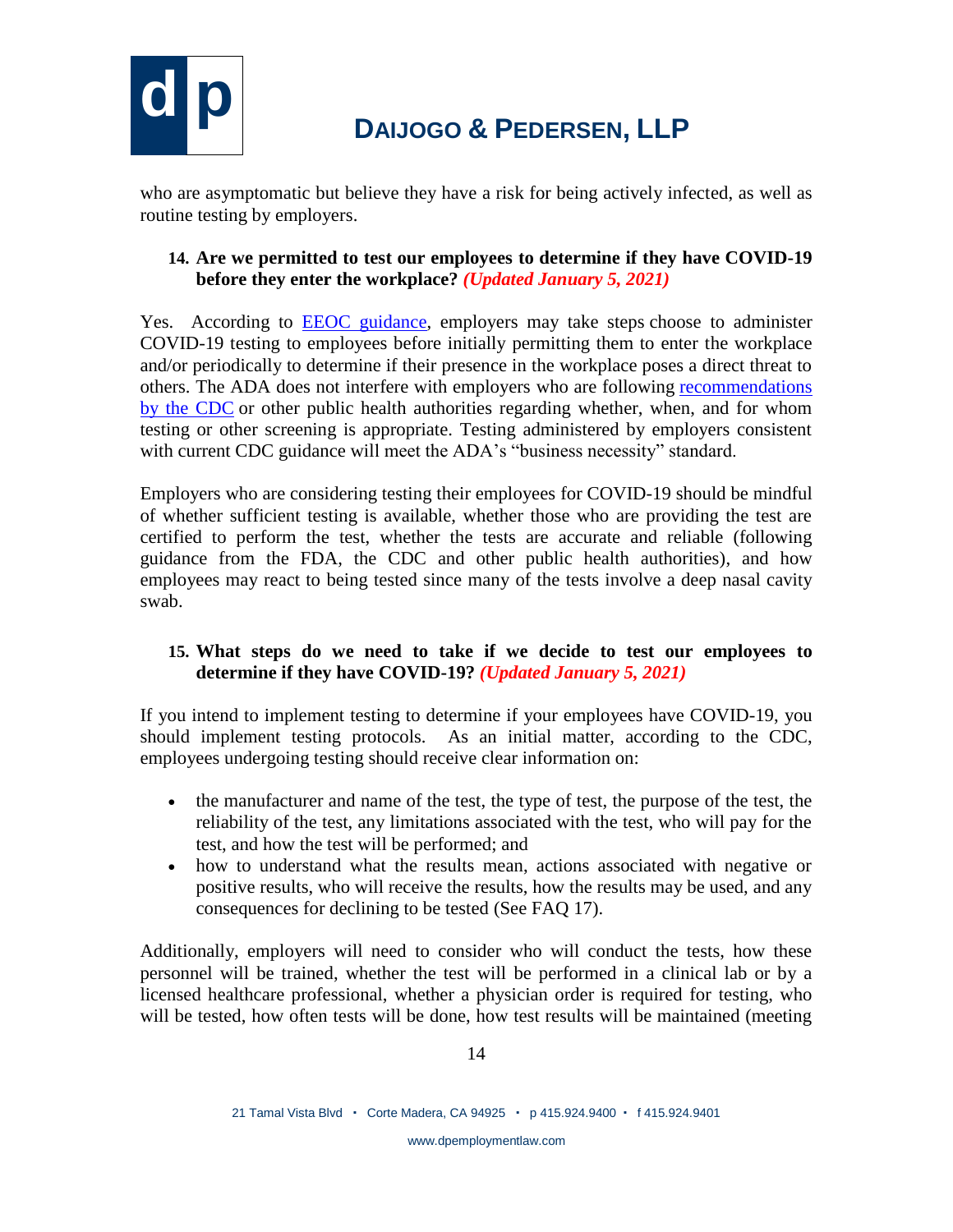

required confidentiality standards), and the process for identifying contacts and sharing such information as appropriate. Employees will also need to sign a release authorizing you to receive their test results.

#### **16. Are we permitted to test our employees for COVID-19 antibodies?** *(Added June 22, 2020)*

No. According to [EEOC guidance,](https://www.eeoc.gov/wysk/what-you-should-know-about-covid-19-and-ada-rehabilitation-act-and-other-eeo-laws) the ADA does not permit employers to conduct antibody testing of their employees. An antibody test constitutes a medical examination under the ADA, and may only be required for a current employee if it is job related and consistent with business necessity. Because the CDC has stated that antibody test results should not be used to make decisions about returning persons to the workplace, the EEOC has concluded that antibody testing does not meet the ADA's "job related and consistent with business necessity" standard.

#### **17. We are instituting mandatory viral testing of all on-site employees. What actions can we take if an employee refuses to be tested?** *(Added October 22, 2020)*

Although it is permissible under the ADA to test employees during the pandemic to see if they are currently positive for COVID-19, employers must tread carefully. If an employee refuses to be tested, you should ask their reason for refusing. This will factor into how you respond. If the employee's reason is based on a medical disability or religious belief, you should engage in your regular interactive process with the employee to see if there are any reasonable accommodations, such as altering the procedures for administering the test, or if necessary, dispensing with the testing requirement if the employee can work from home or can safely work onsite in an area that does not require close proximity with other personnel or the public. If the employee is refusing for unprotected personal reasons, you may be able to address their concerns. For example, if they are concerned about the confidentiality of their medical information, review with the employee your policy regarding the confidentiality of medical information. The ADA requires that all medical information about an employee must be kept confidential and stored separately from the employee's personnel file. If the employee continues to refuse to be tested for unprotected personal reasons, you can require that they work from home, or place them on unpaid leave if there is no work they can do from home.

We do not recommend that you terminate an employee for refusing testing. In California (and potentially other states), this could be a potential violation of public policy given an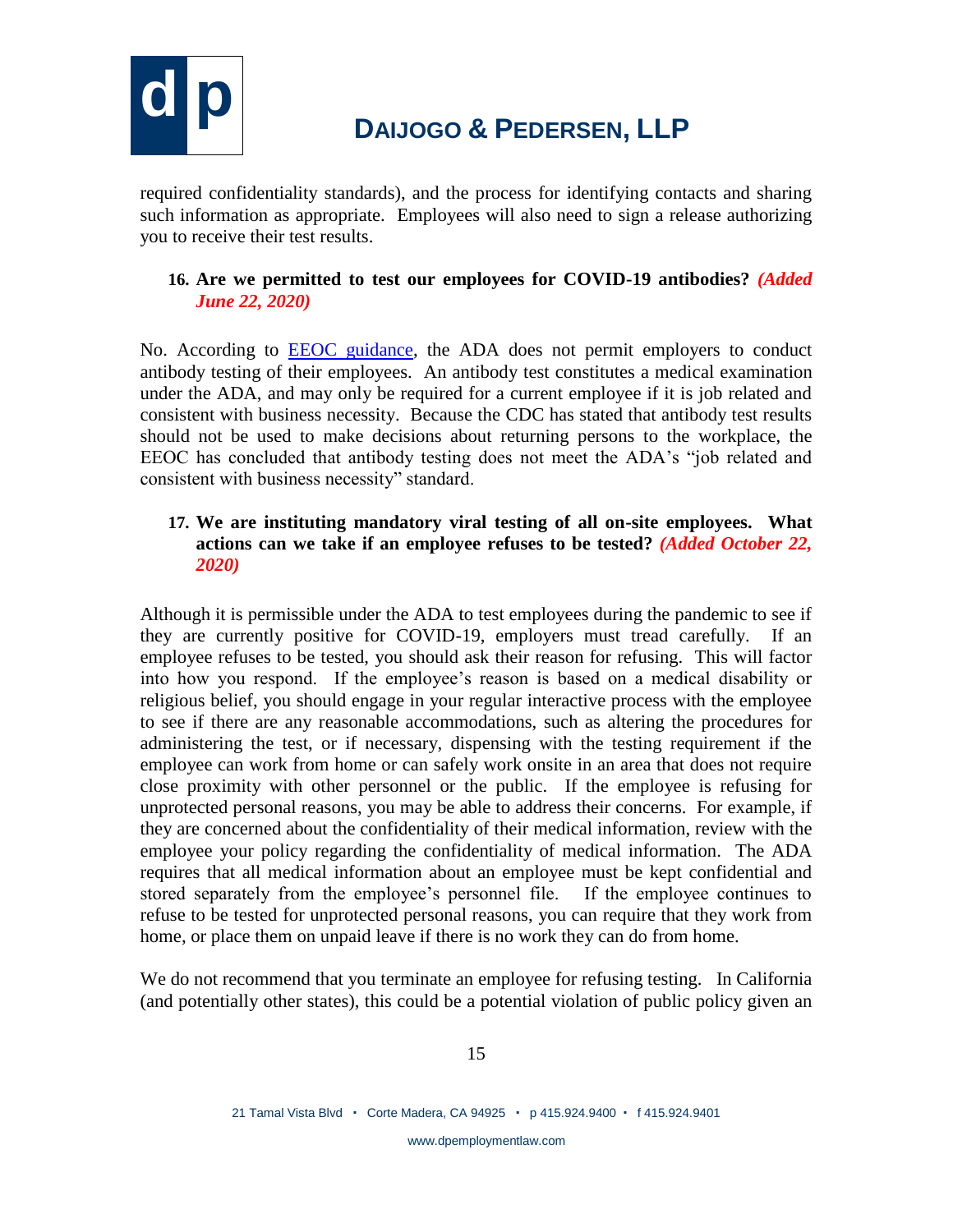

employee's right to privacy under the California constitution, especially if the testing is being required of all employees, irrespective of whether they have symptoms.

Prior to implementing any mandatory testing, you should provide your employees with a testing policy that, among other things, explains how the testing will be conducted, how the information will be kept confidential, the potential consequences for refusing to be tested, and how to request an accommodation. You should also have your employees sign a consent authorizing the test provider to disclose the test results to you in compliance with HIPAA and the California Confidentiality of Medical Information Act.

### **18. Are we required to (or should we) screen our employees and visitors for COVID-19 symptoms before they enter the workplace? (***Updated January 5, 2021***)**

The CDC [recommends](https://www.cdc.gov/coronavirus/2019-ncov/community/guidance-business-response.html) that employers consider regular health checks (e.g. temperature and respiratory symptom screening) of employees and visitors entering workplace. The [EEOC](https://www.eeoc.gov/wysk/what-you-should-know-about-covid-19-and-ada-rehabilitation-act-and-other-eeo-laws) and the [California Department of Fair Employment and Housing](https://www.dfeh.ca.gov/wp-content/uploads/sites/32/2020/03/DFEH-Employment-Information-on-COVID-19-FAQ_ENG.pdf) have both published guidance stating that such health checks are permissible. Moreover, [emergency temporary standards](https://www.dir.ca.gov/dosh/coronavirus/ETS.html) issued by Cal/OSHA and many states and local jurisdictions require that employers conduct temperature checks and/or screen for other COVID symptoms. For example, return-to-work orders in [Los Angeles](http://publichealth.lacounty.gov/media/coronavirus/docs/protocols/Reopening_SocialDistancing.pdf) and [San Diego](https://www.sandiegocounty.gov/content/dam/sdc/hhsa/programs/phs/Epidemiology/covid19/Community_Sector_Support/BusinessesandEmployers/SafeReopeningPlanTemplate.pdf) specify that any business that doesn't implement symptom checks must be prepared to explain why such checks are inapplicable to their business. In [San Francisco,](https://www.sfdph.org/dph/alerts/files/C19-07-Appendix-A.pdf) businesses must ensure that personnel review a [handout](https://www.sfdph.org/dph/alerts/files/C19-07-Personnel-Screening-Attachment-A-1.pdf) containing health screening criteria before each shift. Personnel can be required to provide answers to the screening criteria before the start of each shift.

If you conduct employee screenings, you should decide whether to conduct the screenings in-person or whether to have employees conduct their own screenings at home and report the results. In-person screenings must be conducted safely using social distancing, barrier or partition controls, or by providing PPE or other face coverings to protect the screener and the individual, and the screener must be properly trained. Employees will need to be trained if they will be self-screening at home. Depending on your location, you may need to pay your employees for the time it takes them to complete the required screening, whether at home or in-person. (See FAQ 22.) You should make sure health screenings are as private as possible and maintain confidentiality of each individual's medical status and history by collecting the information on separate forms that are kept in separate confidential medical files.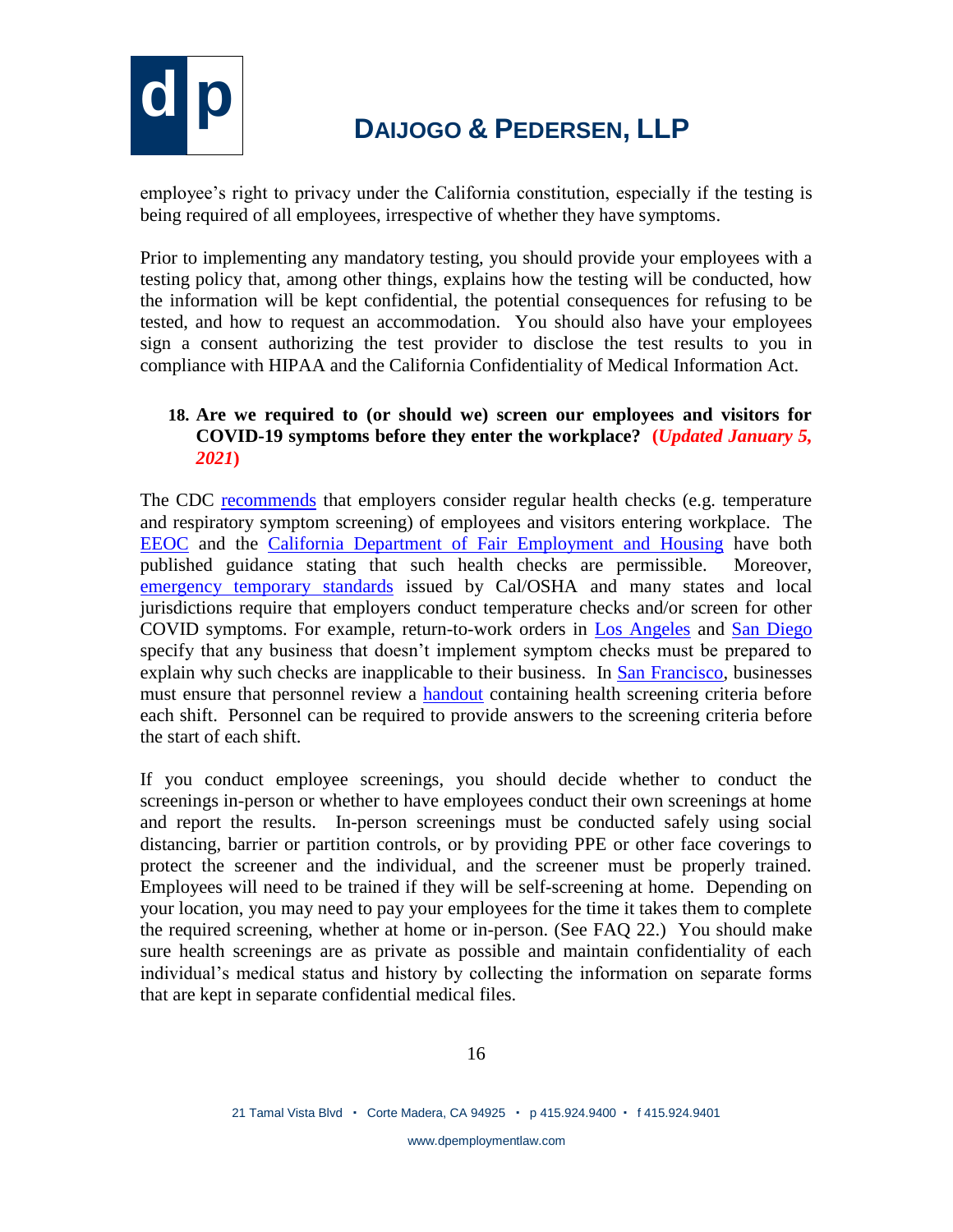

Be prepared to respond to any request for reasonable accommodation. If an employee requests an alternative method of screening due to a medical condition, you should proceed as you would for any other request for reasonable accommodation under the ADA. If the request is easy to provide and inexpensive, you might voluntarily choose to make it available to anyone who asks. Otherwise, you should engage in the interactive process with the employee, which may include requesting medical documentation in support of the request (to the extent feasible given current constraints on health care providers). Similarly, if an employee requests an alternative method of screening due to their religious beliefs or practices, you should engage in the interactive process to determine if an accommodation is available.

Lastly, health screening information likely meets the definition of personal information under the California Consumer Privacy Act. Employers who are covered by the CCPA should contact a Privacy attorney to make sure that proper notice has been provided to employees.

#### **19. Can we ask employees if any family members have COVID-19 or symptoms associated with COVID-19?** *(Added October 22, 2020)*

No. Asking employees if any family members have COVID-19 or COVID-19 symptoms would violate the Genetic Information Nondiscrimination Act. You may, however, ask employees whether they have had any contact with anyone who has been diagnosed with COVID-19 or has COVID-19 symptoms.

### **20. What if an employee or visitor refuses to be screened for COVID-19 symptoms? (***Updated October 22, 2020)*

Given the public health emergency, employers are allowed to refuse entry to an employee or visitor who refuses to comply with reasonable health screenings for COVID-19 symptoms. Consequences for refusing to participate should be communicated to employees in writing in advance of implementing a screening program. Signs should be posted at all entrances denying entry to anyone refusing to be screened. To gain the cooperation of employees, the EEOC recommends that employers ask the employee why they refuse to be screened. A non-cooperating employee may be willing to participate in the screening if you explain that the process is intended to help ensure the safety of everyone in the workplace, and that the screenings are consistent with recommendations from the CDC. Sometimes, employees are reluctant to provide medical information because they fear an employer may widely spread such personal medical information throughout the workplace. The ADA prohibits such broad disclosures. Alternatively, if an

www.dpemploymentlaw.com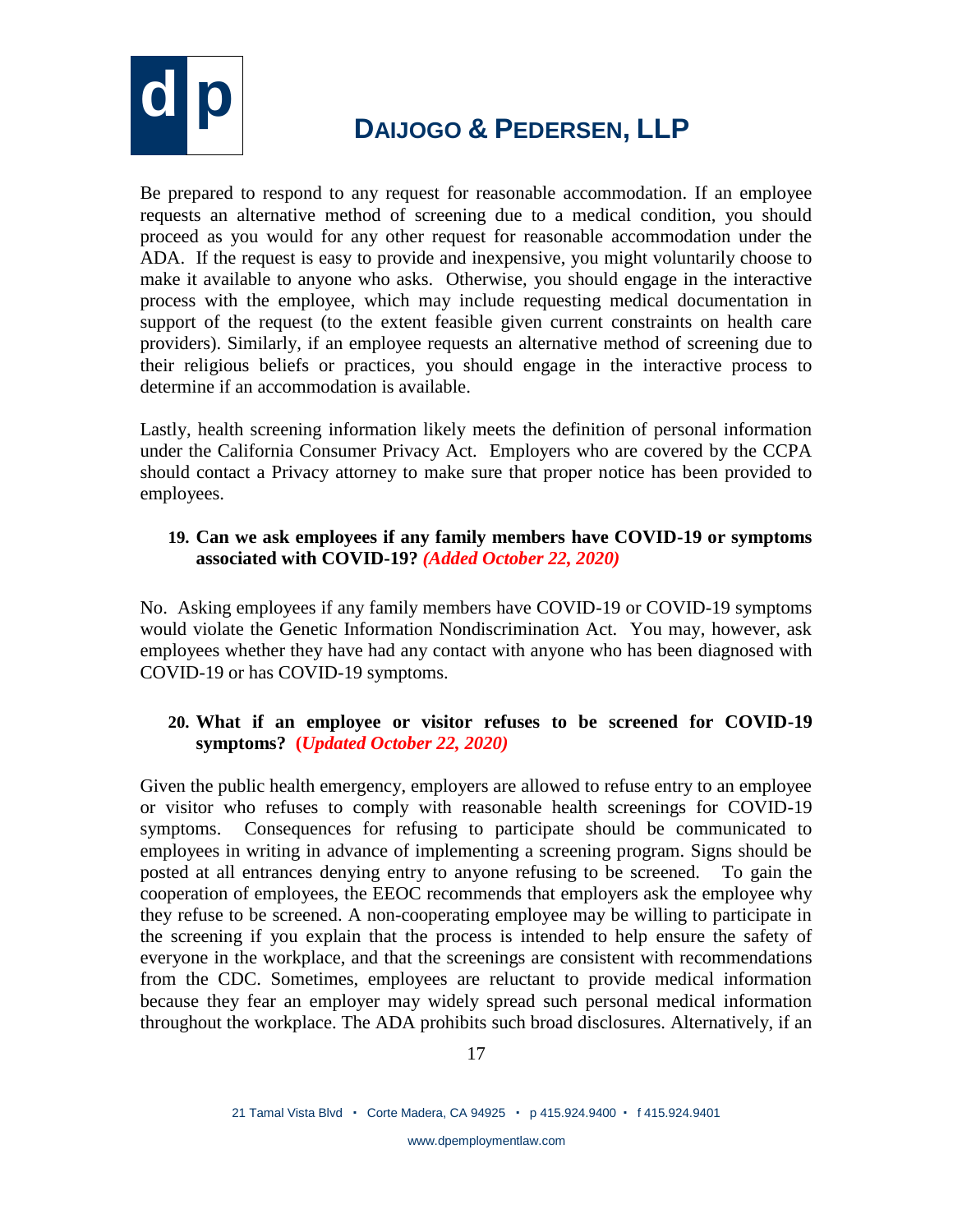

employee requests reasonable accommodation with respect to screening, the usual accommodation process should be followed

#### **21. What should we do with our testing and screening records?**

Information obtained from an employee's health screening (whether self-reported or administered by the employer) must be maintained as a confidential medical record, separate from the personnel files, and in compliance with all applicable federal and state privacy laws. State and local orders may also contain record retention requirements. For example, [Colorado](https://drive.google.com/file/d/1w4xfCKF3ELTULfpqLoASRofW_LRb2glz/view) requires that employers keep the screening forms in a secure location for three months, and provide the forms upon request from public health agencies.

### **22. Do we have to pay non-exempt employees for the time spent completing the testing or screening?**

Whether a non-exempt employee must be compensated for time spent waiting for and undergoing testing or screening will vary depending on your jurisdiction. In California, it is likely that such time is compensable based on the California Supreme Court's recent decision in *Frlekin v. Apple.* In that case, the Court determined that time spent on an employer's premises waiting for and undergoing required security exit searches constitutes compensable hours worked under the California wage orders. The Court explained that "hours worked" is defined by Wage Order 7 (the wage order applicable to Apple) as "the time during which an employee is subject to the control of an employer, and includes all the time the employee is suffered or permitted to work, whether or not required to do so." The Court recognized that an employee who is subject to the control of the employer need not be working in order for that time to be compensable. The Court ruled that while employees were waiting for and undergoing security checks, they were clearly under Apple's control, in that the searches were required under threat of discipline, the employees had to wait in the premises before they underwent the searches, and employees were required to follow certain procedures and tasks while undergoing the searches. Following this logic, time spent undergoing testing or screening would be similarly compensable if employees are not permitted to enter the workplace without complying. The purpose of the testing or checks is to protect the workforce (which in turn protects the employer's ability to continue to effectively operate), and employees who refuse to participate would be disciplined in that they would not be permitted to work.

It is an open question under federal law as to whether time spent undergoing testing or screening is compensable. In *Integrity Staffing Solutions, Inc. v. Busk*, the U.S. Supreme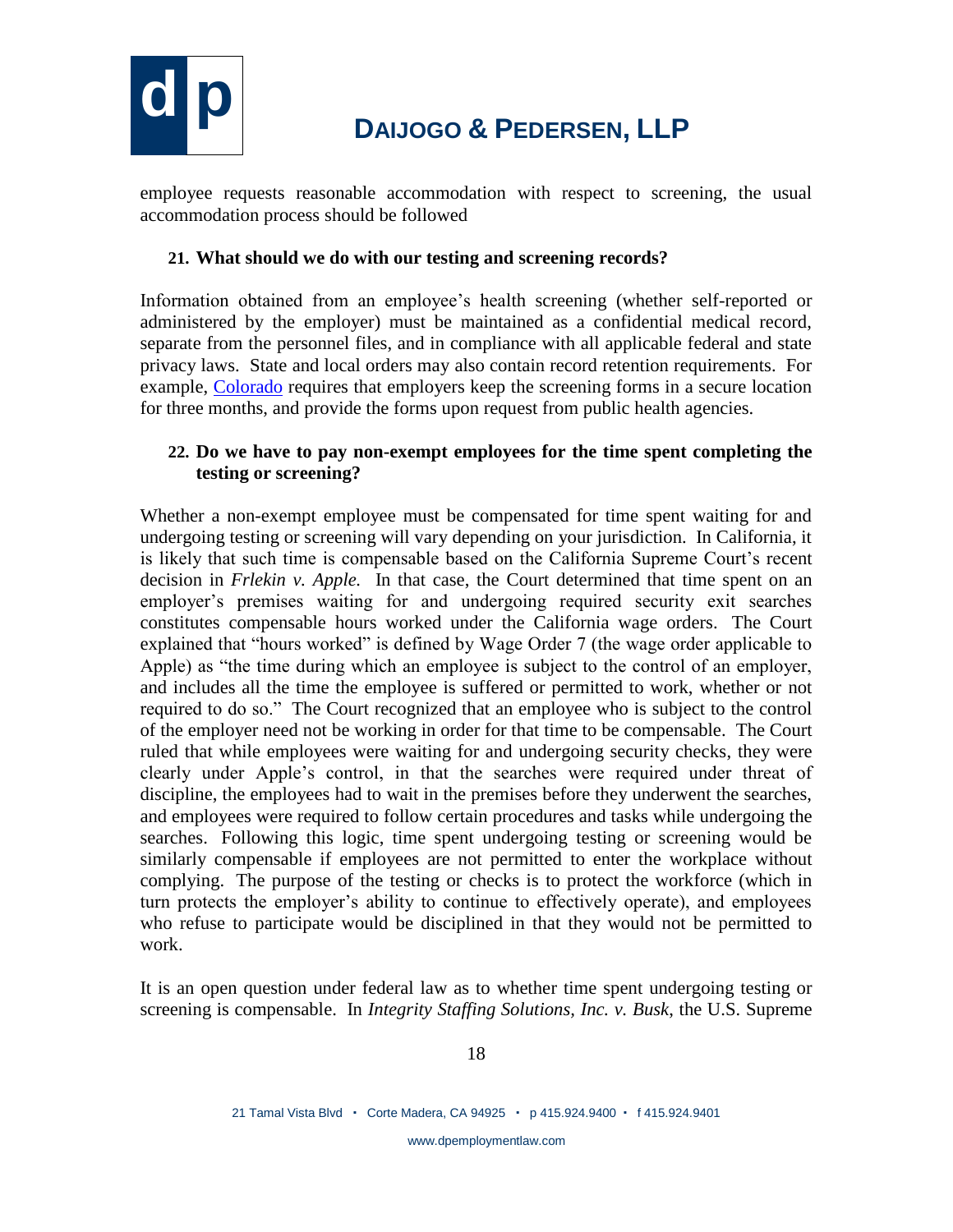

Court determined that time spent on post-shift security screenings was not compensable under federal law because it was not "integral and indispensable" to the principal activities that employees were employed to perform. The Court noted that "integral" means "belonging to or making up an integral whole; constituent, component; specifically necessary to the completeness or integrity of the whole; forming an intrinsic portion or element, as distinguished from an adjunct or appendage." And, when used to describe a duty, "indispensable" means "a duty that cannot be dispensed with, remitted, set aside, disregarded, or neglected." Based on these definitions, the Court reasoned that "[a]n activity is therefore integral and indispensable to the principal activities that an employee is employed to perform if it is an intrinsic element of those activities and one with which the employee cannot dispense if he is to perform his principal activities."

On the one hand, it could be argued that testing and symptom screenings are similar to pre-shift security searches conducted for the employee's own safety, and that they are not integral and indispensable to the productive work employees are usually employed to perform. On the other hand, testing and screening for COVID-19 is not just to protect individual employees—they also serve the purpose of protecting the entire workforce and the employer's ability to continue operating. In addition, to the extent that employees will be interacting with customers, it's reasonable to argue that the checks are integral and indispensable to the safe performance of their job duties.

While it is not clear whether time spent being tested or screened is required to be compensated under federal law, to be conservative, the best approach would be to pay employees for their time, given the possible exposure to a wage and hour claim.

### **23. What steps should we take if an employee fails our testing or screening protocol?**

If an employee reports or is assessed as having any COVID-19 symptoms (fever or chills, cough, shortness of breath or difficulty breathing, fatigue, muscle or body aches, headache, new loss of taste or smell, sore throat, congestion or runny nose, nausea or vomiting, or diarrhea), you should send the employee home immediately and follow public health authority guidance about isolation and returning to work. See FAQ 43 for additional guidance.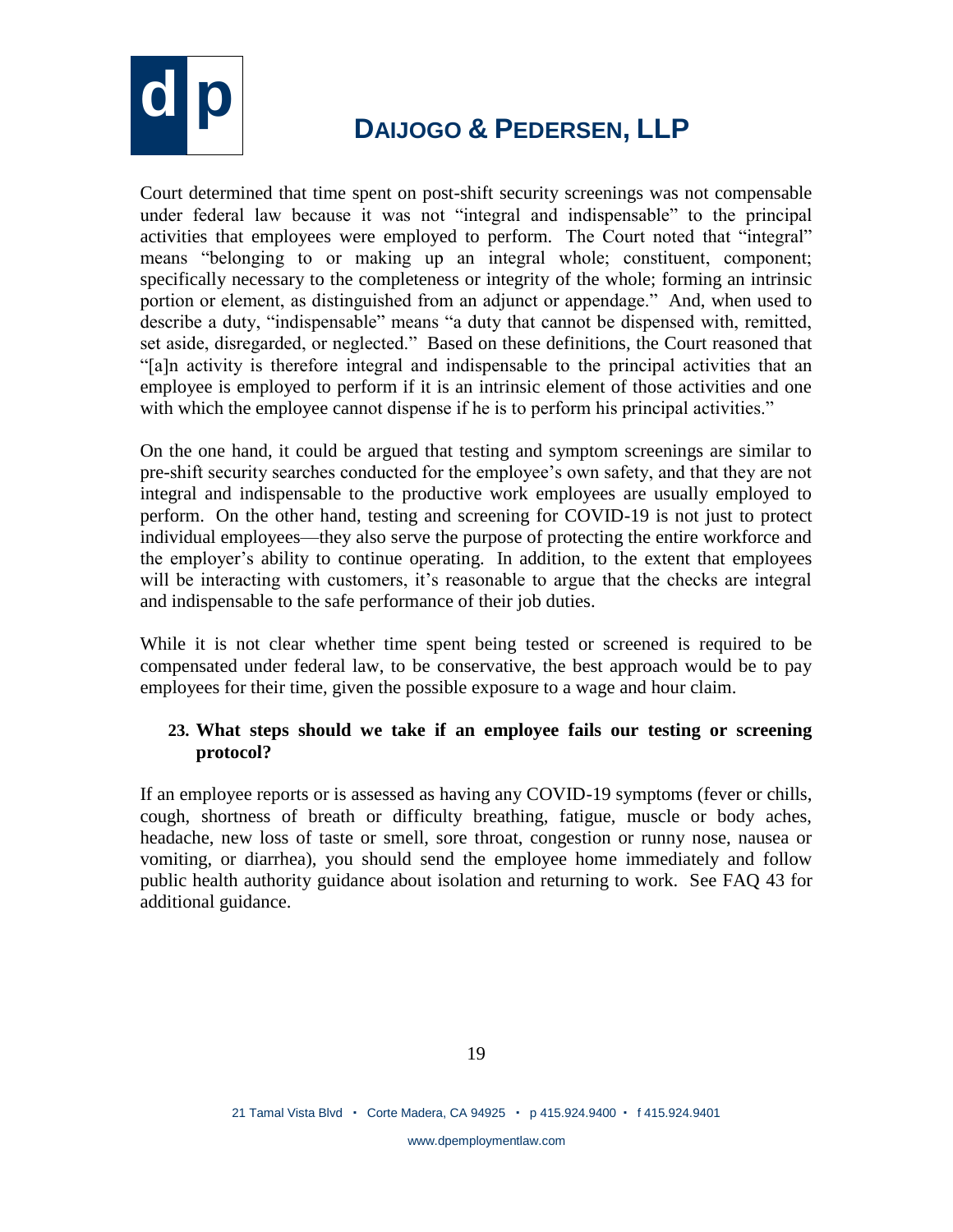

### **24. Can we offer our employees a COVID-19 vaccination once one becomes available?** *(Added January 5, 2021)*

Yes. Based on guidance recently provided by the EEOC, employers may lawfully offer COVID-19 vaccinations to employees on a voluntary basis. You may not retaliate in any way against an employee who declines to voluntarily be vaccinated.

### **25. Can we require our employees to be vaccinated before returning to work?**  *(Updated March 25, 2021)*

Not necessarily. Although the California Department of Fair Employment and Housing has issued [FAQs](https://www.dfeh.ca.gov/wp-content/uploads/sites/32/2020/03/DFEH-Employment-Information-on-COVID-19-FAQ_ENG.pdf) stating that employers may require employees to receive an FDAapproved COVID-19 vaccine (subject to exceptions based on an employee's medical/disability condition or sincerely-held religious belief, as discussed below), currently, the only COVID-19 vaccines available to the public have been granted "Emergency Use Authorization" (EUA) by the FDA. As the EEOC points out in recently published [guidance,](https://www.eeoc.gov/wysk/what-you-should-know-about-covid-19-and-ada-rehabilitation-act-and-other-eeo-laws) individuals who receive a vaccine under EUA must be notified of, among other things, the fact that they have the option to refuse the vaccine. This suggests that employees have the right to opt out of an employer's mandatory vaccination program that relies on an EUA-approved vaccine.

Further, according to the EEOC, the medical/disability condition and sincerely-held religious belief exemptions that the EEOC recognizes for other vaccines also apply to COVID-19 vaccines. Under the ADA, an employee may be entitled to an exemption from a mandatory vaccination requirement if they have a disability that prevents them from taking the vaccine unless the employer can show that an unvaccinated employee would pose a direct threat due to a "significant risk of substantial harm to the health or safety of the individual or others that cannot be eliminated or reduced by reasonable accommodation." The EEOC states that employers should conduct an individualized assessment of four factors in determining whether a direct threat exists: the duration of the risk; the nature and severity of the potential harm; the likelihood that the potential harm will occur; and the imminence of the potential harm. Moreover, even if an employer determines that an individual who cannot be vaccinated due to disability poses a direct threat at the worksite, the employer cannot exclude the employee from the workplace—or take any other action—unless there is no way to provide a reasonable accommodation (absent undue hardship) that would eliminate or reduce this risk so the unvaccinated employee does not pose a direct threat. For example, the employee may be able to perform (or continue performing) their current position remotely.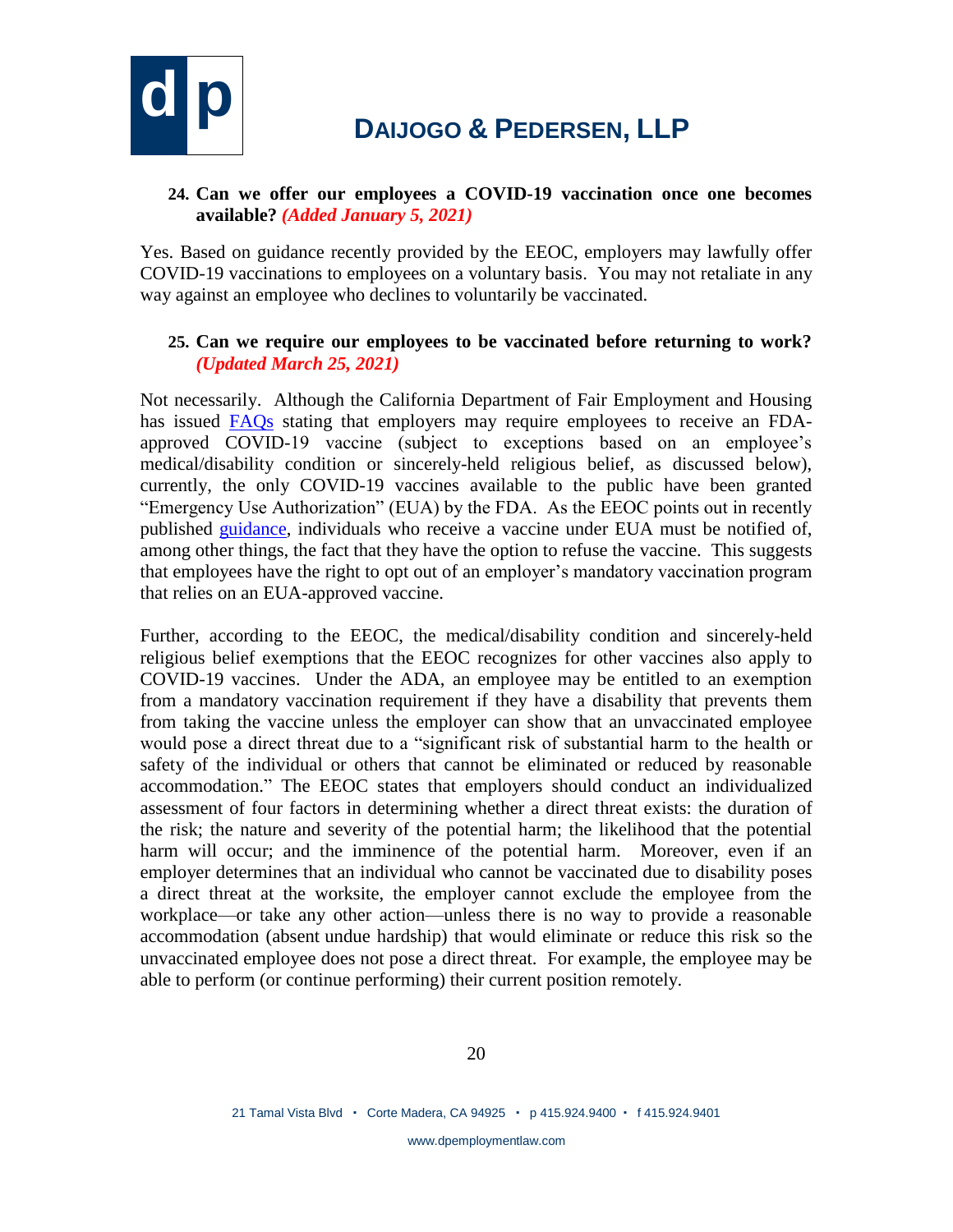

Likewise, under Title VII, an employer must provide a reasonable accommodation (absent undue hardship) for the religious belief, practice, or observance. Previous EEOC guidance explains that because the definition of religion is broad and protects beliefs, practices, and observances with which the employer may be unfamiliar, the employer should ordinarily assume that an employee's request for religious accommodation is based on a sincerely held religious belief. If, however, an employer has an objective basis for questioning either the religious nature or the sincerity of a particular belief, practice, or observance, the employer would be justified in requesting additional supporting information.

If an employer chooses to implement a mandatory vaccination program in compliance with applicable law, we recommend that employees receive the vaccine from a third party that does not have a contract with the employer, such as a pharmacy or other health care provider. That way, the pre-screening questions (which are required before receiving the vaccine) won't implicate the ADA's provision on disability-related inquiries.

Lastly, requiring proof of vaccinations from employees could implicate privacy concerns under the state constitution and common law principles, and for certain companies under the California Consumer Privacy Act. We recommend contacting a Privacy attorney for additional guidance.

### **26. Do we need to pay employees for the time spent being vaccinated?** *(Added March 25, 2021)*

California employers who *require* that their California employees be vaccinated in order to return to work must pay employees for the time spent obtaining the vaccine (including travel time), even if they obtain the vaccine outside their normal work hours. The DIR issued [COVID-19 FAQs](https://www.dir.ca.gov/dlse/COVID19resources/FAQs-Testing-Vaccine.html) specifically addressing this issue. The same is likely true in other states. For example, the Illinois Department of Labor recently issued [guidance](https://www2.illinois.gov/idol/Documents/IDOL_Vaccine%20Leave%20Guidance.pdf) stating that if an employer requires employees to get vaccinated, time spent getting vaccinated likely must be paid, even if outside the employee's regular working hours.

In [New York,](https://legislation.nysenate.gov/pdf/bills/2021/S2588A) *all* employees must receive up to 4 hours of paid leave per COVID-19 vaccine, whether or not the employer mandates the vaccine. This time off is in addition to any paid leave already provided by an employer. Likewise, in California, employers with 25 or more employees must allow employees to use Emergency Supplemental Paid Sick Leave if they are unable to work or telework due to attending an appointment to receive a COVID-19 vaccine, or they are experiencing symptoms related to a COVID-19 vaccine that prevent the employee from being able to work or telework.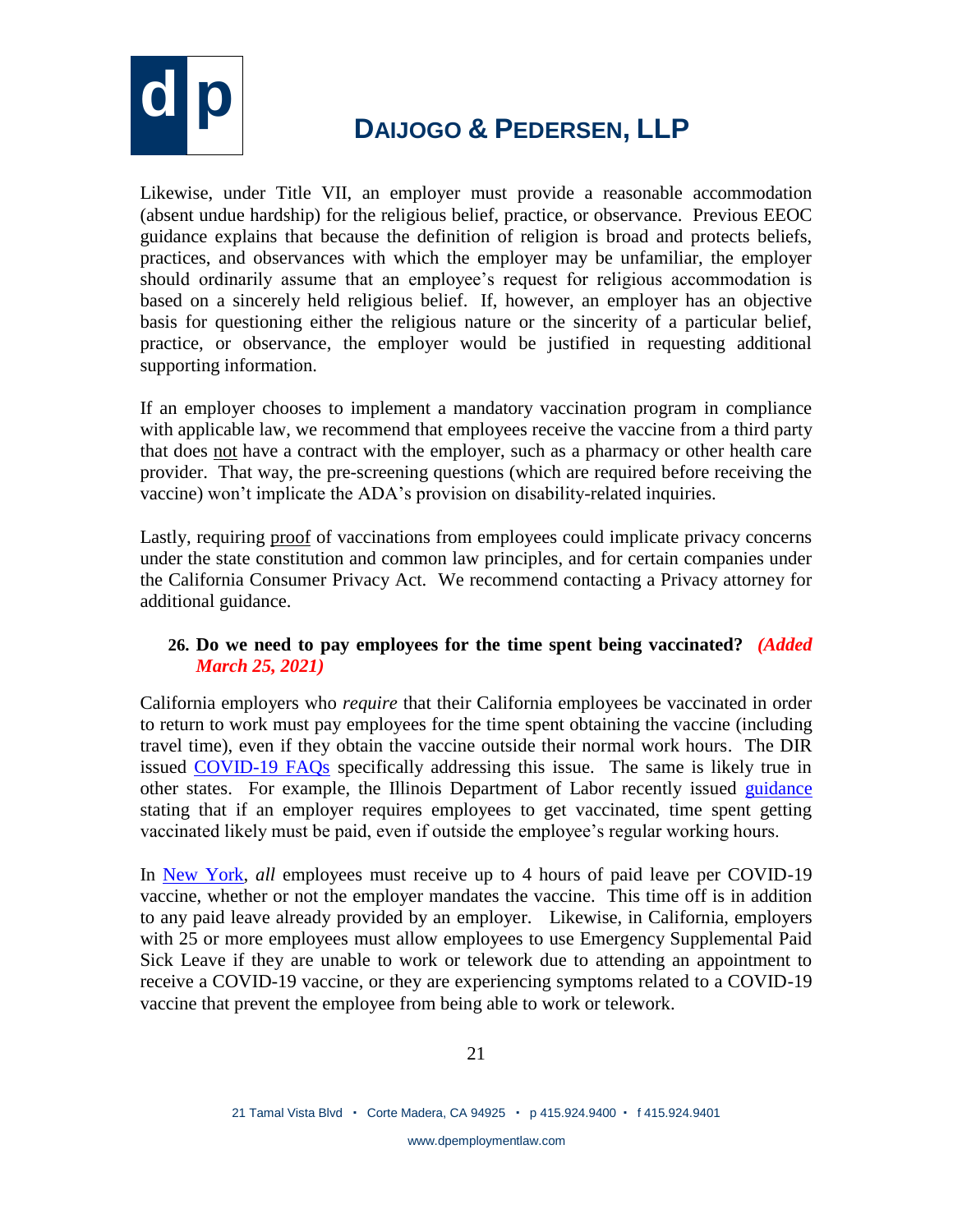

 $\overline{a}$ 

# **d p <sup>D</sup>AIJOGO & <sup>P</sup>EDERSEN, LLP**

As discussed in response to FAQ 9 above, under the American Rescue Plan Act, beginning April 1, 2021, time spent by an employee to obtain a COVID-19 vaccine or recover from any injury, disability, illness, or condition related to receiving a COVID-19 vaccine is considered a qualifying reason for FFCRA emergency FMLA and emergency PSL. That means that covered employers (fewer than 500 employees) who voluntarily continue to provide FFCRA paid leave can claim a tax credit in accordance with the FFCRA for paid leave provided to employees to obtain, or recover from receiving, a COVID-19 vaccine.

### **Protecting Employees in the Workplace**

### **27. Do we need to develop a written plan for addressing COVID-19 in the workplace?** *(Updated January5, 2021)*

Yes, in California, [emergency temporary standards](https://www.dir.ca.gov/dosh/coronavirus/ETS.html) issued by Cal/OSHA require that employers establish, implement and maintain an "effective" COVID-19 Prevention Program ("CPP") covering most California employees.<sup>8</sup> The CPP can be integrated with an employer's existing Illness and Injury Prevention Program, or it can be maintained as a separate document. A list of specific information that must be included in the CCP is listed in CCR Title 8 Section  $3205(c)$ , which can be found [here.](https://www.dir.ca.gov/title8/3205.html) Cal/OSHA has published a model CPP, which can be found [here.](https://www.dir.ca.gov/dosh/coronavirus/ETS.html)

For employers not covered by Cal/OSHA's emergency temporary standard, most public health authorities and other governmental agencies (including [the CDC](https://www.cdc.gov/coronavirus/2019-ncov/community/organizations/businesses-employers.html) and [OSHA\)](https://www.osha.gov/Publications/OSHA3990.pdf) recommend that businesses establish written preparedness and response plans to prevent and reduce transmission of COVID-19 among workers, maintain healthy business operations, and maintain a healthy work environment. The plan should be specific to your workplace, identifying areas and job tasks with potential exposures to COVID-19 and control measures to eliminate or reduce such exposures. Topics to include in a plan include:

• Infection prevention measures, including, for example, engineering and administrative controls for physical distancing in the workplace.

 $8$  A CCP is not required for those employees who work exclusively from home or by themselves in a place where they will not have contact with other people, and those who are protected by Cal/OSHA's Aerosol Transmissible Disease Standard.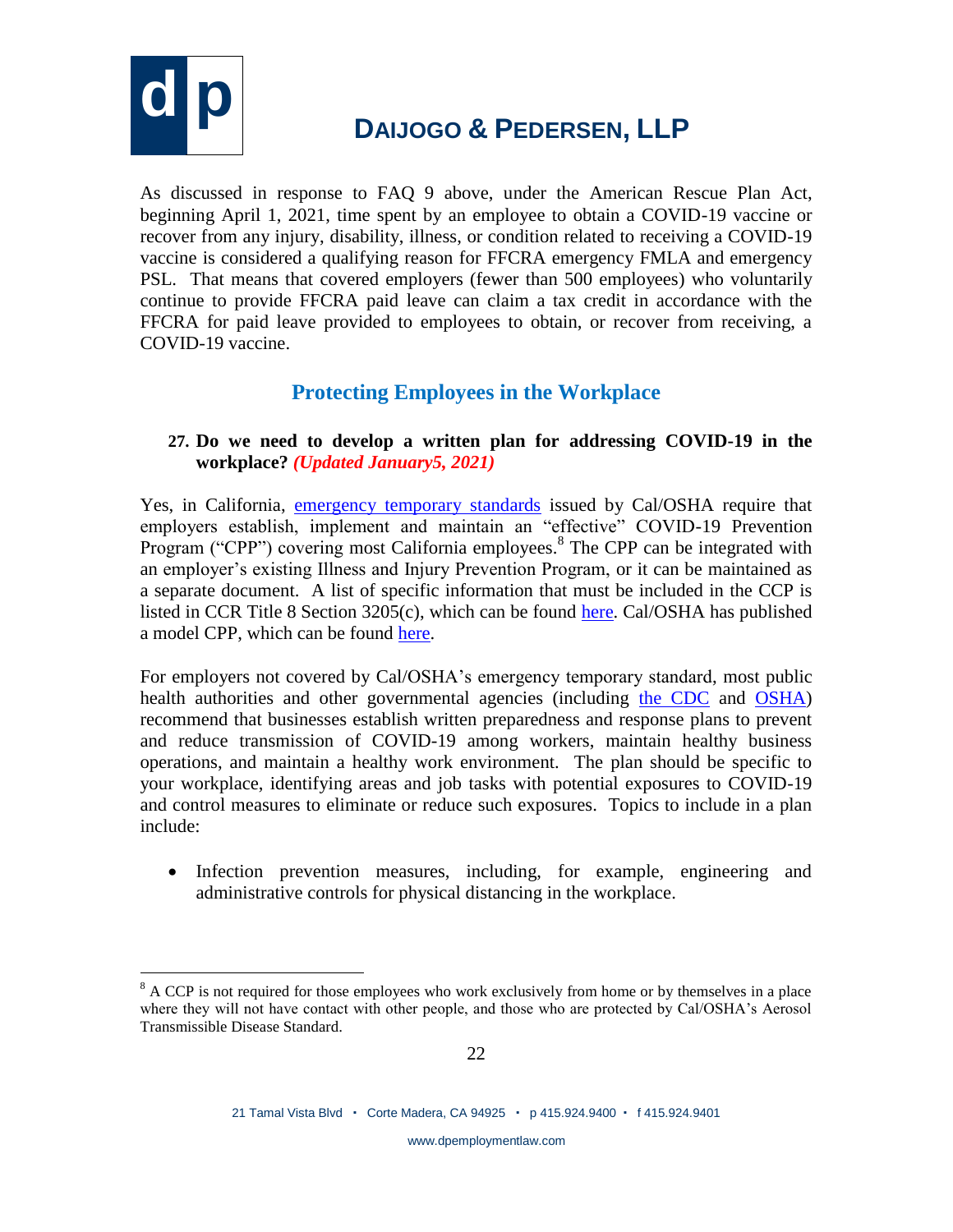

- Procedures for identifying and isolating sick persons in the workplace (e.g. temperature checks and health screenings), and determining if any work-related factors could have contributed to the infection.
- Procedures for identifying and isolating (if necessary) workers who had close contact (within 6 feet) for a prolonged period of time (15 minutes or more\*) with a COVID-19 positive individual in the workplace. \*In healthcare settings, a prolonged period of time is any exposure greater than a few minutes.
- Procedures for cleaning and disinfecting the workplace.
- Protocols for training and communicating with employees about COVID-19 prevention measures in the workplace.
- Ongoing oversight of the plan, including regularly evaluating compliance and correcting deficiencies.

Businesses should appoint a plan coordinator who is responsible for implementing the plan at each worksite.

#### **28. Do we need to revise any other policies in light of COVID-19?** *(Updated January 5, 2021)*

Yes, you should review your existing policies to make sure that they are consistent with public health recommendations and new and existing state and federal workplace laws. Typical policies that may need revision include attendance, leaves of absence, vacation/sick/flexible time off, work schedule, meal and rest break, and telecommuting policies.

#### **29. Should we provide any special training to our employees in connection with their return to work?** *(Updated January 5, 2021)*

Yes, training your employees about COVID-19 and how to prevent its spread in the workplace is highly recommended, and may be required in some jurisdictions. For example, in California, employers who are subject to Cal/OSHA's [emergency temporary](https://www.dir.ca.gov/dosh/coronavirus/ETS.html)  [standards](https://www.dir.ca.gov/dosh/coronavirus/ETS.html) are required to provide effective training to employees that includes:

- The employer's COVID-19 policies and procedures to protect employees from COVID-19 hazards.
- Information regarding COVID-19-related benefits to which the employee may be entitled under applicable federal, state, or local laws.
- The fact that COVID-19 is an infectious disease that can be spread through the air when an infectious person talks or vocalizes, sneezes, coughs, or exhales; that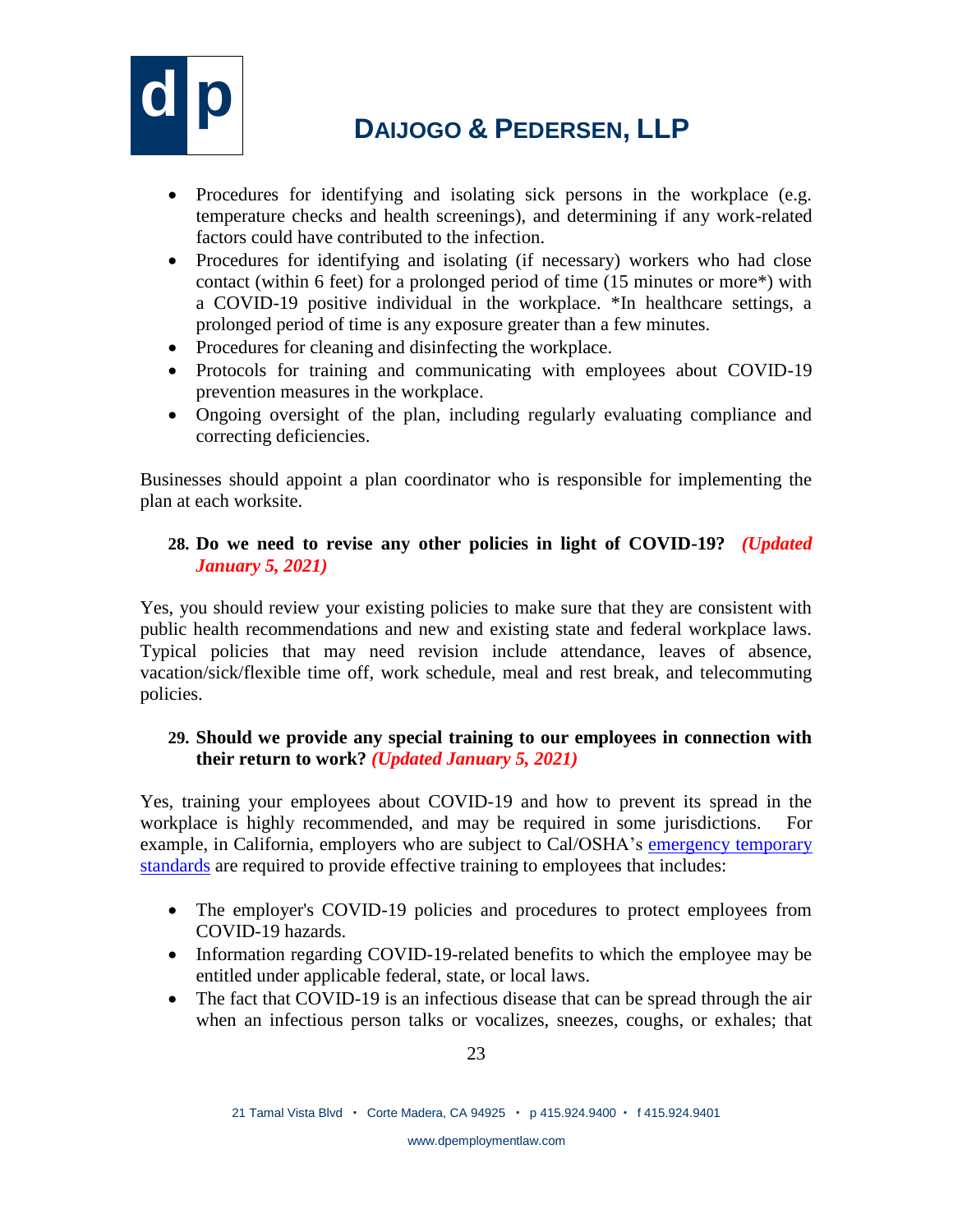

COVID-19 may be transmitted when a person touches a contaminated object and then touches their eyes, nose, or mouth, although that is less common; and that an infectious person may have no symptoms.

- Methods of physical distancing of at least six feet and the importance of combining physical distancing with the wearing of face coverings.
- The fact that particles containing the virus can travel more than six feet, especially indoors, so physical distancing must be combined with other controls, including face coverings and hand hygiene, to be effective.
- The importance of frequent hand washing with soap and water for at least 20 seconds and using hand sanitizer when employees do not have immediate access to a sink or hand washing facility, and that hand sanitizer does not work if the hands are soiled.
- Proper use of face coverings and the fact that face coverings are not respiratory protective equipment.
- COVID-19 symptoms and the importance of not coming to work and obtaining a COVID-19 test if the employee has COVID-19 symptoms.

### **30. Should we provide any special training to our supervisors and managers***?*

Yes, in addition to providing the training given to all employees, your supervisors and managers should also be trained on procedures they need to take to implement any new policies and protocols in response to the pandemic and how to respond to employee concerns. Remind supervisors and managers that employees must not being retaliated against or treated unfairly for raising concerns and complaints.

### **31. Should employees be required to wear PPE in the workplace?**

According to OSHA, unless your employees work in jobs that are classified as having a very high, high, or, in some cases, medium risk of exposure to COVID-19, the use of PPE (e.g. gloves, gown, face shield or goggles, and either a face mask or respirator) is not necessary, and indeed generally not recommended given the continuing shortage of PPE. Very high-risk jobs are those with a high potential for exposure to known or suspected sources of COVID-19 during medical, postmortem or laboratory procedures, such as healthcare workers collecting or handling specimens from known or suspected COVID-19 patients. High risk exposure jobs are those with high potential for exposure to known or suspected sources of COVID-19, such as healthcare delivery and support staff exposed to known or suspected COVID-19 patients. Medium exposure risk jobs include those that require frequent and/or close contact with (i.e. within 6 feet of) people may be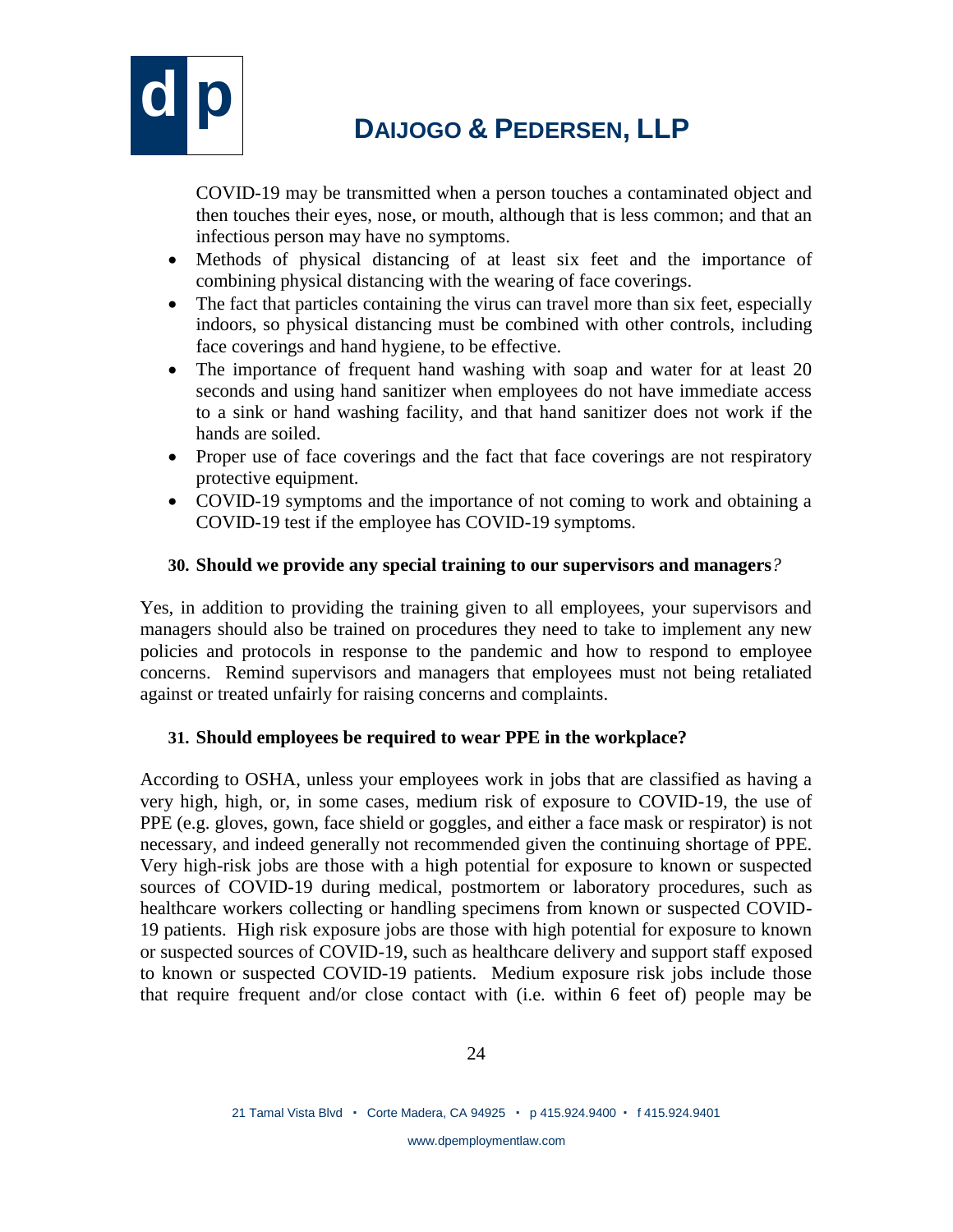

infected with COVID-19, such as high-population-density work environments and some high-volume retail settings.

### **32. Should employees be required to wear cloth face coverings in the workplace?** *(Updated January 5, 2021)*

This will depend on the location and configuration of your workplace. Some states and local jurisdictions require or recommend cloth face coverings, especially when employees are in close proximity of others. For example, under Cal/OSHA's [emergency](https://www.dir.ca.gov/dosh/coronavirus/ETS.html)  [temporary standards,](https://www.dir.ca.gov/dosh/coronavirus/ETS.html) employers must provide face coverings and ensure they are worn by employees over the nose and mouth when indoors, when outdoors and less than six feet away from another person, and where required by orders from the CDPH or local health department, except in the following circumstances:

- When an employee is alone in a room.
- When an employee is eating and drinking at the workplace, provided employees are at least six feet apart and outside air supply to the area, if indoors, has been maximized to the extent possible.
- If an employee is wearing respiratory protection in accordance with applicable regulations.
- If an employee cannot wear a face covering due to a medical or mental health condition or disability, or if an employee is hearing-impaired or communicating with a hearing-impaired person.
- When specific tasks which cannot feasibly be performed with a face covering. This exception is limited to the time period in which such tasks are actually being performed, and the unmasked employee shall be at least six feet away from all other persons unless unmasked employees are tested at least twice weekly for COVID-19.

Employees exempted from wearing face coverings due to a medical condition, mental health condition, or disability must wear an effective non-restrictive alternative, such as a face shield with a drape on the bottom, if their condition or disability permits it. If their condition or disability does not permit an effective non-restrictive alternative, the employee must be at least six feet apart from all other persons unless they are tested at least twice weekly for COVID-19.

Many local jurisdictions, including [Los Angeles,](https://www.lamayor.org/sites/g/files/wph446/f/page/file/WorkerProtectionOrd.pdf) [San Francisco,](https://sf.gov/news/new-health-directives-set-stage-safe-reopening) [San Diego,](https://www.sandiegocounty.gov/content/dam/sdc/hhsa/programs/phs/Epidemiology/covid19/Community_Sector_Support/BusinessesandEmployers/SafeReopeningPlanTemplate.pdf) and other states, including [New York,](https://regs.health.ny.gov/volume-1a-title-10/content/section-66-32-face-coverings) and [New Jersey,](https://nj.gov/infobank/eo/056murphy/pdf/EO-122.pdf) also currently require cloth face coverings for some or all employees in the workplace.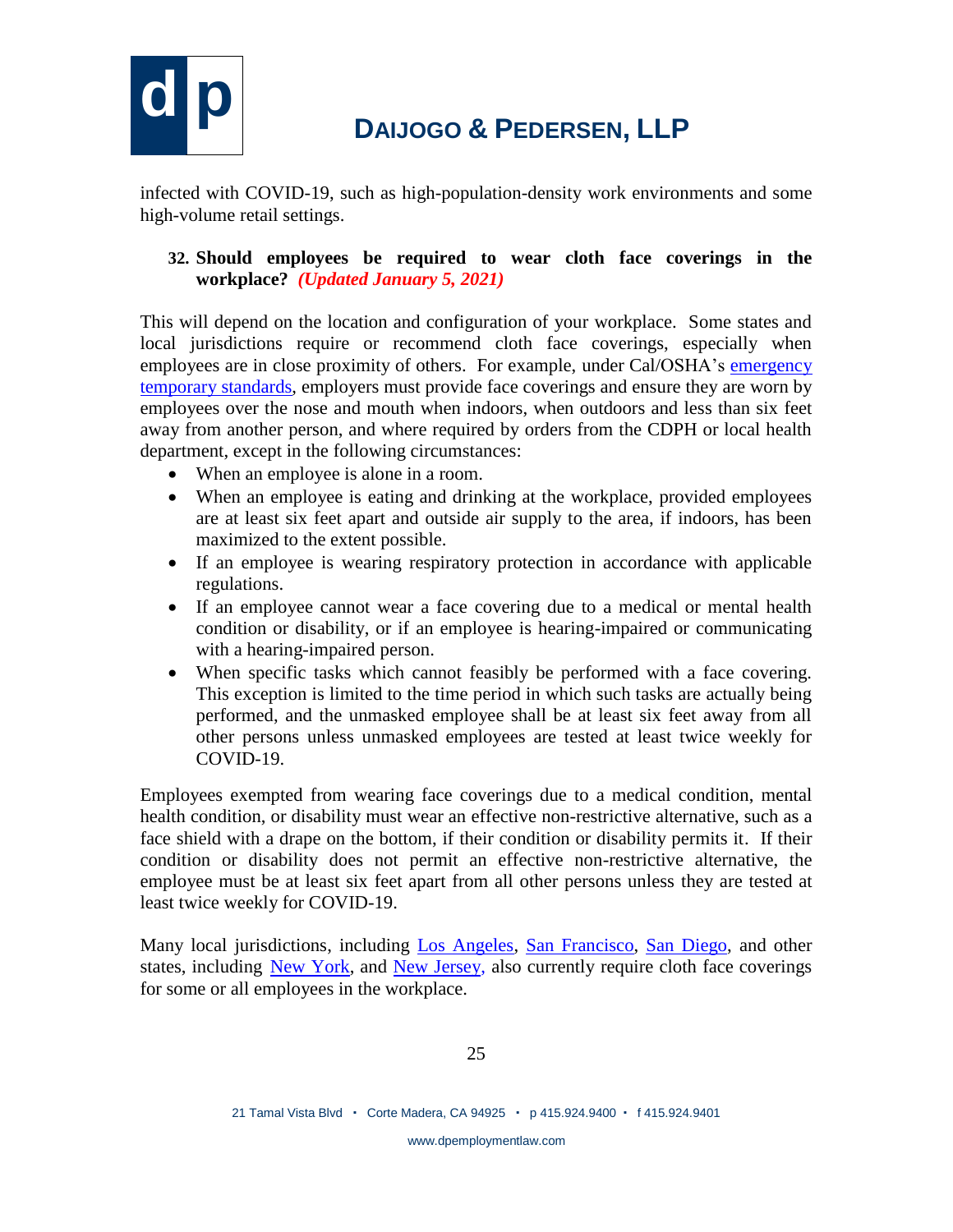

Note that the EEOC and the California DFEH have published guidance stating that employers may require employees to wear protective gear, such as cloth face coverings. However, an employee with a disability may require a reasonable accommodation under the ADA (e.g., modified face coverings for interpreters or others who communicate with an employee who uses lip reading), or a religious accommodation under Title VII (such as modified equipment due to religious dress). If employees will be required to wear face coverings in the workplace, you should discuss any request for a reasonable accommodation with your employee, and provide the modification or an alternative, unless it would result in an undue hardship on your business.

### **33. Do we need to pay for cloth face coverings for our employees?** *(Updated June 22, 2020)*

This will depend on the location of your workplace. Some jurisdictions that require employees to wear face coverings in the workplace also specifically require that employers provide/pay for those coverings, including [Los Angeles,](https://www.lamayor.org/sites/g/files/wph446/f/page/file/WorkerProtectionOrd.pdf) [San Francisco,](https://sf.gov/news/new-health-directives-set-stage-safe-reopening) [New](https://regs.health.ny.gov/volume-1a-title-10/content/section-66-32-face-coverings)  [York,](https://regs.health.ny.gov/volume-1a-title-10/content/section-66-32-face-coverings) and [New Jersey.](https://nj.gov/infobank/eo/056murphy/pdf/EO-122.pdf)

Even without a specific order requiring employers to pay for face coverings, some employers may be required to pay for cloth face coverings under existing state law. Employers should review applicable wage and hour and workplace safety regulations in their location to determine if they are obligated to pay for face coverings and other items recommended for COVID-19 protection. For example, California employers will need to provide required face coverings to employees at no cost under California law. California law requires that employers provide and pay for safety devices and safeguards that are reasonably adequate to render the employment and place of employment safe. Additionally, California employers are required to reimburse employees for all "necessary expenditures or losses" incurred in discharging their duties.

Depending on local requirements and any applicable safety rules, employers may be able to permit employees to use their own personal face coverings as an alternative to wearing the coverings provided by the employer. If a California employer makes face coverings available at no cost to the employee, it likely would not be required to cover the cost of a personal face covering voluntarily used by the employee.

At the federal level, OSHA and the DOL have not provided guidance whether employers must provide and/or pay for face coverings. However, employers have a general duty under the Occupational Safety and Health Act to keep employees safe from "recognized hazards that are causing or likely to cause death or serious physical harm."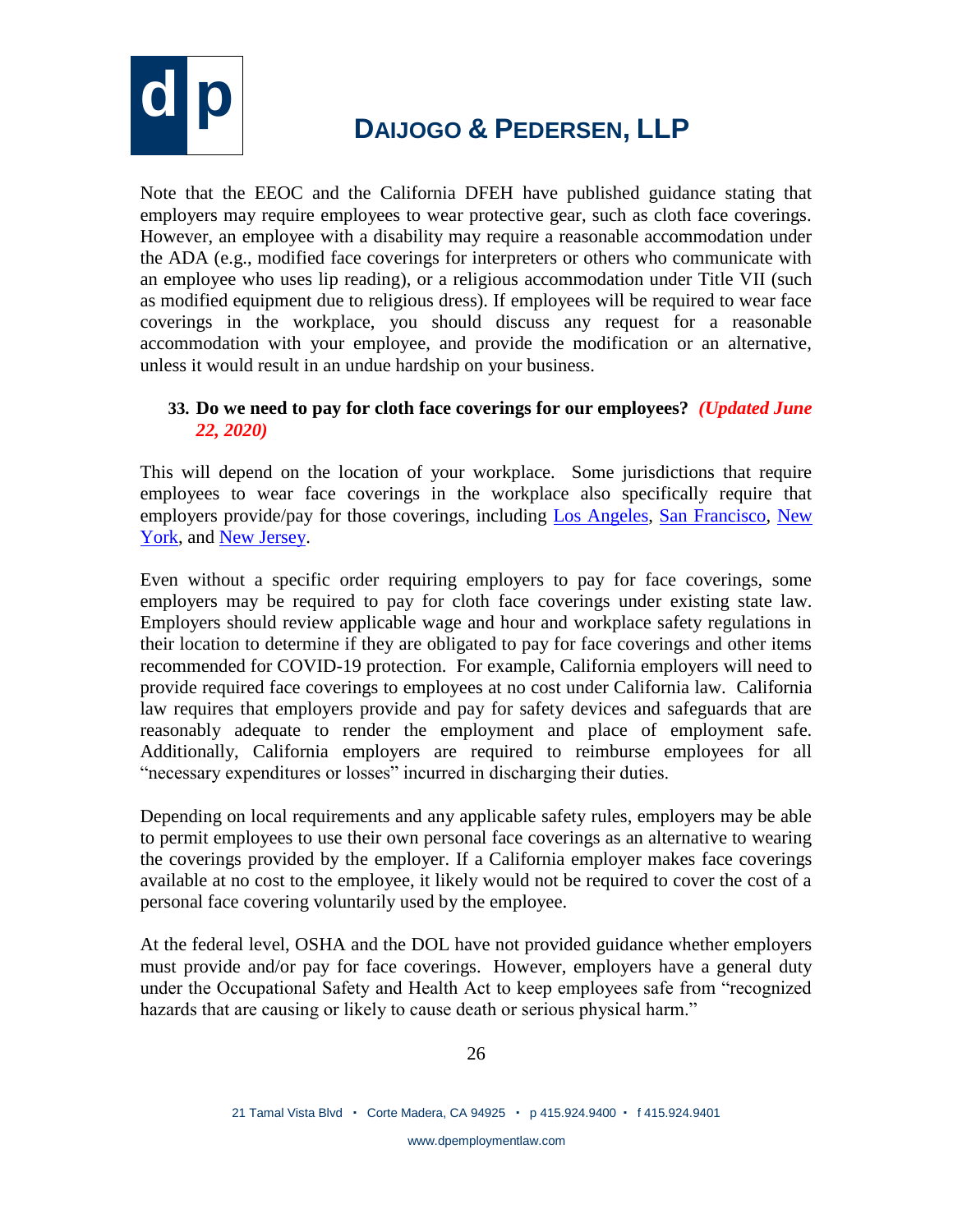

#### **34. Do we need to train our employees on how to use a cloth face covering?** *(Updated January 5, 2021)*

California employers who are covered by Cal/OSHA's [emergency temporary standards](https://www.dir.ca.gov/dosh/coronavirus/ETS.html) are required to provide training to employees on the proper use of face coverings. Other employers that will be requiring or recommending the use of face coverings in the workplace, should provide training to their employees on the use, benefits, and limitations of face coverings, including:

- How to properly fit and wear a face covering.
- That face coverings do not protect the wearer and are not personal protective equipment (PPE).
- That face coverings can help protect people near the wearer, but do not replace the need for physical distancing and frequent handwashing.
- Information about washing or sanitizing hands before and after using or adjusting face coverings, and the importance of avoiding touching your eyes, nose, and mouth.
- That face coverings should be washed after each shift.
- That face coverings should not be shared.

The CDC has published several [posters](https://www.cdc.gov/coronavirus/2019-ncov/communication/print-resources.html?Sort=Date%3A%3Adesc) that businesses can post in their workplaces with important information about cloth face coverings, including how to safely wear and take them off.

#### **35. What hygiene supplies do we need to make available to employees to reduce the risk of COVID-19 transmission in the workplace?**

You should make sure employees have access to soap, water and tissues, as well as notouch disposal receptacles. If soap and water are not readily available, alcohol-based hand sanitizer that is at least 60% ethanol or 70% isopropanol should be provided. You should also consider whether disposable gloves may be helpful to supplement frequent handwashing or use of hand sanitizer in certain areas of the workplace, such as for workers who are screening others for symptoms or handling commonly touched items. Also, the CDC recommends that employers place [posters](https://www.cdc.gov/handwashing/posters.html) in appropriate locations throughout the workplace to encourage hand hygiene to help stop the spread of the virus.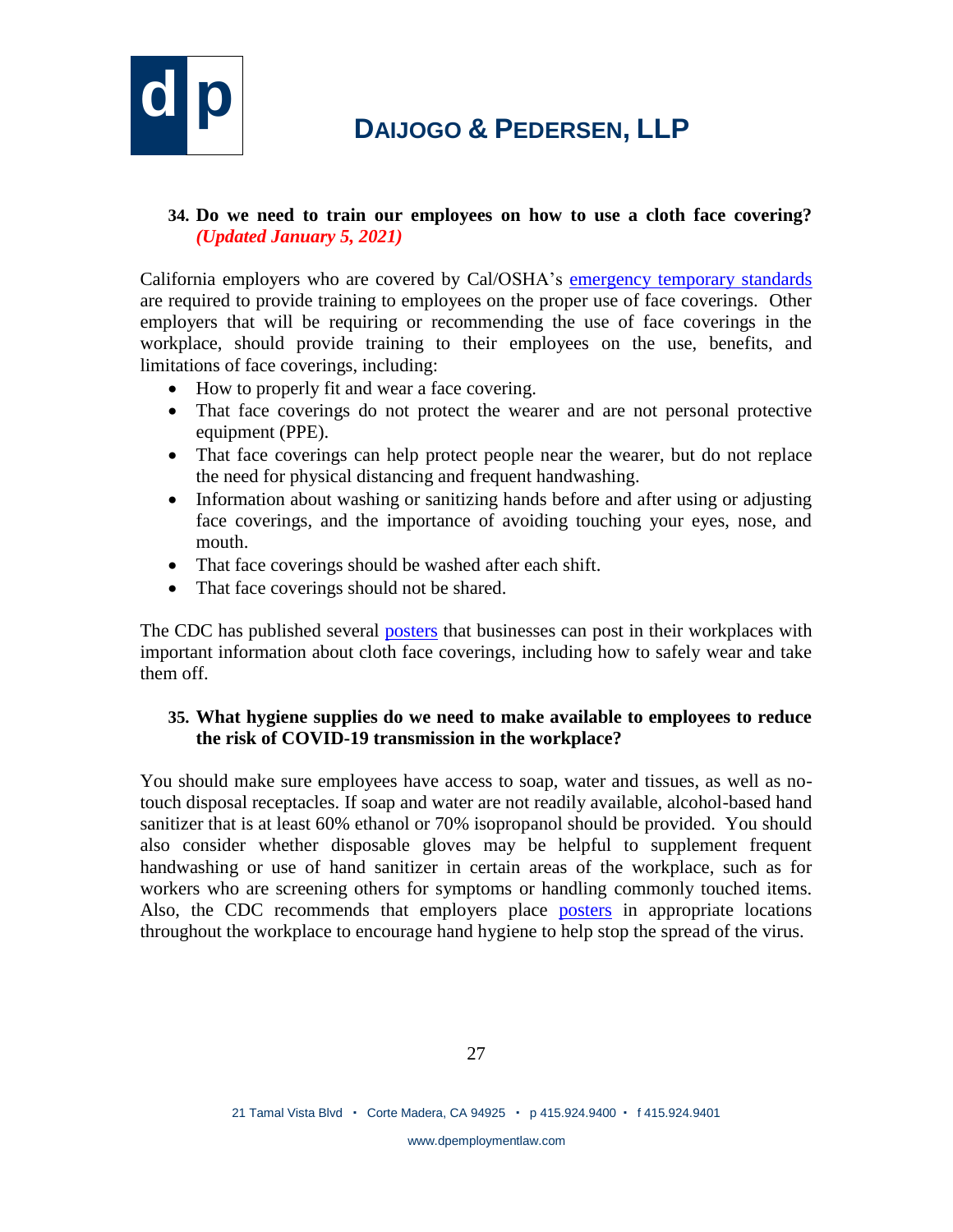

### **36. Do we need to reconfigure our workspace or otherwise modify our workplace?** *(Updated January 5, 2021)*

Yes, if reconfiguration or modification is necessary to maintain physical distancing in the workplace. Public health authorities agree that physical distancing (i.e., limiting close contact with people outside one's household) is the best way to reduce the spread of COVID-19. This will likely require physical modifications to most workplaces, such as:

- The use of physical partitions or visual cues (e.g., floor markings, colored tape or signs to indicate to where employees should stand or walk).
- Redesigned workspaces, cubicles, etc. and decreased capacity for conferences and meetings to ensure workspaces allow for six feet between employees.
- Closed or restricted common areas, using barriers, or increasing physical distance between tables/chairs where personnel are likely to congregate and interact, such as kitchenettes and break rooms, and discouraging employees from congregating in high traffic areas such as bathrooms, hallways, and stairwells.
- Establishing directional hallways and passageways for foot traffic, if possible, to eliminate employees from passing by one another.
- Designating separate routes for entry and exit into office spaces to help maintain physical distancing and lessen the instances of people closely passing each other.
- Installing production transfer-aiding materials, such as shelving and bulletin boards, to reduce person-to-person production hand-off.
- Moving storage to areas with multiple access points to avoid employees passing each other and/or setting up multiple individual storage areas.
- Improving ventilation in the building.

Businesses should determine how to best accomplish physical distancing in their specific workspaces, taking into account any federal, state or local requirements and recommendations. California employers should consult Cal/OSHA's [emergency](https://www.dir.ca.gov/dosh/coronavirus/ETS.html)  [temporary standards](https://www.dir.ca.gov/dosh/coronavirus/ETS.html) for additional guidance.

#### **37. In addition to physical modifications to our workplace, are there other steps we can take to comply with physical distancing requirements and recommendations?**

Yes, whenever feasible, employers should consider any or all of the following measures to improve physical distancing in the workplace:

 Limiting the number of employees at the office at one time through modified work schedules (e.g. staggering start/end times), establishing alternating days for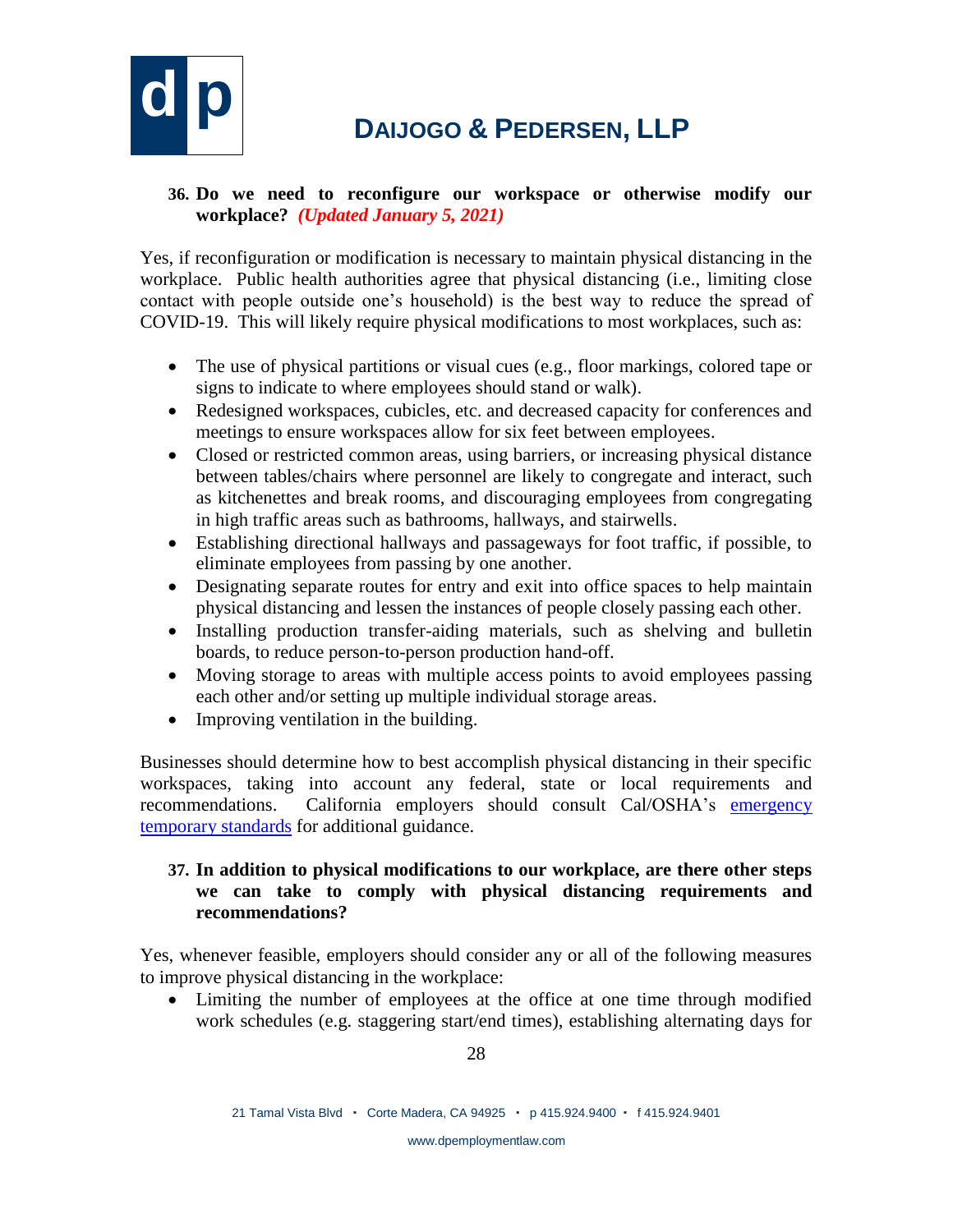

onsite reporting, returning to the office workspace in phases, and/or continuing telework whenever possible.

- Placing limitations on the number of workers in enclosed areas to ensure at least six feet of separation.
- Staggering employee breaks, within compliance with wage and hour regulations
- Limiting the number of individuals riding in an elevator.
- Discontinuing nonessential travel and encouraging distance meetings via phone and internet.
- Requiring employees to avoid handshakes and similar greetings that break physical distance.
- Placing limits on the number of customers allowed on-site at a time, with additional customers queuing outside while maintaining physical distancing.
- For employees who commute to work using public transportation or ride sharing, offer employees incentives to use forms of transportation that minimize close contact with others, such as reimbursement for parking for commuting to work alone or single-occupancy rides; or allow employees to shift their work hours so they can commute during less busy times. Ask employees to wash their hands as soon as possible after their commute.

#### **38. We serve lunch to our employees through a buffet-style catering service. Do we need to make any changes to that practice?**

Yes, you will likely need to adjust in-office catering and meal service, and you may want to consider suspending catering entirely during the pandemic. According to the CDC, it may be possible that a person can get COVID-19 by touching a surface or object that has the virus on it and then touching their mouth, nose, or possibly eyes, although this is not thought to be the main way the virus spreads. (The virus mainly spreads from person to person.) The American Industrial Hygiene Association recommends that employers stop providing communal meals to employees and making food available in common areas where employees may congregate. And the FDA recommends discontinuing self-service buffets and salad bars in communities with sustained transmission of COVID-19.

If you do continue to provide food service, you should switch to individual sealed containers for each employee. In addition, you should ensure frequent washing and sanitizing of all food contact surfaces and utensils and proper hand hygiene by all foodservice workers. You should also make any necessary modifications to your lunchrooms and other break areas to comply with physical distancing requirements, including using barriers, or increasing physical distance between tables/chairs where employees are likely to congregate.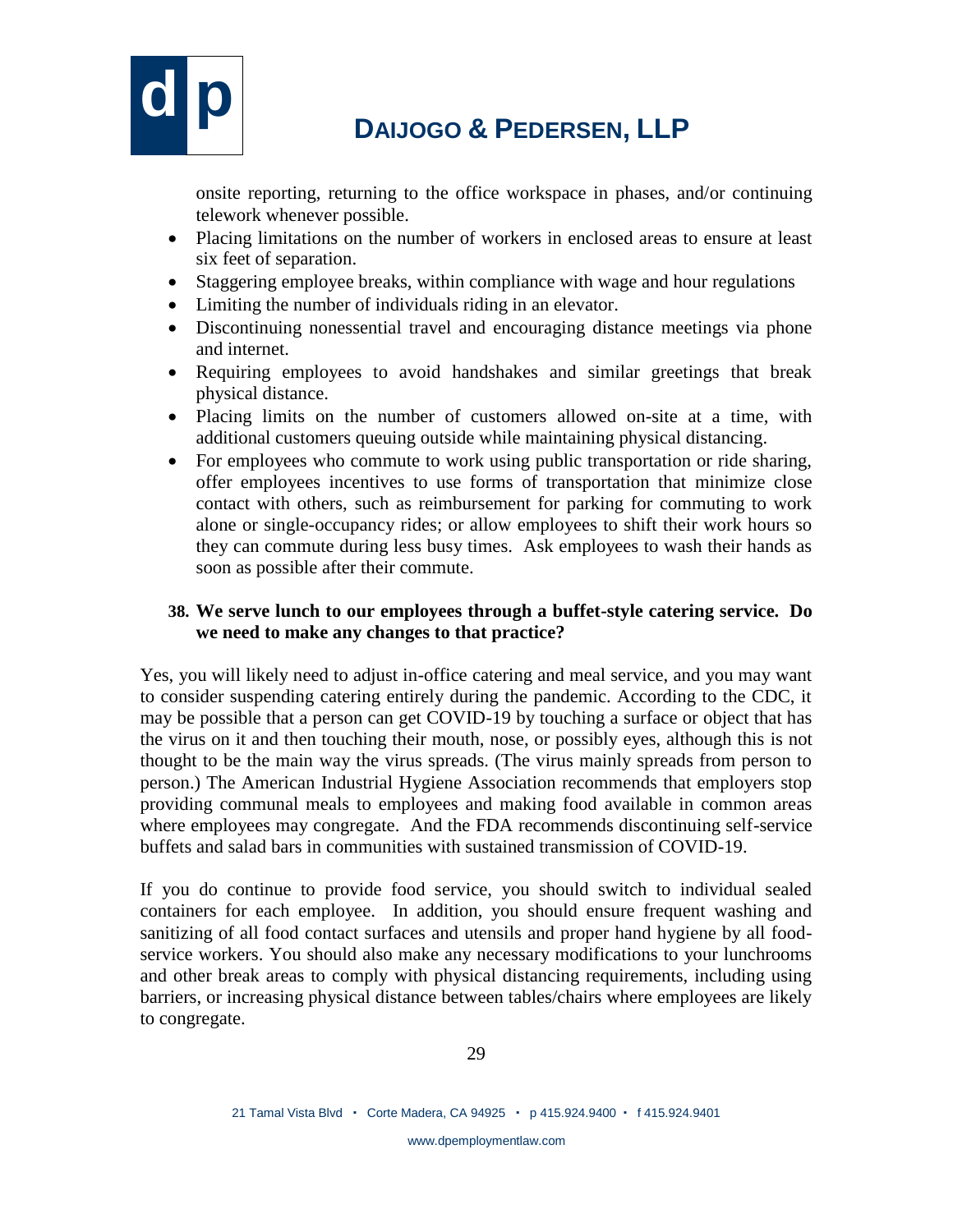

#### **39. Can we hold in-person meetings?**

Most public health authorities recommend that businesses discontinue or limit in-person meetings. The CDC recommends using videoconferencing or teleconferencing when possible, or postponing non-essential meetings and events. If videoconferencing or teleconferencing is not possible, you should hold meetings in open, well-ventilated spaces, maintain physical distancing, and have employees wear cloth face coverings.

### **40. What types of delivery/visitor protocols should we develop?**

You should establish protocols that keep delivery personnel and visitors distanced from your employees, to the extent possible. Consider establishing a separate defined space for messengers, food delivery and other visitors, with visual cues to ensure physical distancing (e.g. floor markings or signs to indicate where visitors should stand). If possible, designate separate routes for entry and exit to help maintain physical distancing and lessen the instances of people closely passing each other. Other recommended protocols including providing hand sanitizer at entrances, encouraging or requiring the use of gloves and face coverings, and conducting health checks (e.g. temperature and respiratory symptom screening) before delivery personnel and visitors enter the premises.

### **41. What steps do we need to take to clean and disinfect the workplace?**

The CDC has issued the following guidelines for cleaning and disinfecting workplaces:

- Develop a plan. Address the type of cleaning and/or disinfection needed in each area of the workplace and the resources and equipment that will be needed.
	- For outdoor spaces, maintain existing cleaning practices.
	- For indoor spaces:
		- o Maintain routine cleaning of areas that have not been occupied within the last 7 days.
		- o Thoroughly clean all areas that have been occupied within the last 7 days and disinfect frequently touched surfaces and objects (e.g. tables, doorknobs, light switches, countertops, handles, desks, phones, keyboards, toilets, faucets, sinks and touch screens), and set a schedule for routine cleaning and disinfection, as appropriate.
- Implement the plan.
	- o Clean visibly dirty surfaces with soap and water prior to disinfection.
	- o Properly disinfect areas using [products that meet the EPA's criteria for](https://www.epa.gov/pesticide-registration/list-n-disinfectants-use-against-sars-cov-2)  [use against COVID-19](https://www.epa.gov/pesticide-registration/list-n-disinfectants-use-against-sars-cov-2) and are appropriate for the surface. Gloves and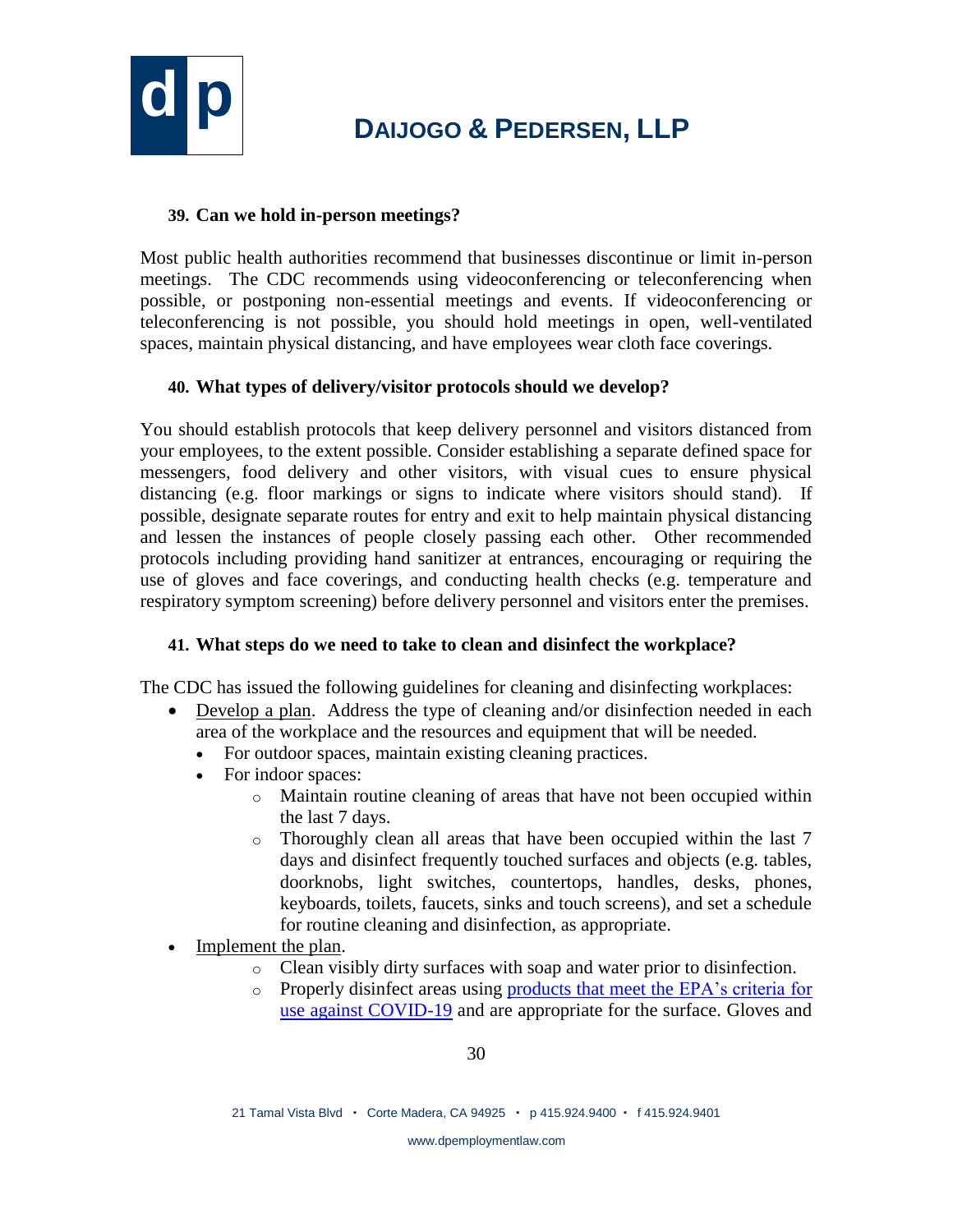

gowns appropriate for the chemicals being used must be worn when cleaning and disinfecting. Consult and follow the manufacturer's instructions for use.

- Maintain and revise the plan.
	- Continue routine cleaning and disinfection and revise plan based on appropriate disinfectant and PPE availability.
	- Maintain safe practices, such as frequent handwashing, using cloth face coverings, and encouraging workers to stay home if sick.
	- Continue practices that reduce the potential for exposure, including physical distancing and reducing the sharing of common spaces and frequently touched objects.
	- Routinely clean and disinfect all frequently touched surfaces in the workplace, such as workstations, keyboards, telephones, handrails, and doorknobs.
- Discourage workers from using other workers' phones, desks, offices, or other work tools and equipment, when possible. If necessary, clean and disinfect them before and after use.
- Provide disposable wipes so that commonly used surfaces (e.g., doorknobs, keyboards, remote controls, desks, other work tools and equipment) can be wiped down by employees before each use.

Consider any additional cleaning and disinfecting protocols recommended by your state or local public health authorities. California has issued industry-specific [guidance](https://covid19.ca.gov/industry-guidance/)  [documents,](https://covid19.ca.gov/industry-guidance/) each of which include specific cleaning and disinfecting protocols. Although the protocols are only guidelines, we recommend that businesses follow all applicable protocols, to the extent possible.

### **Responding to COVID-19 in the Workplace**

#### **42. What steps should we take if an employee is suspected or confirmed to have COVID-19?** *(Updated March 25, 2021)*

If an employee or other worker notifies you (or you otherwise learn) that they have tested positive for, or been diagnosed with, COVID-19, you should take the following steps:

- Determine, to the extent possible, when the affected individual tested positive or was diagnosed with COVID-19 and when they first started having COVID-19 symptoms (if any).
- Determine when the affected individual was last present in the workplace.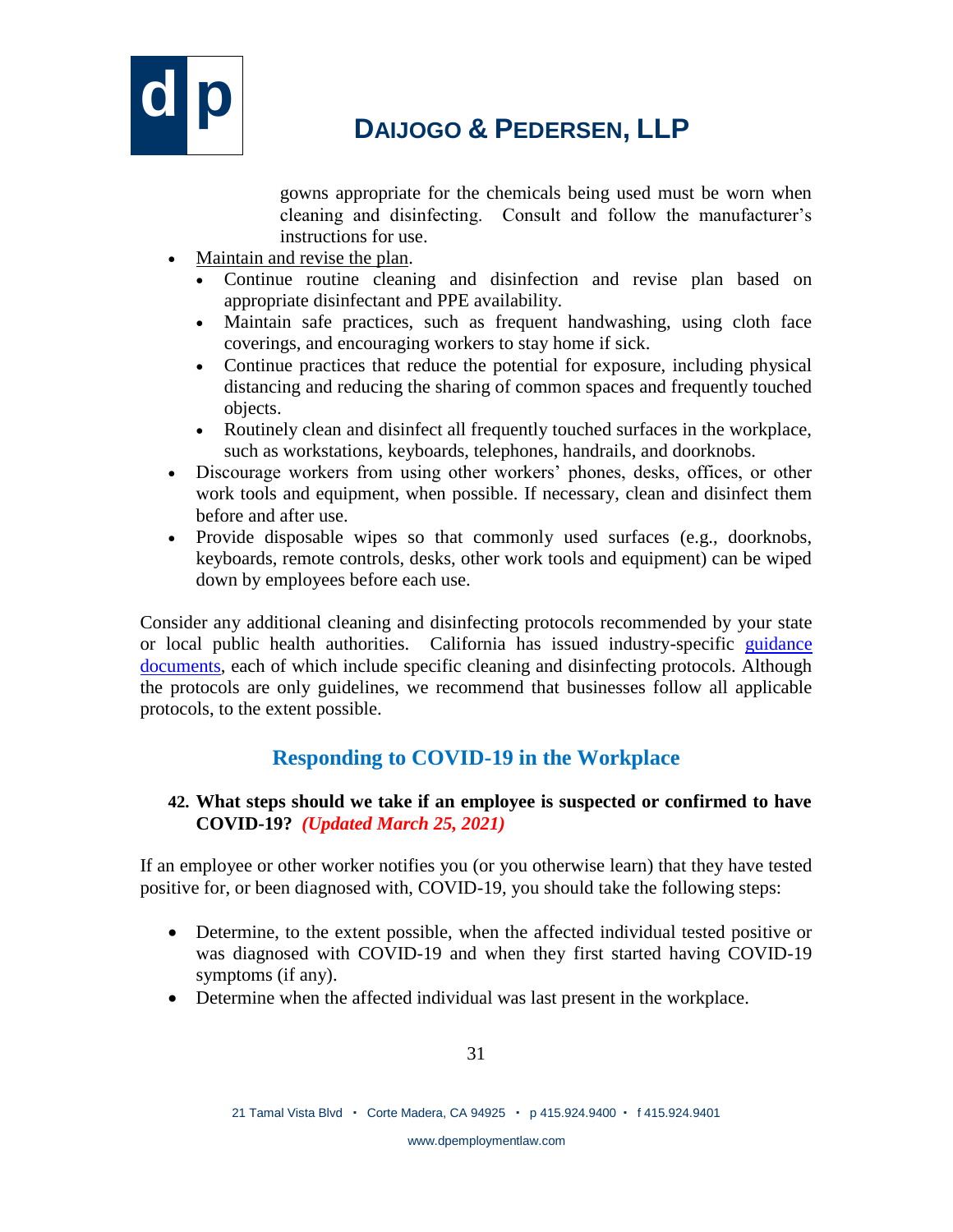

 $\overline{a}$ 

# **d p <sup>D</sup>AIJOGO & <sup>P</sup>EDERSEN, LLP**

- Determine which employees (including subcontracted employees) were at the same worksite as the affected individual during the infectious period (i.e. 48-hour period before the affected individual developed COVID-19 symptoms or tested positive). This will require evaluating the activities performed and the locations visited by the affected individual during the infectious period.
- Notify those employees of their potential exposure to COVID-19. Be sure to maintain the affected individual's confidentiality. Do not identify them by name, gender or other descriptor**.**
- Determine which employees should quarantine at home as a result of the COVID-19 exposure. The CDC generally recommends (and Cal/OSHA's [emergency](https://www.dir.ca.gov/dosh/coronavirus/ETS.html)  [temporary standards](https://www.dir.ca.gov/dosh/coronavirus/ETS.html) require) that workers quarantine if they were within 6 feet of the affected individual for a cumulative total of at least 15 minutes over a 24-hour period starting from 2 days before the onset of the illness (or, for asymptomatic individuals, 2 days before testing positive) until the time the affected individual began self-isolation.<sup>9</sup>
- Conduct additional cleaning and disinfecting in accordance with CDC and state/local public health guidance. See FAQ 48.

In accordance with AB 685, all California employers (except certain health facilities) must notify employees of their potential exposure to COVID-19 within one business day of learning of the exposure. The notice must be provided in both English and the language understood by the majority of the employees and must be given in the manner the employer normally uses to communicate employment-related information (e.g. personal service, email, or text message if it can reasonably be anticipated to be received by the employee within one business day of sending). The notice must also be given to the employees' authorized representative (if applicable) and the employers of any subcontracted employees. The notice does not have to be given to employees located in separate buildings, floors, or other work locations that the affected individual did not enter during the infectious period. The notice must include information regarding COVID-19-related benefits to which the employee may be entitled under applicable federal, state, or local laws, including, but not limited to, workers' compensation, COVID-19-related leave, employer-provided sick leave, state-mandated leave,

<sup>&</sup>lt;sup>9</sup> California employers that are subject to Cal/OSHA's [emergency temporary standards](https://www.dir.ca.gov/dosh/coronavirus/ETS.html) must maintain an employee's earnings, seniority, and all other employee rights and benefits, including the right to reinstatement, unless the employer can demonstrate that the COVID-19 exposure necessitating the employee's exclusion from the workplace was not work related or if the employee is unable to work for reasons other than protecting the workplace from possible COVID-19 transmission. In maintaining the employee's pay, the employer may use employer-provided employee sick leave benefits and consider benefit payment from public sources.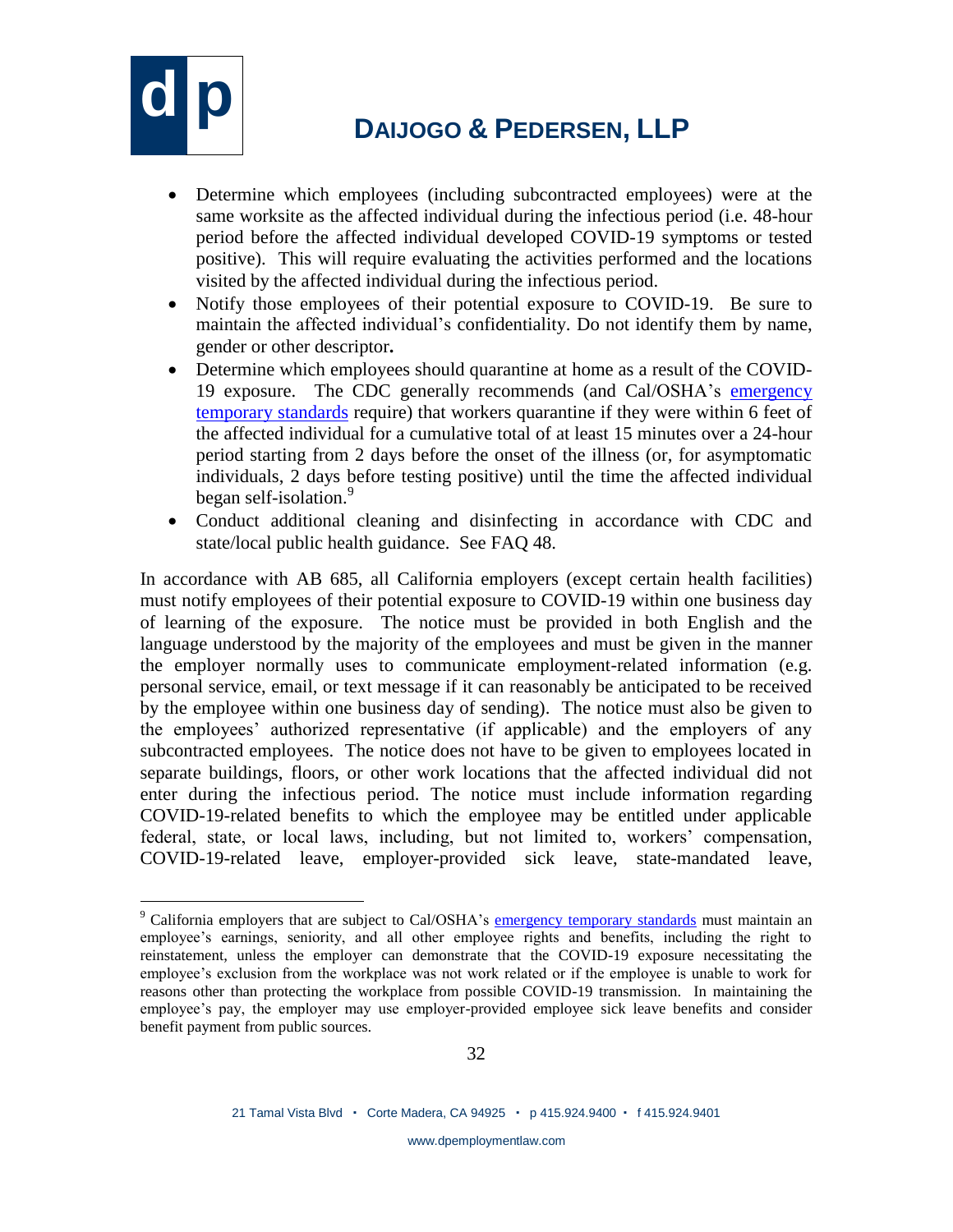

supplemental sick leave, or negotiated leave provisions, as well as anti-retaliation and anti-discrimination protections of the employee. Please see FAQs 9 and 11 above, which discuss the new California supplemental paid sick leave requirements and the American Rescue Plan Act's voluntary continuation of emergency PSL and FMLA (and accompanying tax credits).

The notice must also include information regarding the disinfection and safety plan that the employer plans to implement and complete in response to the workplace exposure in accordance with CDC guidelines. If applicable, California employers must also provide the exclusive representative of the employees the same information as would be required in an incident report in a Cal/OSHA Form 300 injury and illness log, unless the information is inapplicable or unknown to the employer. This requirement applies regardless of whether the employer is required to maintain a Cal/OSHA Form 300 injury and illness log.

### **43. When can an employee return to work after isolating due to COVID-19?** *(Updated January 5, 2021)*

According to CDC [guidance](https://www.cdc.gov/coronavirus/2019-ncov/hcp/disposition-in-home-patients.html) and Cal/OSHA's [emergency temporary standards,](https://www.dir.ca.gov/dosh/coronavirus/ETS.html) if an employee has had COVID-19 symptoms, they may discontinue home isolation and return to work under the following conditions:

- At least 10 days have passed since the individual's symptoms began (although the CDC has stated that some individuals with severe illness may warrant home isolation for up to 20 days after their symptoms developed);
- The individual has been fever-free (without the use of medicine that reduces fevers) for at least 24 hours; and
- Other symptoms have improved.

If an employee tested positive for COVID-19, but never developed COVID-19 symptoms, the employee may discontinue home isolation 10 days after their positive test.

The CDC has stated that a longer timeframe for returning to work may be desired for healthcare personnel and persons who have conditions that might weaken their immune system which could prolong viral shedding after recovery. In addition, for persons who are severely immunocompromised, discontinuation of home isolation may be conditioned by the employee's doctor on two negative COVID-19 test results taken at least 24 hours apart.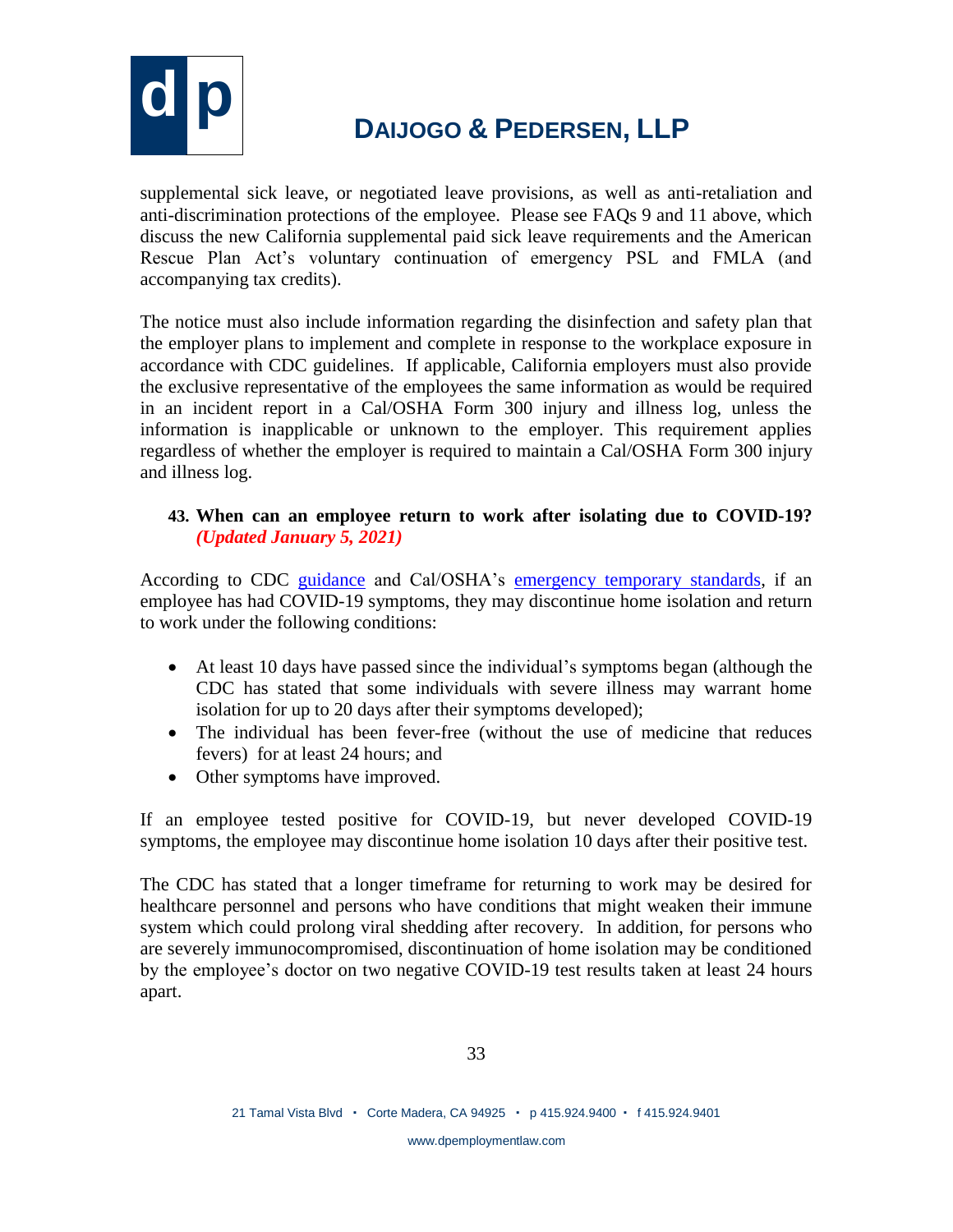

The guidelines for returning to work are different for employees who had close contact with a person with COVID-19. See FAQ 44.

### **44. When can an employee return to work after quarantining due to a COVID-19 exposure?** *(Added January 4, 2021)*

CDC and California guidelines specify that individuals may discontinue quarantine after 10 days from the last date of exposure, as long as they remain asymptomatic and as long as they continue to wear a surgical face mask at all times during work through 14 days from the last date of exposure. Note, however, that local health orders may require longer quarantine periods.

The CDC guidelines permit critical infrastructure worker (e.g. janitorial staff and other custodial staff and workers in food and agriculture, critical manufacturing, informational technology, transportation and energy facilities) to continue working, provided they remain asymptomatic and the following additional [CDC-recommended precautions](https://www.cdc.gov/coronavirus/2019-ncov/community/critical-workers/implementing-safety-practices.html) are practiced prior to and during their work shift; however, California employers that are subject to Cal/OSHA's [emergency temporary standards](https://www.dir.ca.gov/dosh/coronavirus/ETS.html) must exclude all employees with a COVID-19 exposure from the workplace, regardless of whether they are a critical infrastructure worker.

#### **45. Do we need to take any additional steps if there is more than one COVID-19 case in the workplace?** *(Added January 5, 2021)*

If a California employer (or the employer's representative) (except certain health care facilities) is notified of a COVID-19 "outbreak" in the workplace (as defined by the California Department of Public Health), the employer must, within 48 hours, notify the local public health agency in the jurisdiction of the worksite of the names, number, occupation, and worksite of employees who have tested positive for or been diagnosed with COVID-19, have been ordered by a public health official to isolate due to COVID-19, or have died due to COVID-19. The employer must also report the business address and NAICS code of the worksite where the particular employees work. Any further laboratory-confirmed cases during the outbreak must also be reported to the local health department. In guidance issued to local health departments in October, the CDPH defined an outbreak in the workplace as at least 3 probable or confirmed COVID-19 cases within a 14-day period, although a higher number (or proportional number, such as 5% or 10%) could be used for workplaces with 100 or more people.

California employers that are subject to Cal/OSHA's [emergency temporary standards](https://www.dir.ca.gov/dosh/coronavirus/ETS.html) must take the following additional actions if there is an outbreak (defined as 3 or more

www.dpemploymentlaw.com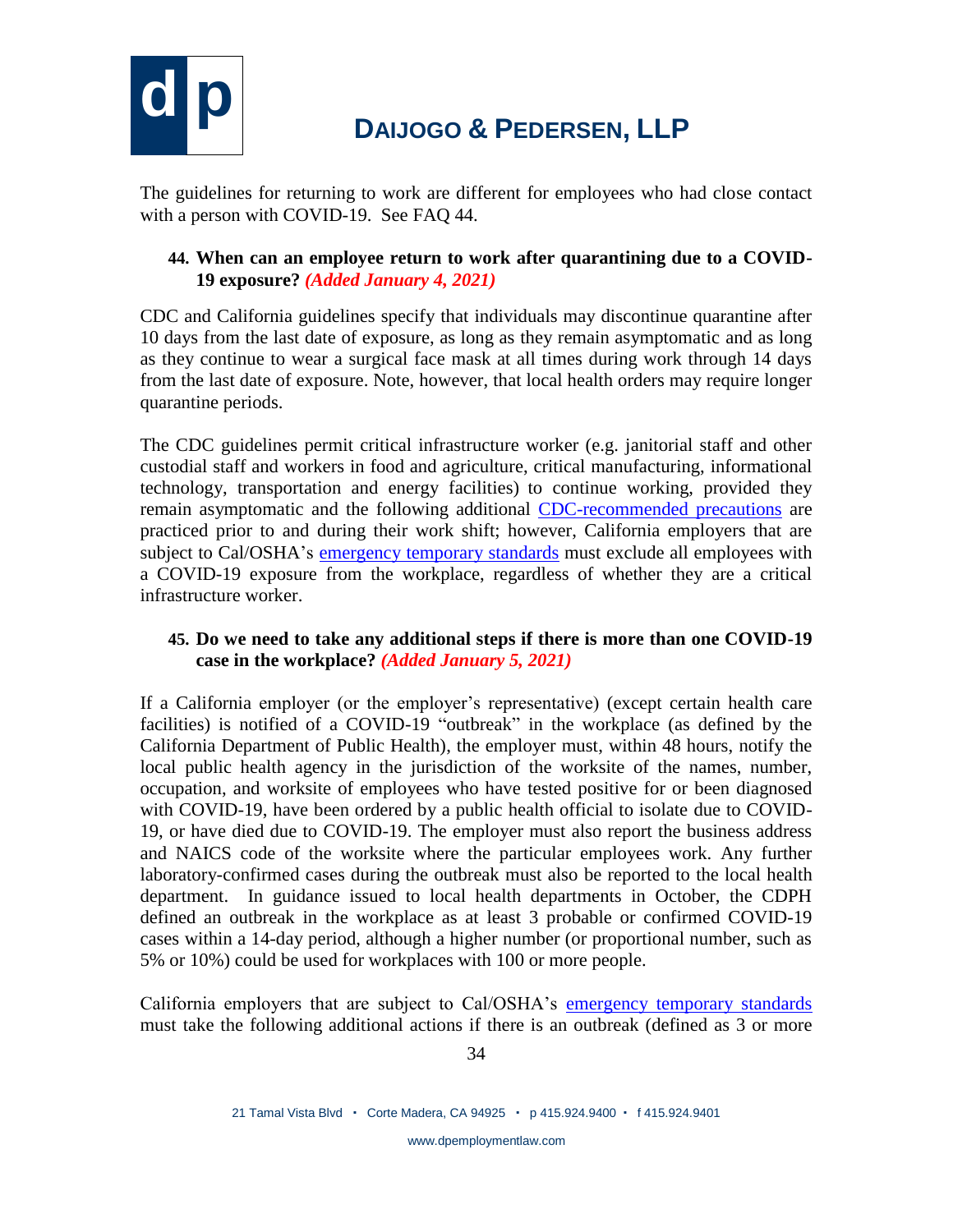

COVID-19 cases in an exposed workplace within a 14-day period) or a major outbreak (defined as 20 or more COVID-19 cases in an exposed workplace within a 30-day period) in the workplace.

- Provide the local health department with the contact information, workplace business address and hospitalization and/or fatality status for each COVID-19 case, and any other information requested by the local health department.
- Investigate, review and correct any policies, procedures or controls to prevent the further spread of COVID-19. If there is a major outbreak, the employer must also meet certain air filtration standards, consider the need for a (or change an existing) respiratory protection program, and evaluate whether to halt some or all operations.
- Provide COVID-19 testing. If there is an outbreak, the employer must immediately provide COVID-19 testing to all employees at the exposed workplace (unless they were not present in the workplace during the relevant 14 day period), and employees must be retested weekly thereafter until there are no new COVID-19 cases detected in the workplace for a 14-day period. If there is a major outbreak, the employer must provide COVID-19 testing twice a week (or more frequently if recommended by the local health department) to all employees present at the exposed workplace during the relevant 30-day period and who remain in the workplace.

#### **46. Can we require an employee who has notified us that they have been exposed to COVID-19 outside the workplace to stay home?** *(Updated March 25, 2021)*

Yes, according to [DOL guidance,](https://www.dol.gov/agencies/whd/pandemic/ffcra-questions) "A company may require any employee who knows he has interacted with a COVID-infected person to telework or take leave until he has personally tested negative for COVID-19 infection." Moreover, California employers are required to exclude from the workplace all employees who were within 6 feet of a COVID-19 case for a cumulative total of at least 15 minutes over a 24-hour period starting from 2 days before the onset of the COVID-19 case's illness (or, for asymptomatic individuals, 2 days before testing positive).

Note: According to [CDC guidance,](https://www.cdc.gov/coronavirus/2019-ncov/vaccines/fully-vaccinated-guidance.html#:~:text=Fully%20vaccinated%20people%20can%3A,wearing%20masks%20or%20physical%20distancing) fully vaccinated employees do not have to quarantine or test following a known COVID-19 exposure, as long as they remain asymptomatic. However, for California employers covered by the Cal/OSHA emergency temporary [standards,](https://www.dir.ca.gov/dosh/coronavirus/ETS.html) all prevention measures, including excluding employees from the workplace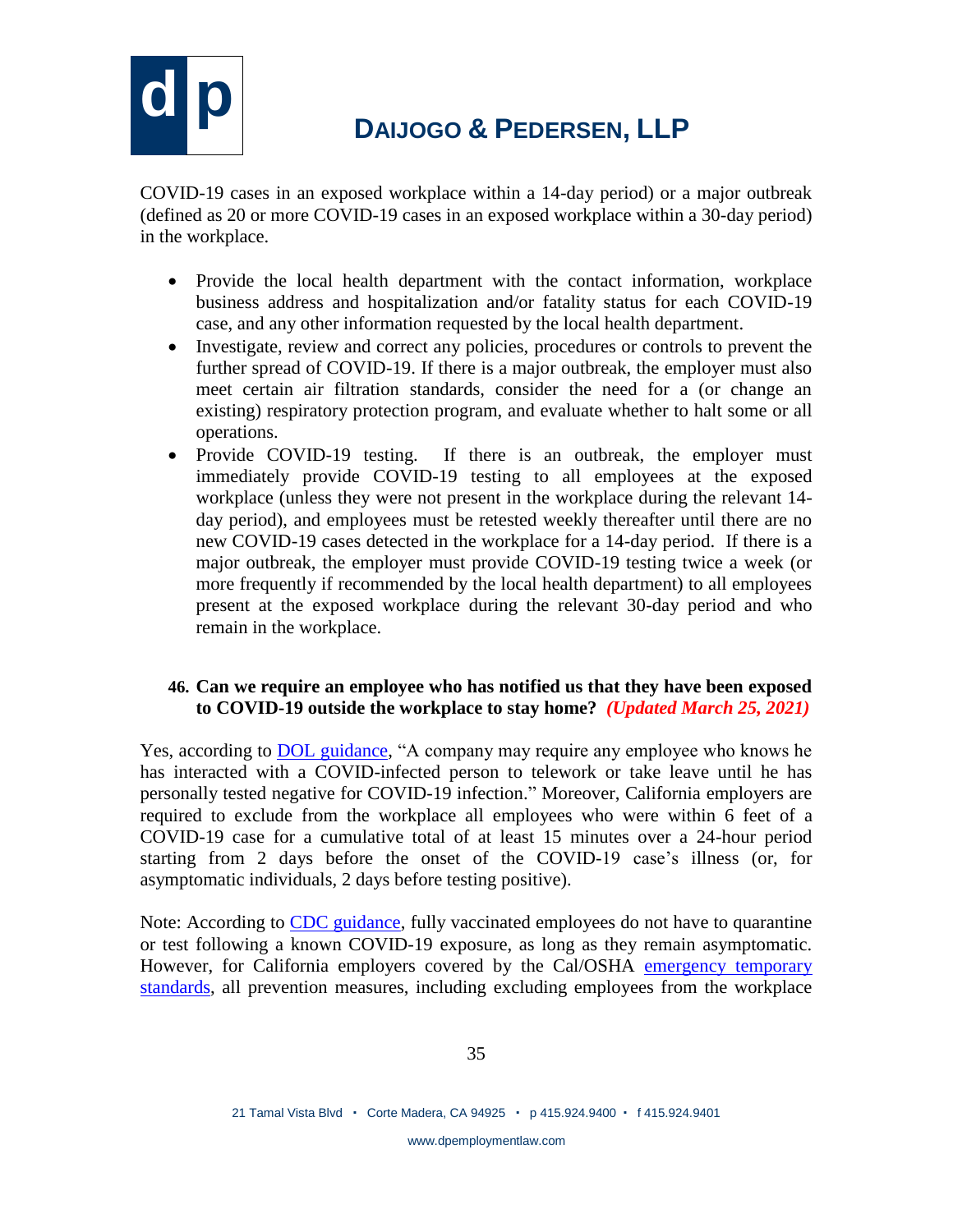

following a COVID-19 exposure, must be continued at this time, even if an employee has been fully vaccinated. Relevant DIR FAOs can be found [here.](https://www.dir.ca.gov/dosh/coronavirus/COVID19FAQs.html#vaccines)

California employees who are required to quarantine due to a COVID-19 exposure *outside* the workplace are not entitled to paid leave under the Cal/OSHA emergency [temporary standards.](https://www.dir.ca.gov/title8/3205.html) However, they may be eligible for California supplemental paid sick leave and/or emergency PSL and/or FMLA under the American Rescue Plan Act (if you are a covered employer and have chosen to continue providing such leave). Please see FAQs 9 and 11 above, which discuss the new California supplemental paid sick leave requirements and the American Rescue Plan Act's voluntary continuation of emergency PSL and FMLA (and accompanying tax credits).

### **47. Can I require my employee to provide a doctor's note or positive COVID-19 test result?**

No. The CDC advises employers not to require sick employees to provide a doctor's note or positive COVID-19 test result to validate their illness, qualify for sick leave or return to work since healthcare provider officers and medical facilities may be extremely busy and not be able to provide such documentation in a timely manner. Employees who request emergency paid sick leave under the Families First Coronavirus Response Act because they have been advised by a health care provider to self-quarantine due to concerns related to COVID-19 can be asked to specify the name of their health care provider when requesting leave. For a proposed COVID-19 Leave Request form, please see our post on our [website.](http://dpemploymentlaw.com/legal-updates/)

### **48. Do I need to perform any additional cleaning and disinfection if an employee is suspected or confirmed to have COVID-19?** *(Updated October 22, 2020)*

Yes, if it has been less than 7 days since the employee was last present in the workplace. The CDC recommends that employers take the following steps if an employee becomes sick and it has been less than 7 days since the employee was last present in the workplace:

- Close off areas used by the person who is sick. You do not need to close all operations if you can close off any affected areas.
- Open outside doors and windows to increase air circulation in the area.
- Wait 24 hours before cleaning and disinfecting. If 24 hours is not feasible, wait as long as possible.
- Clean and disinfect all areas used by the person who is sick, such as offices, bathrooms, common areas, shared electronic equipment like tablets, touch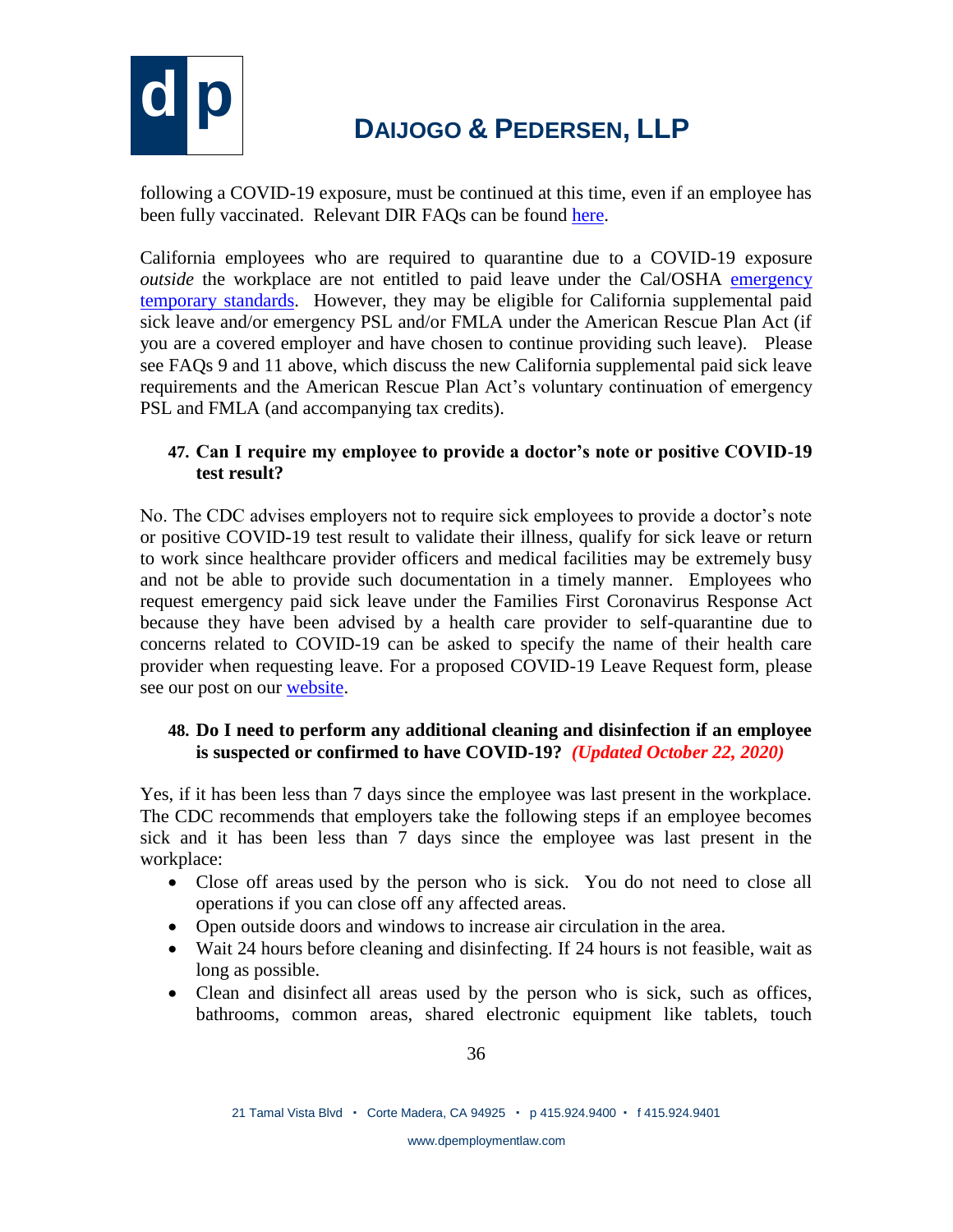

screens, keyboards, remote controls, and ATM machines. For California employers, Cal/OSHA recommends that this additional cleaning be performed by a professional cleaning service.

- Clean dirty surfaces with soap and water before disinfecting them. To properly disinfect areas, use [products that meet the EPA's criteria for use against COVID-](https://www.epa.gov/pesticide-registration/list-n-disinfectants-use-against-sars-cov-2)[19](https://www.epa.gov/pesticide-registration/list-n-disinfectants-use-against-sars-cov-2) and are appropriate for the surface. Gloves and gowns appropriate for the chemicals being used must be worn when cleaning and disinfecting. Consult and follow the manufacturer's instructions for use.
- For soft surfaces such as carpeted floor, rugs, and drapes, clean the surface using soap and water or with cleaners appropriate for use on these surfaces. Launder items (if possible) according to the manufacturer's instructions. Use the warmest appropriate water setting and dry items completely, or disinfect with an EPAregistered household disinfectant. Vacuum as usual. Use a vacuum equipped with high-efficiency particular air (HEPA) filter, if available. Do not vacuum a room or space that has people in it. Temporarily turn off in-room, window-mounted, or on-wall recirculation HVAC to avoid contamination of HVAC units. Consider temporarily turning off room fans and the central HVAC system that services the room or space, so that particles that escape from vacuuming will not circulate throughout the facility. Once the area has been appropriately disinfected, it can be opened for use.

If it has been 7 days or more since the sick employee used the facility, additional cleaning and disinfection is not necessary. Continue routine cleaning and disinfecting.

### **49. Is my workers' compensation insurance affected if an employee becomes sick with COVID-19?** *(Updated October 22, 2020)*

Several states have taken action to amend their workers' compensation laws so that certain COVID-19 infections are presumed to be work-related and covered under workers' compensation. For the most part, these actions have been limited to health care workers and first responders, although some states have also included grocery store employees.

However, under a new California law [\(SB 1159\)](https://www.dol.gov/agencies/whd/pandemic/ffcra-questions), a rebuttable presumption will exist that an illness or death resulting from COVID-19 arose out of and in the course of employment if:

• The employee tests positive for COVID-19 within 14 days after a day that the employee performed labor or services at the employee's place of employment (not including the employee's residence) at the employer's direction.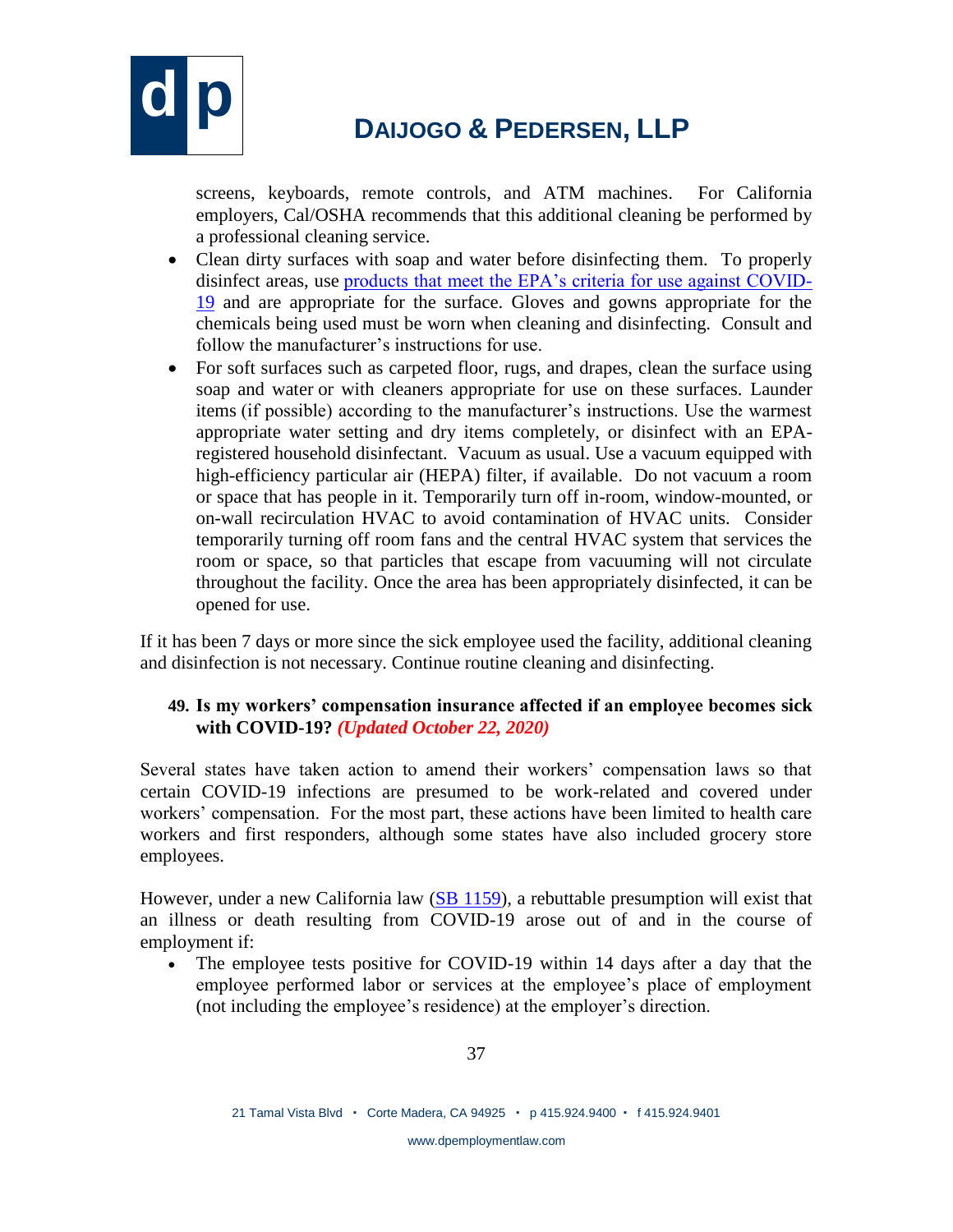

- The day on which the employee performed labor or services at the employee's place of employment at the employer's direction was on or after July 6, 2020.<sup>10</sup> This must be the last date the employee performed labor or services at the employee's place of employment at the employer's direction before the positive test.
- The employee's positive test occurred during a period of an "outbreak" at the employee's specific place of employment.

An "outbreak" exists for purposes of SB 1159 if within 14 calendar days one of the following occurs at a specific place of employment:

- If the employer has 100 employees or fewer at a specific place of employment, four employees test positive for COVID-19; or
- If the employer has more than 100 employees at a specific place of employment, four percent of the employees who reported to the specific place of employment test positive for COVID-19.

The presumption may be controverted by other evidence, which may include (without limitation) evidence of measures in place to reduce potential transmission of COVID-19 in the workplace and evidence of an employee's non-occupational risks of COVID-19 infection.

Further, California employers are required to report the following information to their workers' compensation claims administrator in writing (by email or fax) within 3 business days of when they know or reasonably should know that an employee has tested positive for COVID-19:

- The fact that an employee has tested positive. (Do not provide any personally identifiable information regarding the employee unless the employee asserts the infection is work related or has filed a claim.)
- The date the employee tested positive (i.e., the date the specimen was collected for testing).
- The specific address(es) of the employee's place of employment during the 14day period preceding the date of the positive test.
- The highest number of employees who reported to work at the employee's specific place(s) of employment in the 45-day period preceding the last day the employee worked at each specific place of employment.

 $\overline{a}$  $10$ There was a similar rebuttable presumption existed for illnesses or death resulting from COVID-19 between March 19, 2020 and July 5, 2020 under [Executive Order N-62-20,](https://www.gov.ca.gov/wp-content/uploads/2020/05/5.6.20-EO-N-62-20-text.pdf) which was issued by Governor Newsom in May, but has since expired.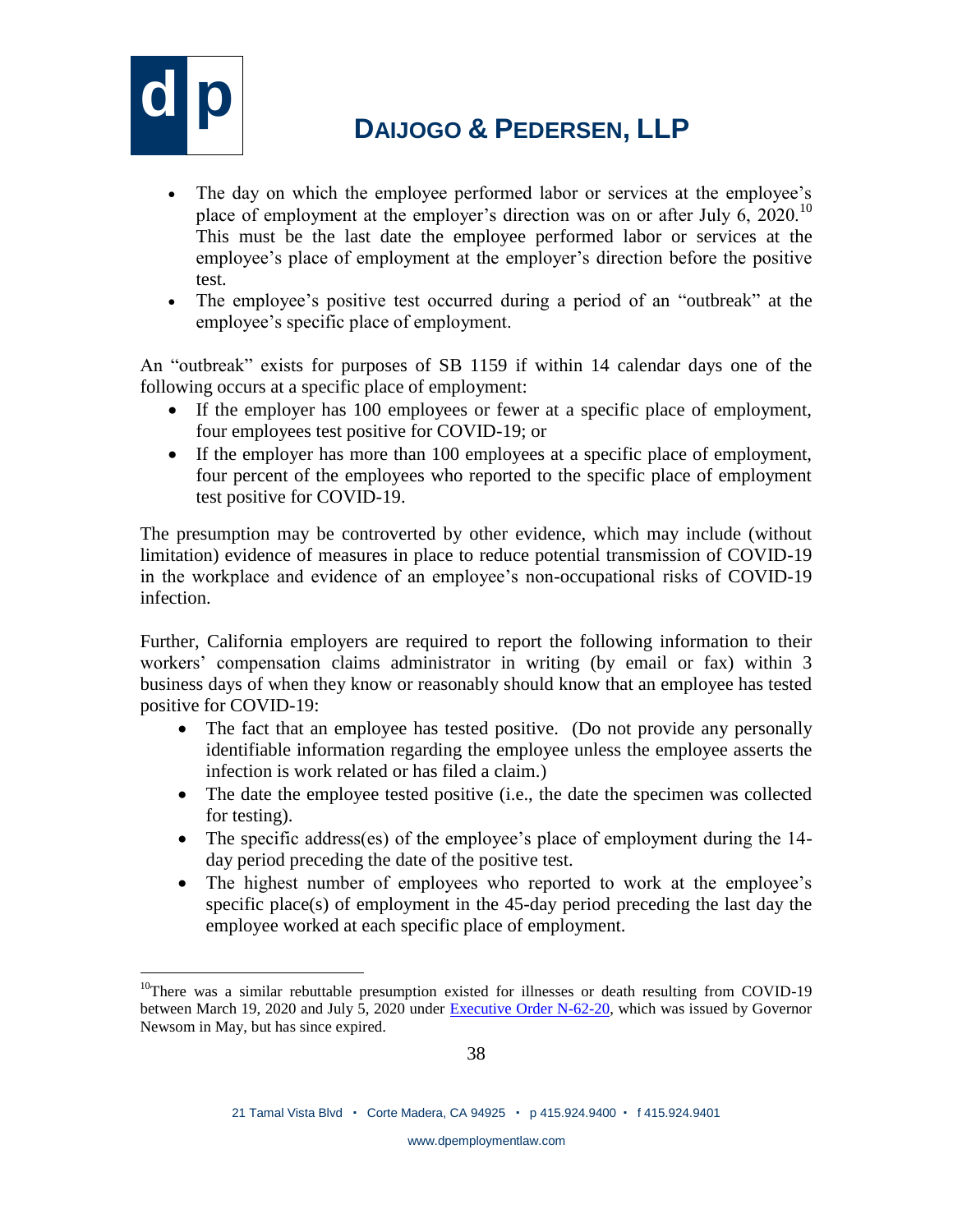

California employers have until October 17, 2020 to report the above information to their claims administrator if they had any positive tests between July 6, 2020 and September 17, 2020.

The presumption in favor of workers' compensation coverage in California could increase the possibility that an employer could face a claim (and potential liability) for "serious and willful" misconduct under California Labor Code section 4553. To prevail on such a claim, an infected employee would have to prove that the employer knew of the dangerous condition, knew that the probable consequences of continuing to allow the dangerous condition would involve serious injury to an employee, and deliberately failed to take corrective action. Section 4553 allows a workers' compensation claim to be increased as a penalty by one-half of every benefit or payment provided to the applicant under workers' compensation, including medical treatment payments, medical-legal fees, vocational rehabilitation costs, and all indemnity benefit payments, plus up to \$250 in costs and expenses. The serious and willful penalty must be paid directly by the employer to the employee; it is not covered by the insurance company, and employers may not purchase insurance to cover serious and willful misconduct. Thus, if an employee believes the employer intentionally failed to observe and enforce CDC, OSHA, or Cal/OSHA guidelines or is showing a reckless disregard of safety guidelines, they could seek workers' compensation penalties under Section 4553.

#### **50. If an employee becomes infected with COVID-19, do I have to record the case on my OSHA Form 300?** *(Updated October 22, 2020)*

Perhaps, depending on the circumstances. According to OSHA guidance, a COVID-19 case must be recorded on the employer's Form 300 (Log of Work-Related Injuries and Illnesses) if:

- The case is a confirmed case of COVID-19:
- The case is "work-related," which means an event or exposure in the work environment either caused or contributed to the resulting condition or significantly aggravated a pre-existing injury or illness; and
- The case involves death, days away from work, restricted work or transfer to another job, medical treatment beyond first aid, or loss of consciousness, or the case involves a significant injury or illness diagnosed by a physician or other licensed health care professional, even if it does not result in death, days away from work, restricted work or job transfer, medical treatment beyond first aid, or loss of consciousness.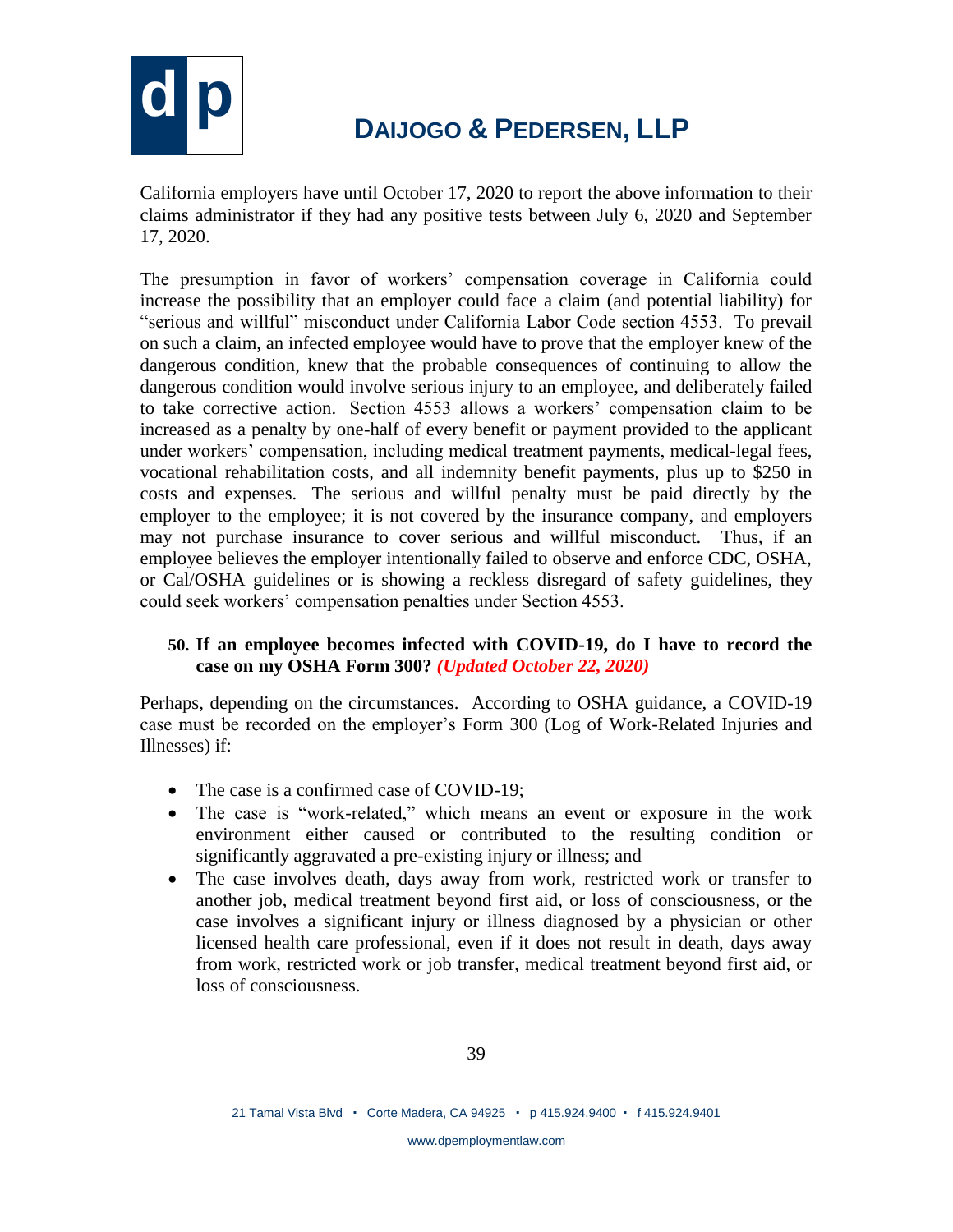

Given the spread of the pandemic, employers may find it difficult to determine whether a positive COVID-19 case in the workplace is "work related." OSHA has stated that employers must make "reasonable efforts," based on the evidence available to them, to ascertain whether a particular case of COVID-19 is work-related for purposes of completing Form 300 listing injuries and illnesses. Employers, especially small employers, are not expected to undertake extensive medical inquiries. It is sufficient, according to OSHA, if an employer takes the following steps when it learns of an employee COVID-19 illness: (1) asking the employee how they believe they contracted COVID-19; (2) discussing with the employee his work and out-of-work activities that may have led to contracting COVID-19, while respecting the employee's privacy; and (3) reviewing the employee's work environment for potential COVID-19 exposure. Employers with 10 or fewer employees and employers in certain low-hazard industries remain partially exempt from OSHA's recording and reporting requirements. Those employers only have to report work-related illnesses (including COVID-19 cases) that result in a fatality, in-patient hospitalization, amputation or loss of an eye. A list of lowhazard industries can be found [here.](https://www.ecfr.gov/cgi-bin/text-idx?SID=4d92f2327287f9e7c3ec2a9f3f58ecd2&mc=true&node=ap29.5.1904_13.a&rgn=div9)

California employers should be aware that Cal/OSHA has issued FAQs addressing recording requirements for COVID-19 cases that differ from the OSHA guidance in several respects. For example, according to Cal/OSHA, a positive COVID-19 test is not necessary to trigger recording requirements in California. Rather, if a test is not taken, or the employer does not have access to the test results, the employer must still record the case if it meets any one of the general recording criteria (e.g. death, days away from work, restricted work or transfer to another job, medical treatment beyond first aid, loss of consciousness, or significant injury or illness diagnosed by a physician or other licensed health care professional).

#### **51. If an employee becomes sick with COVID-19, do I need to report the information to any governmental authority?** *(Updated January 5, 2021)*

Federal and state OSHA laws require that employers report "work-related" incidents (including COVID-19 cases) that result in a death, in-patient hospitalization for other than medical observation or diagnostic testing, amputation, or loss of an eye. A workrelated fatality must be reported within 8 hours, and any work-related amputation, loss of an eye, or hospitalization of a worker must be reported within 24 hours.

Cal/OSHA has published FAQs to help California employers determine when COVID-19 cases must be reported. As an initial matter, employers must report any death or inpatient hospitalization resulting from COVID-19 if the employee became sick at work; it